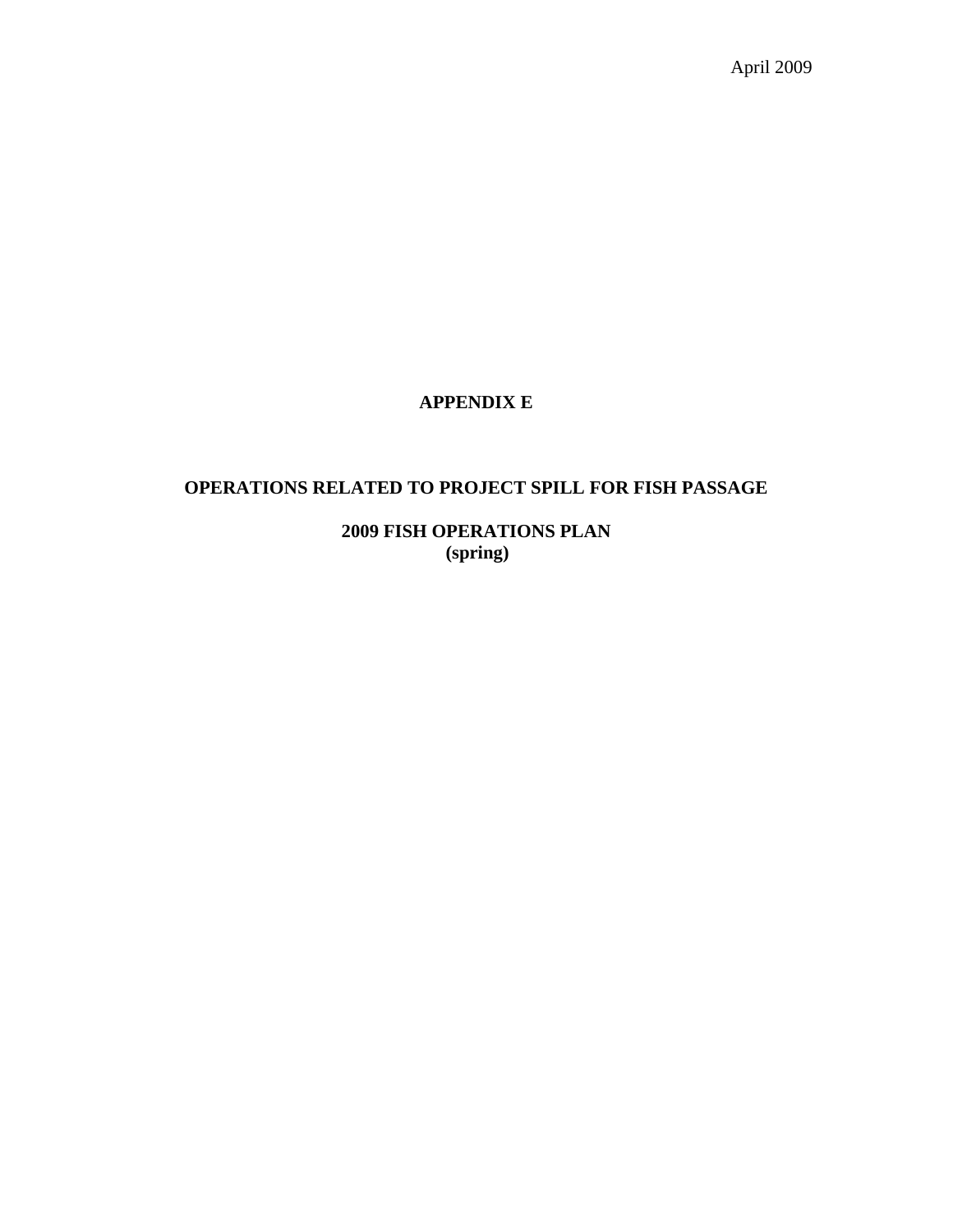# **2009 Spring Fish Operations Plan**

#### **BACKGROUND**

The 2009 Spring Fish Operations Plan (FOP) describes the U.S. Army Corps of Engineers (Corps) planned operations for fish passage at its mainstem Federal Columbia River Power System (FCRPS) dams during the 2009 spring fish migration season, generally April through June. The 2009 spring spill operations are consistent with the 2008 Court ordered spring spill operations except for two operational changes. At John Day Dam, prior to the spillway weir test, there will be 30%/30% day/night spill instead of the 0%/60% spill that occurred in 2008. Otherwise, 2009 spring spill operations will remain the same as in spring 2008. At Little Goose Dam, in order to test the newly installed spillway weir, spill will be maintained at a consistent 30%/30% day/night for the entire duration of 2009 spring spill operations. The Corps will not spill for 14 nights to the total dissolved gas (TDG) cap as this would interfere with testing the new spillway weir.

The 2009 Spring FOP is consistent with the adaptive management provisions in the 2008 NOAA Fisheries FCRPS Biological Opinion (2008 BiOp) and the Corps' Record of Consultation and Statement of Decision (ROCASOD) adopting the project operations contained in and the Columbia Basin Fish Accords (Accords).

As in 2008, the 2009 Spring FOP incorporates planned operational adjustments necessary to perform essential research, and to accommodate the installation or adjustment of surface bypass structures or other features for the 2009 spring migration season. The FCRPS water management and project operations not specifically addressed in this 2009 Spring FOP also are consistent with the 2008 BiOp, and other operative documents including the 2009 Water Management Plan (WMP), seasonal WMP updates, and the 2009 Fish Passage Plan (FPP). As in 2008, operations may be adjusted through coordination with regional sovereigns.

The following sections describe: factors that influence management of fish operations during various runoff conditions, including TDG management, spillway operations, and minimum generation; specific spring operations for fish passage at each mainstem project; the juvenile fish transportation program operations; protocols for emergencies; coordination with the region; and, monthly reporting.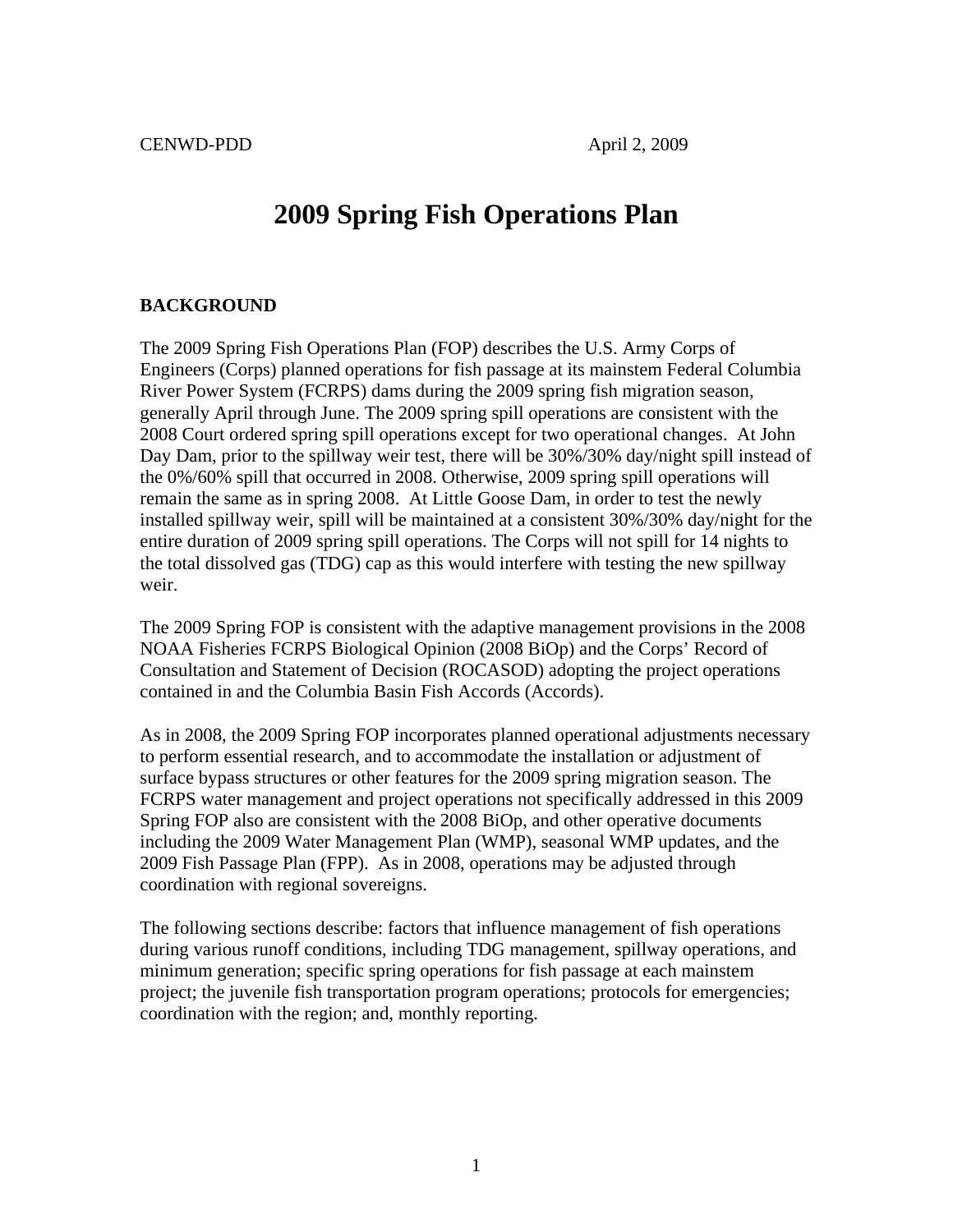## **GENERAL CONSIDERATIONS FOR FISH OPERATIONS**

For planning purposes, the Corps' 2009 Spring FOP assumes "average" run-off conditions as summarized in Table 1 below. However, because actual run-off conditions vary in timing and shape and may be higher or lower than average, adjustments in spill levels (kcfs discharge rates, spill percentages, or spill caps) will be adaptively managed in-season as needed to avoid or minimize poor juvenile or adult fish passage conditions, navigation safety concerns, or to accommodate powerhouse or transmission constraints. Actual spill levels may be adaptively managed from those displayed in the table below for research or other conditions and will be coordinated through the Technical Management Team (TMT) or other appropriate regional forum. Such conditions are discussed in more detail below.

### **Management of Spill for Fish Passage**

The Corps will continue to manage spill for fish passage to avoid exceeding 120% in the project tailrace, and 115% in the forebay of the next project downstream consistent with the current State of Washington total dissolved gas (TDG) saturation upper limits.<sup>[1](#page-2-0)</sup> These levels are referred to as "gas caps." The project maximum flow rate or spill discharge level that meets but does not exceed the gas caps, is referred to as the "spill cap." The gas caps are constant, whereas, spill caps may vary daily depending on flow, temperature, and other environmental conditions.

As noted above, the spill rates presented in Table 1 are the planned spring spill operations and assume average runoff conditions; however, adjustments to these spill rates may be necessary for the following reasons:

- 1. high runoff conditions where flows exceed the powerhouse hydraulic capacity with the specified spill rates;
- 2. navigation safety concerns;

 $\overline{a}$ 

- 3. generation unit outages that reduce powerhouse capacity;
- 4. power system or other emergencies that reduce powerhouse discharges; and,
- 5. a lack of power demand resulting in an increase in the rate of spill.

Spill below the specified rates could also occur during low runoff conditions when meeting minimum generation levels at a project requires reducing spill rates. This would most likely occur in April. Minimum generation and spill rates are included below in the project specific information.

The Corps' Reservoir Control Center (RCC) is responsible for daily management of TDG responsive to changing conditions. In order to manage gas cap spill rates consistent with the States' TDG saturation limits, RCC establishes the spill caps for each project on the lower Columbia and Snake rivers on a daily basis throughout the fish passage season.

<span id="page-2-0"></span> $1$  In February 2009, the State of Oregon modified its waiver for 2009 to remove the 115% forebay TDG limit. However, the Corps will continue to manage to 120% and 115% (the Washington TDG standard) in 2009.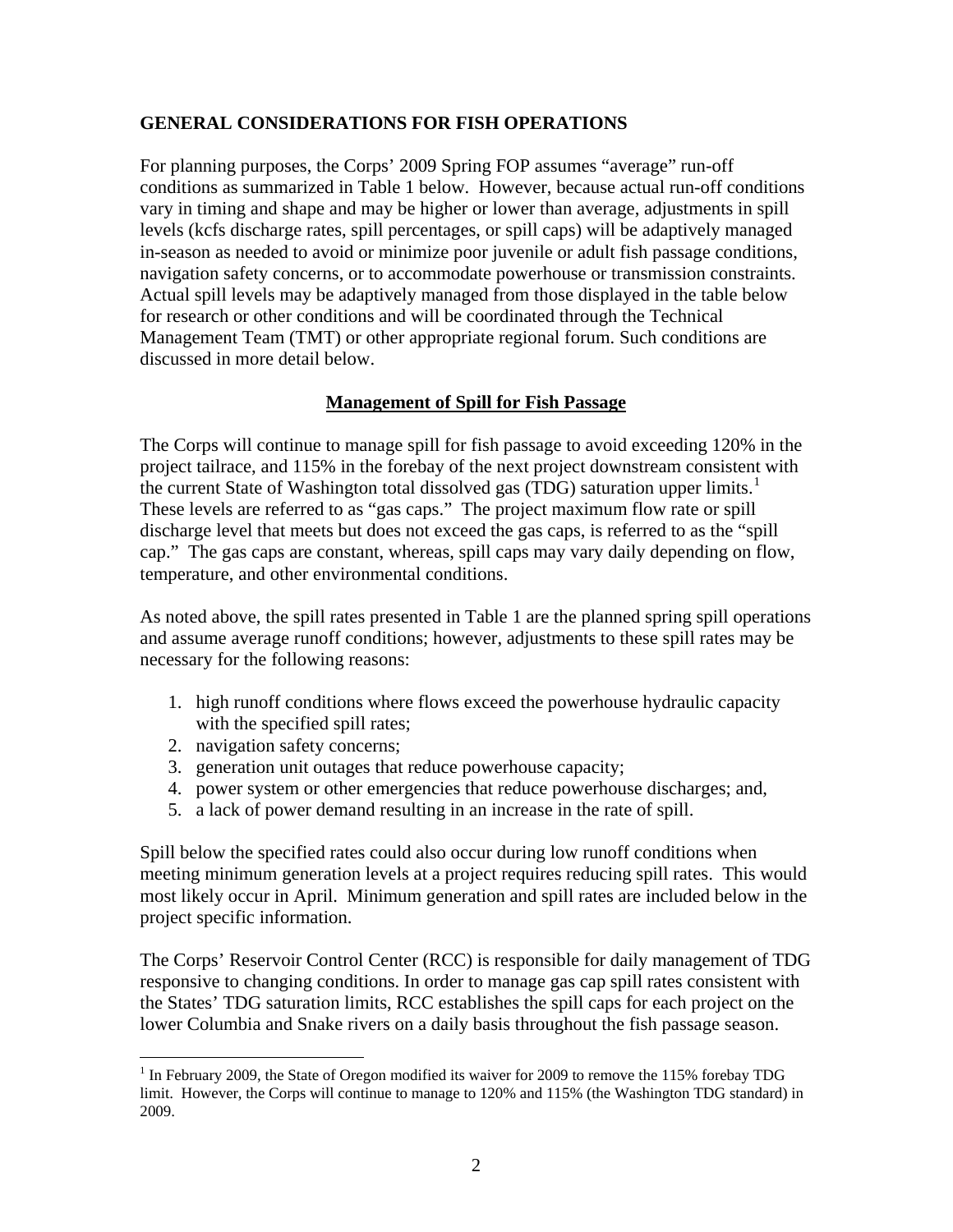These spill caps are set so that resultant TDG percent saturation levels are not expected to exceed the 120%/115% TDG limits, measured as the average of the highest 12 hourly readings each day.

Within any given day, some hours of measured TDG levels may be higher or lower than the gas caps due to changing environmental conditions (wind, air temperature, etc.). The process of establishing daily spill caps entails reviewing existing hourly data at each dam (including flow, spill, temperature, and TDG levels) and taking into consideration a number of forecast conditions (including total flow, flow through the powerhouse, wind and temperature forecast, etc.). This information is used as input into the System TDG (SYSTDG) modeling tool. The SYSTDG model estimates TDG levels in the rivers several days into the future, and is a tool integral to daily decision-making when establishing spill caps at individual dams.

Spill caps set by RCC in daily spill priority requests will be met at the projects by using the spill pattern in the appropriate FPP spill table which most closely corresponds to the requested spill (i.e. may be slightly over or under). During the spring freshet when flows are often expected to be greater than hydraulic capacity with the specified spill rates at the dams, or if a lack of power load results in an increase in the spill rate, the Corps will attempt to minimize TDG on a system-wide basis. In this case, spill caps are also developed for 125%, 130%, or 135% saturation to minimize TDG throughout the system.

The Corps will initiate spill at 0001 hours, or shortly after midnight, at each of the projects on the start dates specified in the project by project sections below. Spill caps will be established at the specified amounts and will continue unless conditions require changing to maintain TDG within the upper limits of 120% in the tailwater of a dam and 115% in the forebay of the next project downstream (and at Camas/Washougal). Spill will transition to summer levels at 2359 hours, or shortly before midnight, at each project on the end dates specified.

Operations to manage TDG will continue to be coordinated through the TMT.

# **Spillway Operations**

The Action Agencies will meet the specified spill levels to the extent feasible; however, actual hourly spill quantities at dams will be slightly greater or less than specified in Table 1 below. Actual spill levels depend on the precision of spill gate settings, flow variations in real time, varying project head (the elevation difference between a project's forebay and tailwater), automatic load following, and other factors.

# **Operations Considerations:**

• Spill discharge rates: Due to limits in the precision of spill gates and control devices, short term flow variations, and head changes, it is not possible to discharge exactly the spill rates stated in Table 1, or as stated in RCC spill requests (teletypes) to projects that call for specific spill discharges. Therefore, spillway gates are opened to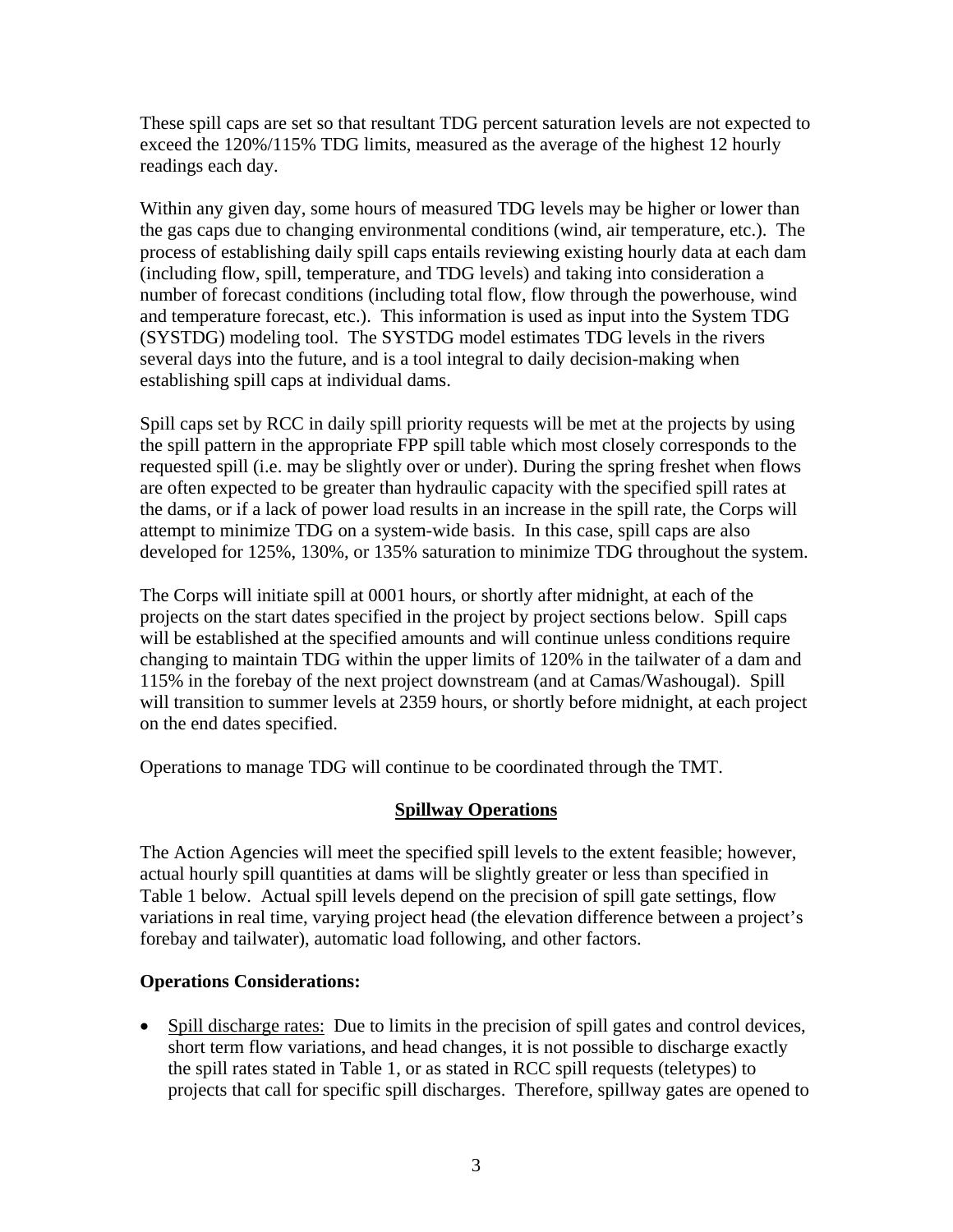the settings in FPP spill pattern tables, which provide discharges that are the closest to the spill discharge rates. The spill rates in Table 1 coincide with specific gate settings in the FPP spill tables. Actual spill may be higher or lower than the identified spill rate due to low flow conditions, periods of minimum generation, spill cap limitations on spill amounts, spill curtailment for navigation safety, and other circumstances.

• Spill percentages: Spill percentages are considered target spill levels. The project control room operator and BPA duty scheduler calculate spill rates to attempt to be within  $+/- 1\%$  of the target percentage for the following hour (or  $+/- 1.5\%$  at Little Goose Dam when flows are less than 30 kcfs). These percentages may not be attained due to low flow conditions, periods of minimum generation, spill cap limitations on spill amounts, spill curtailment for navigation safety, and other circumstances. Operators and schedulers will review the percentages achieved during the day and adjust spill rates in later hours, with the objective of ending the day with a day average spill that achieves the target.

# **Minimum Generation**

The Corps has identified minimum generation flow values derived from FPP tables which specify turbine operation within the 1% of best efficiency range. These values are approximations and do not account for varying head or other small adjustments that may result in variations in the reported minimum generation flow and spill amount. Conditions that may result in minor variations include:

- 1. Varying pool elevation: as reservoirs fluctuate within the operating range, flow rates through the generating unit change.
- 2. Generating unit governor "dead band": the governor controls the number of megawatts the unit should generate and cannot precisely control a unit; variations can be  $+/- 1\%$  to 2% of generation.
- 3. System disturbances: once the generator is online and connected to the grid, it responds to changes in system voltage and frequency. These changes may cause the unit to increase flow and generation slightly within an hour.
- 4. Individual units may operate slightly differently or have unit specific constraints.
- 5. Generation control systems regulate megawatts (MW) generation only, and not flow through turbines.

All of the lower Snake River powerhouses may be required to keep one generating unit on line at all times for power system reliability, which may result in a reduction of spill at that project. During low flows, one generator runs at the lower end of the 1% of best efficiency range. All of the Snake River plants have two "families" of turbines with slightly different capacities. In most cases one of the smaller units, with somewhat less generation and flow, will be online during these times. The smaller units are generally numbered 1 – 3 and are the first priority for operation during the fish passage season. An exception to this is at Ice Harbor Dam, where the unit priority list has been modified to accommodate the transformer bank outage at Sacajawea. Also, if smaller units are unavailable, one of the larger units may be used. Further, at Lower Monumental, generating unit 1, which is the first priority unit during fish passage, was damaged, then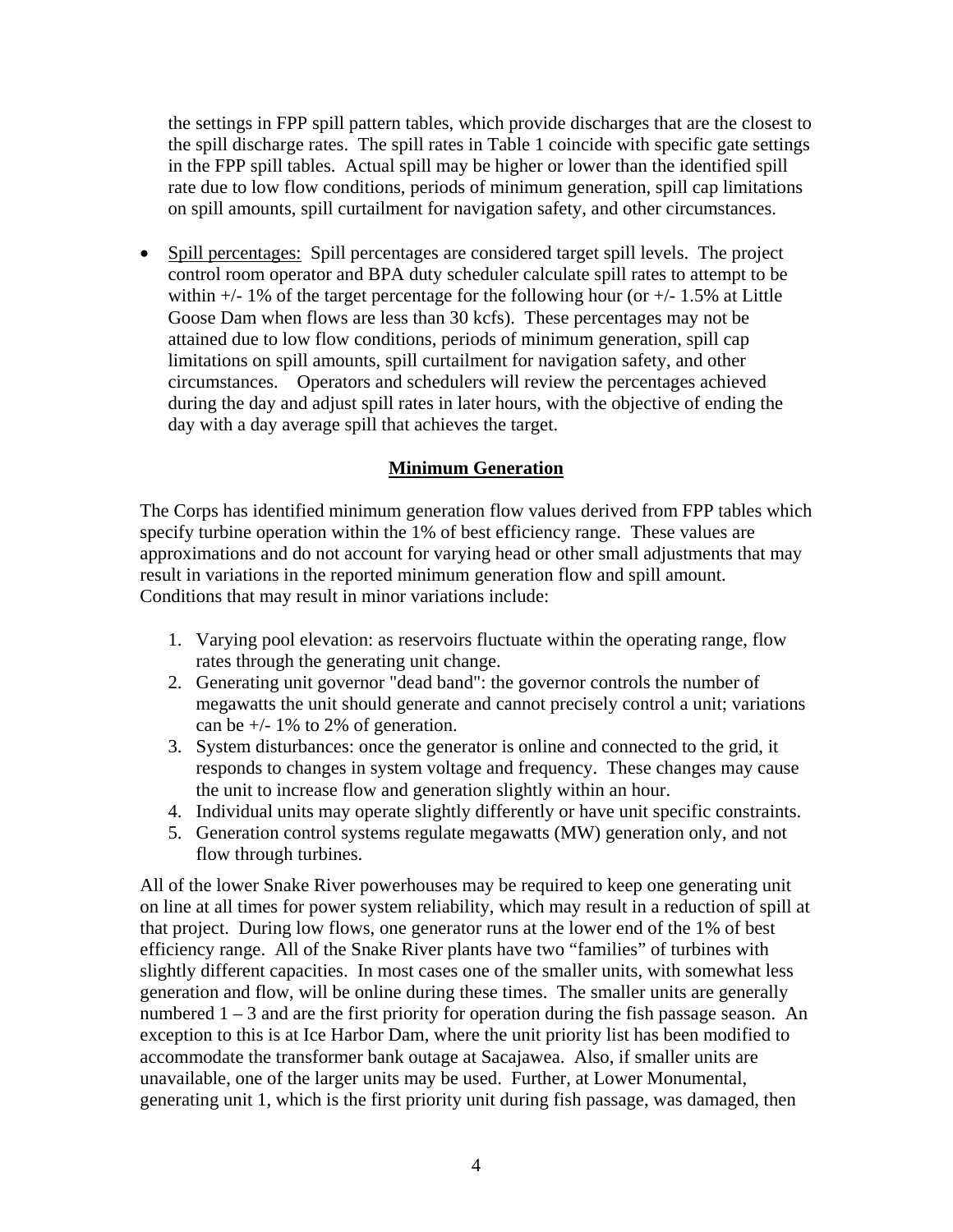welded and consequently cannot operate at the low end of the design range. In addition, Ice Harbor units cannot be operated at the lower end of the 1% of best efficiency range. These units experience cavitation at a generation level somewhat higher than the lower 1% limit, which damages the turbine and can be detrimental to fish. Therefore, Ice Harbor units will operate at their lower cavitation limits. Minimum generation flows are 50kcfs at McNary, John Day and The Dalles and 30 kcfs at Bonneville.

#### **Low Flow Operations**

Low flow operations on Lower Snake projects are triggered when inflow is not sufficient to provide for both minimum generation and the planned spill levels. In these situations, the projects will operate one unit at minimum generation and spill the remainder of flow coming into the project. As flows transition from higher flows to low flows, there may be situations when flows recede at a higher rate than forecasted. In addition, inflows provided by nonfederal projects upstream are variable and uncertain. The combination of these factors may result in instances where unanticipated changes to inflow result in forebay elevations dropping to the low end of the Minimum Operating Pool (MOP). Since these projects have limited operating flexibility, maintaining minimum generation and the target spill may not be possible on every hour.

During low flow conditions, when the navigation lock is being emptied, the total spill remains unchanged but the spill stated as a percent of total flow may be temporarily reduced below the target spill percentage. This occurs because the volume of water needed to empty the navigation lock during periods of low flow is a greater percentage of the total flow than when flows are higher.

At Little Goose Dam, when day average flows in the lower Snake River are below about 40 kcfs, achieving 30% spill requires changing turbine operations between 2 units at the low end of the 1% of best efficiency range and one unit at the high end of the 1% range. This operation is incompatible with the more constant discharge upstream at Lower Granite Dam. It is also difficult to meet the constant FOP spill level downstream at Lower Monumental Dam. The unsteady flow at Little Goose also impacts that project's reservoir operation and can cause inadequate navigation depths at the downstream sill of the Lower Granite navigation lock. In 2008, through coordination with TMT during these low flow periods, Little Goose spill changed from the 30% level in the FOP to a flat spill pattern of approximately 11 kcfs to smooth out Little Goose discharges, meet Lower Monumental spill levels, and maintain the MOP operating range at Little Goose. A similar operation, modified as necessary to include any configuration or operational changes, will be implemented in 2009 if needed during low flow periods, in coordination with TMT.

#### **Operations during Rapid Load Changes**

Project operations during hours in which load and/or intermittent generation changes rapidly may result in not meeting planned hourly spill level because projects must be available to respond to within-hour load variability to satisfy North American Electric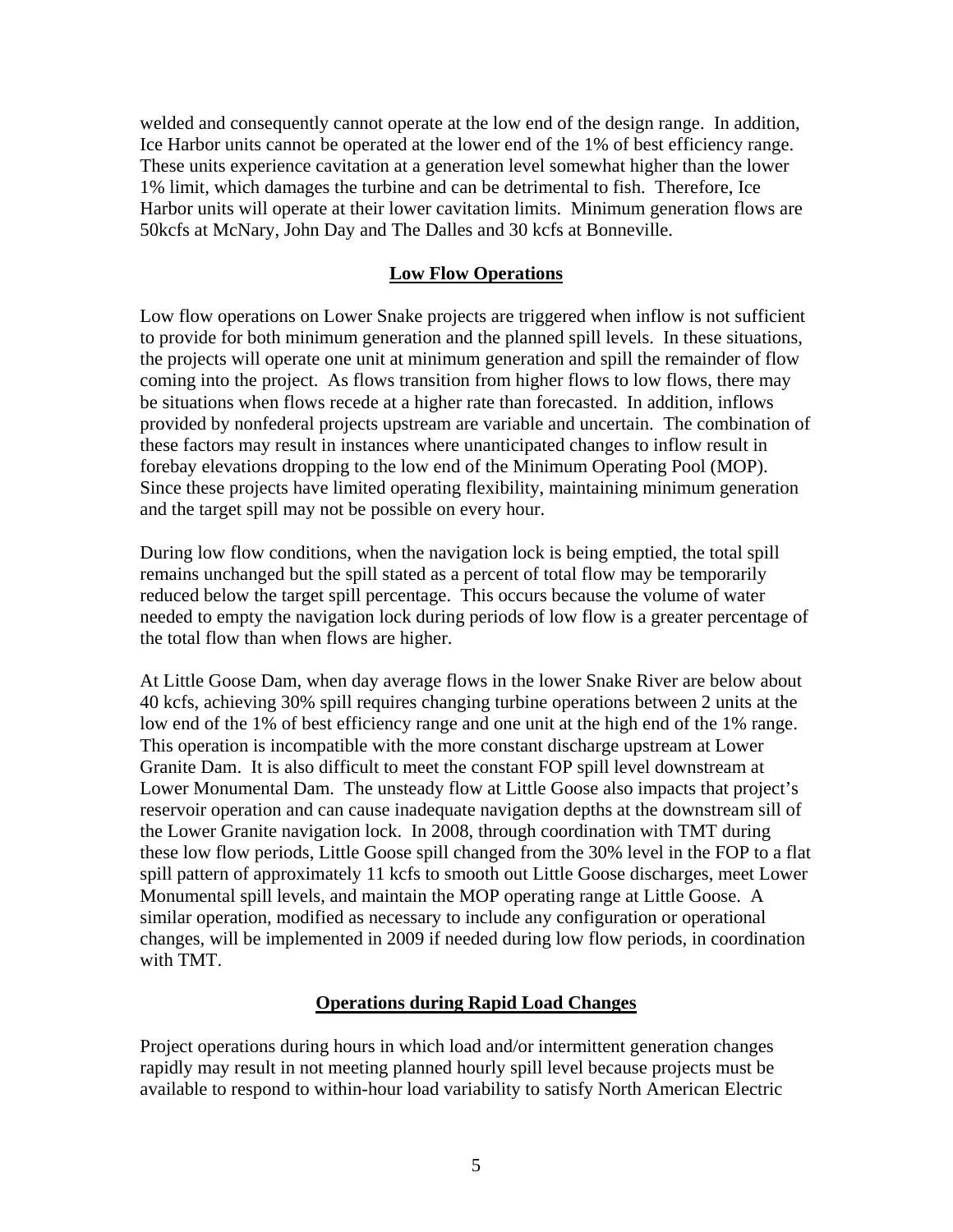Reliability Council (NERC) reserve requirements ("on response"). This usually occurs at McNary, John Day and The Dalles dams. In addition to within-hour load variability, projects on response must be able to respond to within hour changes that result from intermittent generation (such as wind generation). During periods of rapidly changing loads and intermittent generation, projects on response may have significant changes in turbine discharge within the hour while the spill quantity remains the same within the hour. Under normal conditions, within-hour load changes occur mostly on hours immediately preceding and after the peak load hours, however, within-hour changes in intermittent generation can occur at any hour of the day. Due to the high variability of within-hour load and intermittent generation, these load swing hours may have a greater instance of reporting actual spill percentages that vary more than the  $+/-1\%$  requirement than other hours.

### **Turbine Unit Testing around Maintenance Outages**

Turbine units may be operationally tested for up to 30 minutes by running the unit at speed no load and various loads within the 1% of best efficiency range to allow premaintenance measurements and testing and to allow all fish to move through the unit. Units may be operationally tested after maintenance or repair efforts but before a unit comes out of a maintenance or forced outage status. Operational testing may consist of running the unit for up to 30 minutes before it is returned to operational status. Operational testing of a unit under maintenance is in addition to a unit in run status (e.g. minimum generation) required for power plant reliability. Operational testing may deviate from unit operating priorities and may use water that would otherwise be used for spill if the running unit for reliability is at the bottom of the 1% of best efficiency range. Water will be used from the powerhouse allocation if possible, and water diverted from spill for operational testing will be minimized. The Corps will coordinate this testing with the region through the Fish Passage Operations and Maintenance Coordination Team (FPOM).

# **Navigation Safety**

Short-term adjustments in spill may be required for navigation safety, primarily at the lower Snake projects but may also be necessary at the lower Columbia projects. This may include changes in spill patterns, reductions in spill discharge rates, or short-term spill stoppages. In addition, adjustments to pool elevation in the Little Goose pool of up to 1.0 foot above the MOP operating range may be necessary to accommodate safe navigation at Lower Granite Dam during periods of low flow (approximately 40 kcfs or less). These adjustments may be necessary for both commercial tows and fish barges.

#### **2009 SPRING SPILL OPERATIONS**

# **Lower Snake River Projects**

Spring spill will begin on April 3 at Lower Granite, Little Goose, Lower Monumental, and Ice Harbor dams. Spring spill operations will continue through June 20. However, at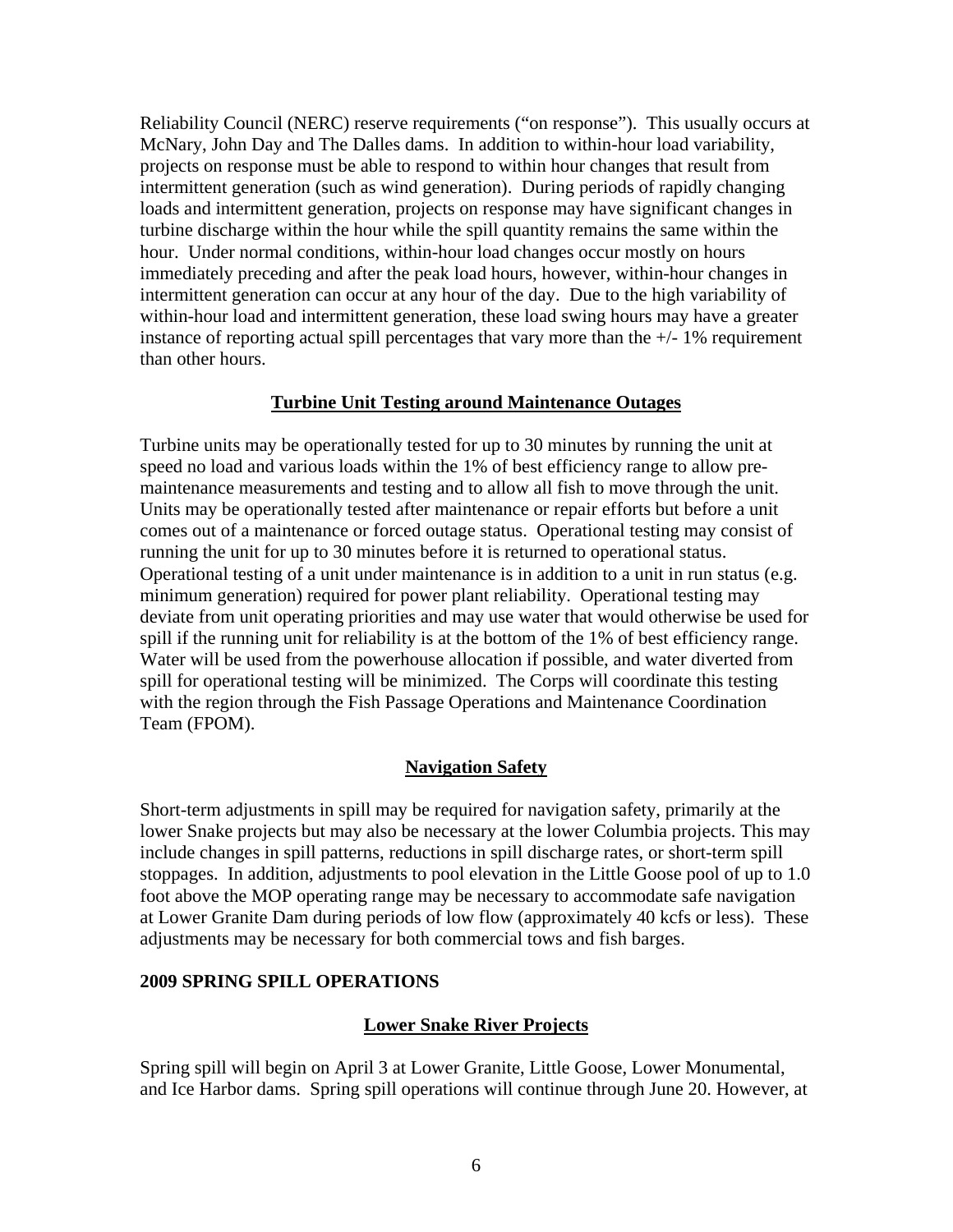Lower Monumental, fish run timing and research schedules may require an earlier transition date to summer operations. Such changes will be coordinated through TMT. Spring spill levels are shown in Table 1.

# **Lower Columbia River Projects**

Spring spill will begin April 10 at McNary, John Day, The Dalles, and Bonneville dams through June 30. Spring spill operations will continue through June 30 at McNary, John Day, and The Dalles dams, and through June 20 at Bonneville Dam. However, fish run timing and research schedules may require an earlier transition date to summer spill operations at McNary Dam. Such changes will be coordinated through TMT. Spring spill levels are shown in Table 1.

# **Table 1 - Summary of 2009 spring spill levels at lower Snake and Columbia River projects.[2](#page-7-0)**

| Project              | <b>Planned Operations for Spring 2009</b><br>(Day/Night) | <b>Comments</b>                                                                                           |
|----------------------|----------------------------------------------------------|-----------------------------------------------------------------------------------------------------------|
| <b>Lower Granite</b> | 20 kcfs/20 kcfs                                          | Same as 2008                                                                                              |
| <b>Little Goose</b>  | 30%/30%                                                  | To accommodate new<br>spillway weir testing, 14<br>nights of gas cap spill used in<br>2008 will not occur |
| Lower<br>Monumental  | gas cap/gas cap                                          | Same as 2008                                                                                              |
| <b>Ice Harbor</b>    | $30\%/30\%$ vs.<br>45 kcfs/gas cap                       | Same as 2008                                                                                              |
| McNary               | 40%/40%                                                  | Same as 2008                                                                                              |
| John Day             | 30%/30% on pre-test days;<br>$30\%/30\%$ vs.<br>40%/40%  | $0\%/60\%$ on pre-test days in<br>2008                                                                    |
| The Dalles           | 40%/40%                                                  | Same as 2008                                                                                              |
| Bonneville           | 100 kcfs/100 kcfs                                        | Same as 2008                                                                                              |

<span id="page-7-0"></span><sup>&</sup>lt;sup>2</sup> Table 1 displays in summary form planned spring spill operations, however, more specific detail governing project operations is in the section entitled "Spring Fish Operations By Project."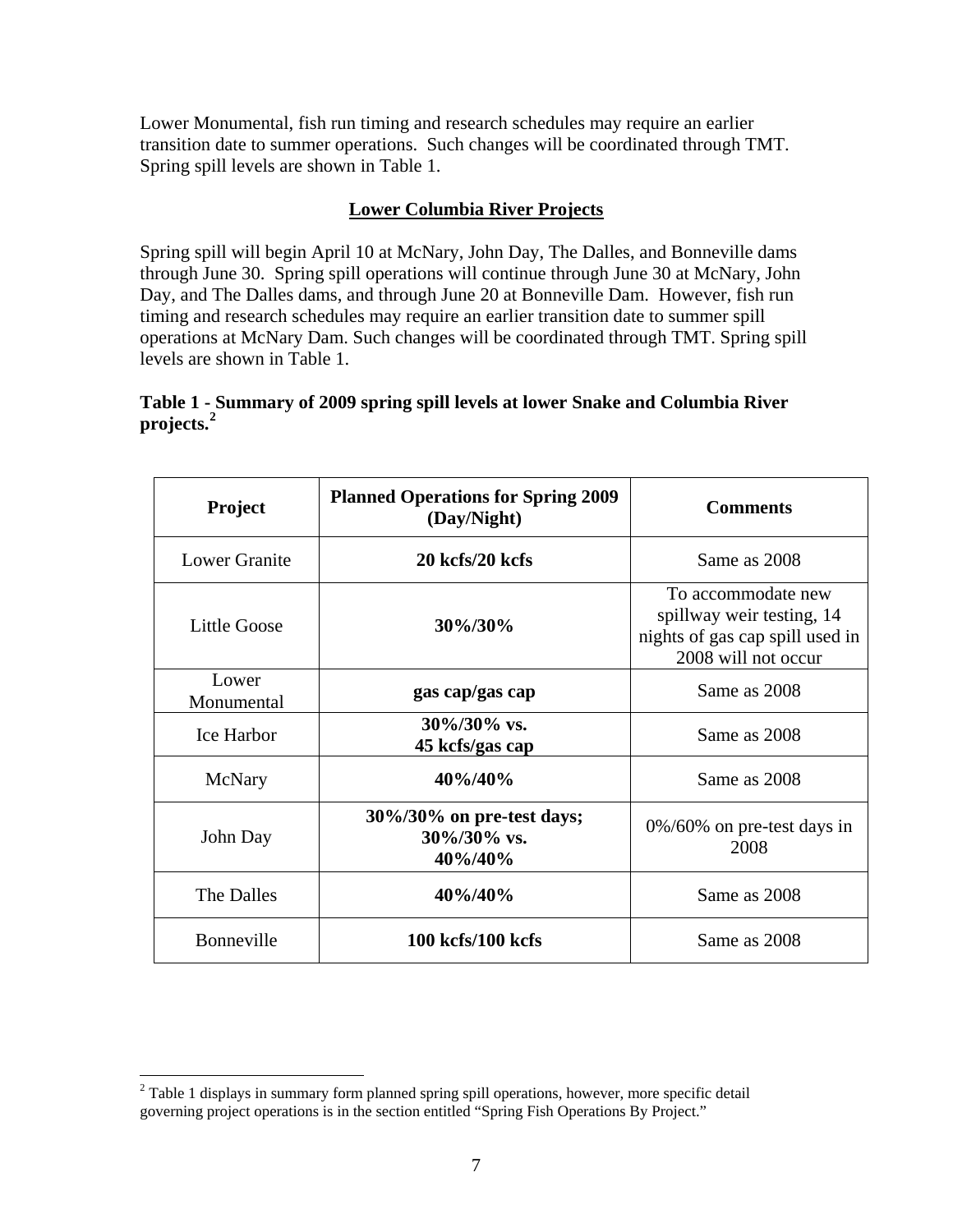# **SPRING FISH OPERATIONS BY PROJECT**

The following describes the 2009 spring spill operations for each project. Included in the description are planned research activities identified in the 2008 BiOp.The Corps, regional agencies, and Tribes are interested in the continuation of project research studies under the Corps' Anadromous Fish Evaluation Program (AFEP). The 2009 studies have been through the annual AFEP review process with the regional agencies and Tribes, with the study designs being finalized in an interagency meeting held on January 15, 2009. The studies are intended to provide further information on project survival and assist the region in making decisions on future operations and configuration actions to improve fish passage and survival at the lower Snake and Columbia River dams.

# **Lower Granite**

**Spring Spill Operations April 3 through June 20, 2009:** 20 kcfs (including approximately 6 kcfs from the RSW and 14 kcfs from training spill) 24 hours per day.

# **Changes in Operations for Research Purposes:**

• Spring research operations: Normal spring spill patterns and rates as described in the FPP will be used. There will be no alternate spill operations for testing.

### **Operational Considerations:**

- Lack of power load or unexpected unit outages could cause involuntary spill at higher total river discharges that could result in exceeding the gas cap limits.
- During periods of high flow spring runoff when involuntary spill occurs, there may be periods where certain spill levels create hydraulic conditions that are unsafe for fish barges crossing the tailrace and/or while moored at fish loading facilities. If such runoff conditions occur, spill may be reduced temporarily when fish transport barges approach or leave the barge dock or are moored at loading facilities. If conditions warrant a spill reduction, Lower Granite pool MOP elevation restrictions will be temporarily exceeded until the barge exits the tailrace safely.
- Unit outages will occur for required maintenance activities. The outage schedule for the project is shown in the FPP. Dates are subject to change.

# **Little Goose**

# **Spring Spill Operations April 3 through June 20, 2009:** 30% spill 24 hours per day.

# **Changes in Operations for Research Purposes:**

- Spill duration for testing: Juvenile passage and survival will be studied throughout the spring spill period.
- Preseason testing for direct injury of the spillway weir will occur using minimal spill from March 11 to April 3 in spill bays 1 and 8.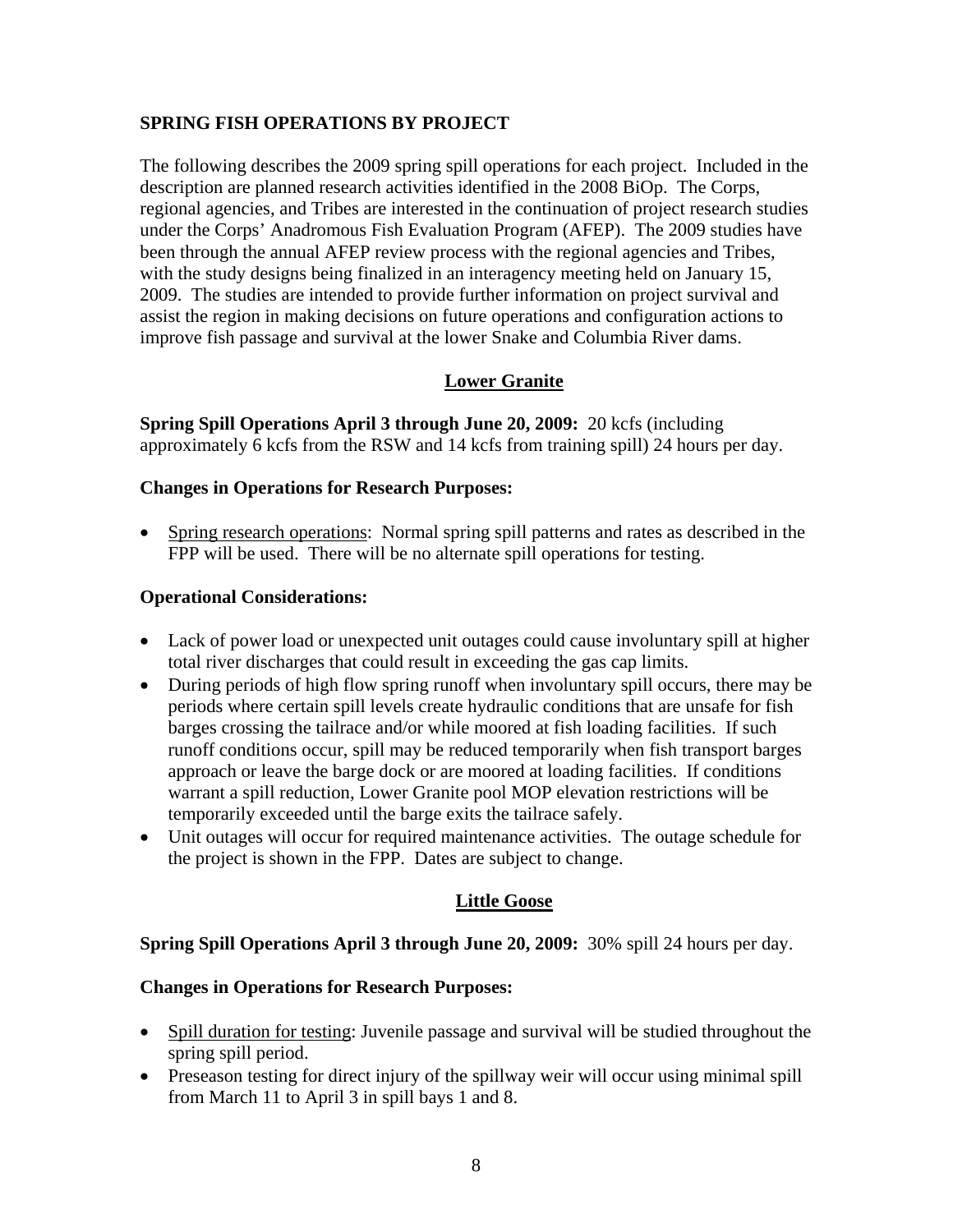- Spring research operations: 30% spill 24 hour/day. Spillway weir plus one uniform spill pattern will be tested in the spring. Final test conditions will be coordinated through FPOM and/or the Studies Review Work Group (SRWG).
- Objectives of the biological test: The objectives of this study include: (1) Determine the timing and route of passage for yearling Chinook salmon, and juvenile steelhead relative to spillway weir spill and powerhouse operations; (2) Estimate route-specific and overall concrete survival of hatchery yearling Chinook and hatchery steelhead; (3) Determine the effects of spillway weir operation and associated training spill, as well as powerhouse operations, on smolt approach paths in the forebay; (4) Determine direct survival and injury rates of fish passing through the spillway weir and spill bay 8; (5) Estimate survival (concrete) as the first year to determine if BiOp performance standards are being met with the tested configuration and operation.
- Spill pattern during the biological test: The test spill patterns will be developed in coordination with SRWG. Additional modeling efforts at ERDC may be needed if spill test results reveal unacceptable impacts on adult or juvenile fish passage.

# **Operational Considerations:**

- Day average flows in the lower Snake River below about 40 kcfs can result in incompatible operations with Lower Monumental Dam and cause spill quantity fluctuations. Little Goose operations to resolve this issue are described in the Low Flow Operations section above (page 5).
- Unit outages will occur for required maintenance activities. The outage schedule for the project is shown in the FPP. Dates are subject to change.
- Turbine Unit 1 Operation: For 2009, a new more limited operating range will be set within the GDACS program for Little Goose Dam to restrict Turbine Unit 1 operation to approximately the upper 25% of the 1% of best efficiency range (about 16 kcfs). This will ensure a strong flow along the south shore to counter the strong eddy that forms during certain spill conditions. A strong south shore current is important for both adult fish passage and juvenile fish egress. Special turbine operations are expected to continue through the spring and summer spill periods until river flow can support only one operating turbine unit. Once low flow conditions occur, the full 1% of best efficiency range will be restored.

# **Lower Monumental**

**Spring Spill Operations April 3 through approximately June 20, 2009:** Spill to the 115/120% TDG spill cap 24 hours per day with the RSW operating.

# **Changes in Operations for Research Purposes:**

• Spill duration for testing: The test is expected to start in mid-April (contingent on juvenile fish numbers) and will last until early June. The dates of testing will be dependent on the size of fish and fish availability. Final dates for testing will be coordinated through FPOM and/or SRWG.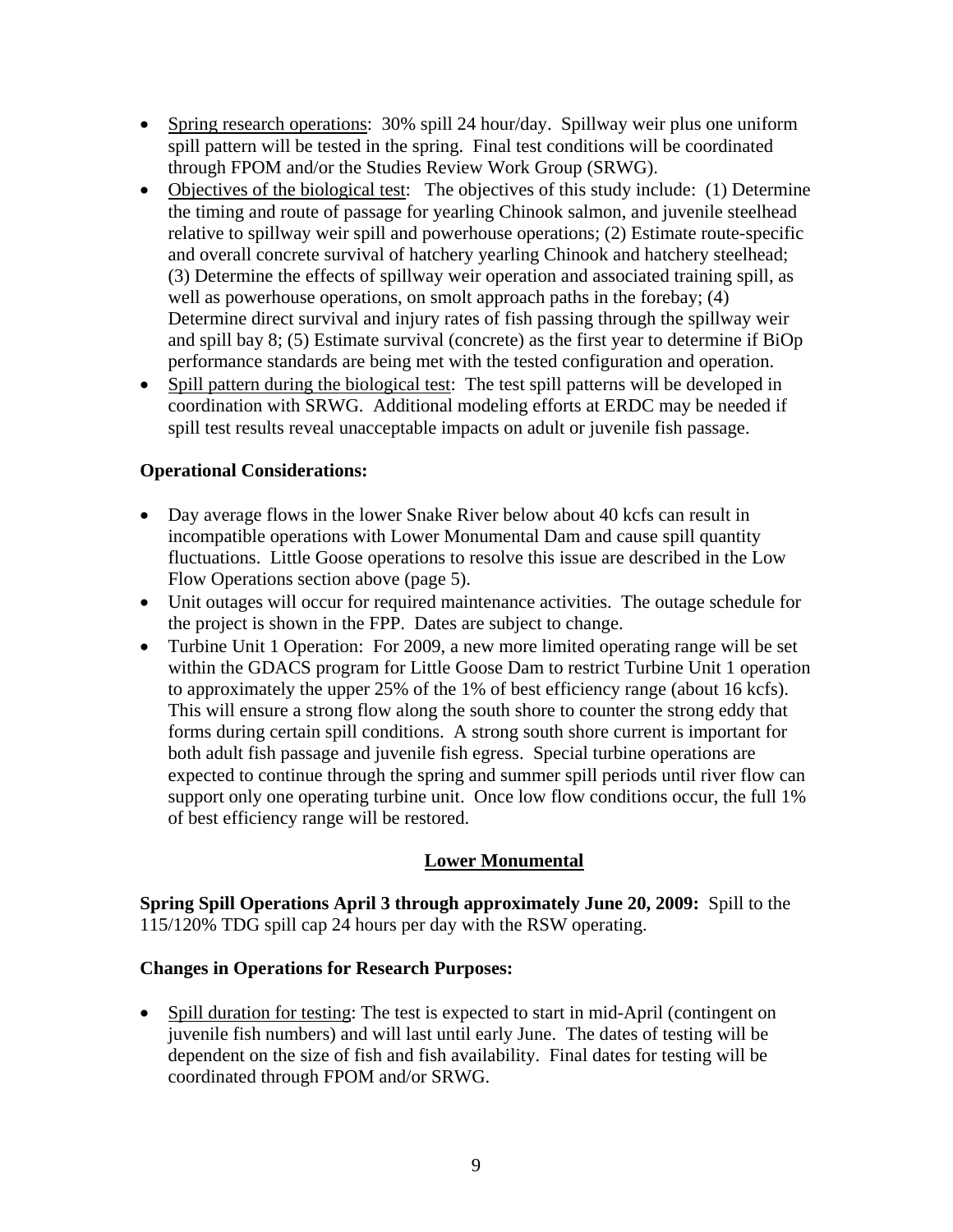- Spring research operations: A two treatment test will be conducted, utilizing the 2008 modified bulk spill pattern versus the 2003 uniform (flat) pattern modified for the RSW in spill bay 8. Pattern changes will occur at 0530 hours. However, if the runoff forecast is high, a one treatment study would be conducted as the higher the spill levels the more similar the two patterns become. The modified bulk spill pattern will be used on non-test days.
- Objectives of the biological test: The objectives of the study are to assess passage distribution and efficiency metrics, forebay retention, tailrace egress, vertical distribution of run-at-large fish passing over the RSW, and survival for yearling Chinook and steelhead for two spill pattern treatments, a bulk spill pattern and a uniform pattern in conjunction with RSW operation. This will be the second year of testing of the RSW at Lower Monumental Dam. An additional objective will be to estimate survival (concrete) to determine if BiOp performance standards are being met with the tested configuration and operation.
- Spill pattern during the biological test: Spill patterns used during the 2008 study will be used again in 2009.

- Daily average flows near 30 kcfs results in incompatible operations with Little Goose Dam and results in spill quantity fluctuation.
- The Lower Monumental spill cap is affected by Little Goose Dam operations. Therefore, spill discharge could be lower than 27 kcfs.
- The RSW was installed in March 2008 and will continue to operate with biological testing in 2009.
- Transit of the juvenile fish barge across the Lower Monumental tailrace, then docking at and disembarking from the fish collection facility, may require the level of spill to be reduced due to safety concerns. The towboat captain may request that spill be reduced or eliminated during transit. During juvenile fish loading operations, spill is typically reduced to 15 kcfs, but can be reduced further if needed for safety reasons. Loading periods can take up to 3.5 hours. Because of the time needed to complete loading at Lower Monumental, the Little Goose Project personnel will notify the Lower Monumental personnel when the fish barge departs from Little Goose. This ensures that BPA scheduling is provided advance notice for spill control at Lower Monumental Dam. Reducing spill may cause Lower Monumental to briefly operate outside of MOP conditions.
- Operating units within the 1% of best efficiency range yields up to 19 kcfs per unit at each of the 6 units for a maximum hydraulic capacity of approximately 114 kcfs. The expected spill cap is 27 kcfs. Therefore, if total river discharge is greater than 141 kcfs the gas cap will be exceeded. Either lack of power load or unit outages can also cause forced spill above spill cap limits at higher total river discharges.
- Unit outages will occur for required maintenance activities. The outage schedule for the project is shown in the FPP. Dates are subject to change.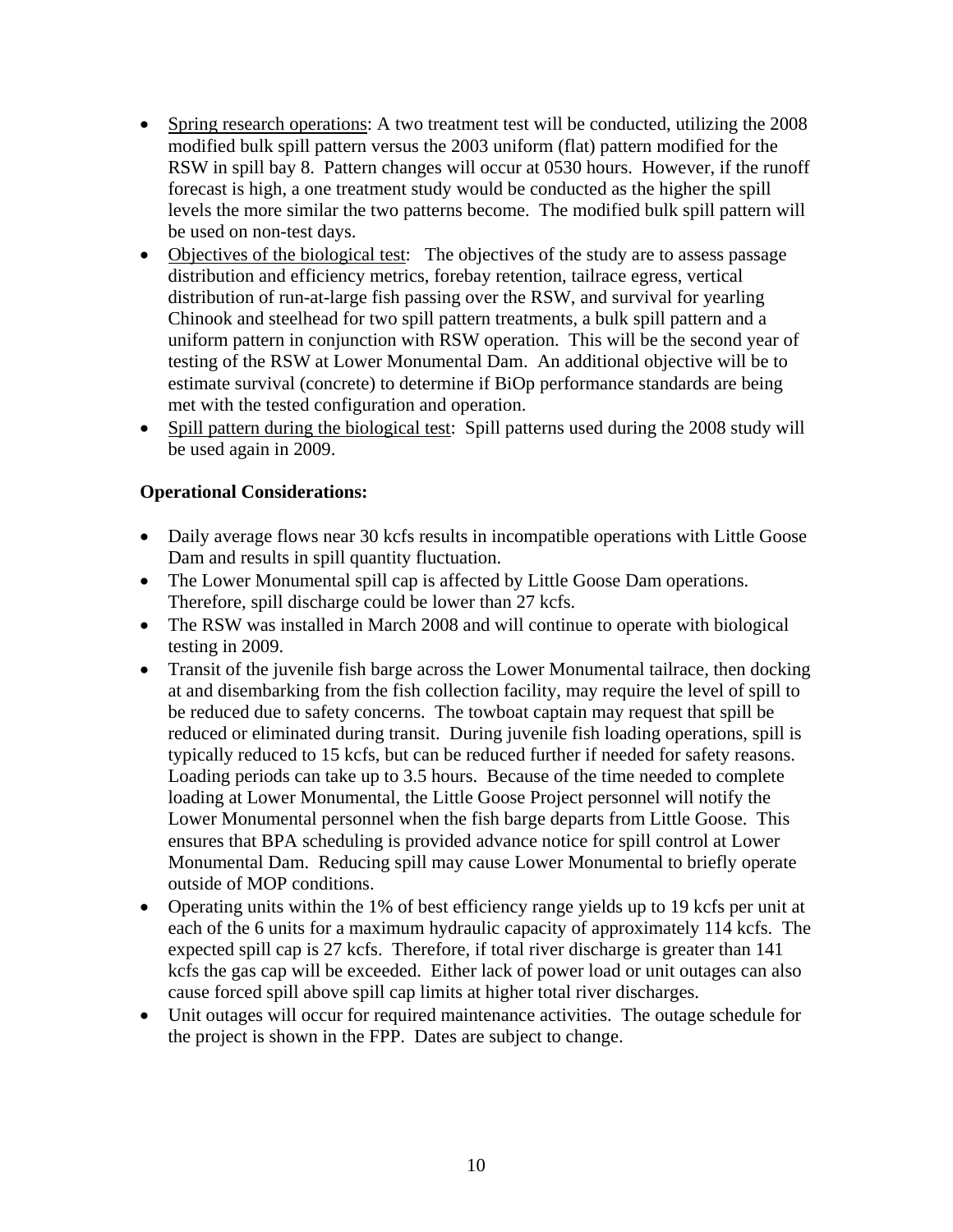# **Ice Harbor**

**Spring Spill Operations April 3 through June 20, 2009:** In accordance with the test schedule, alternate between 45 kcfs day/spill cap night and 30% /30% with the RSW operating, similar to that used in 2008. Nighttime spill hours are 1800 – 0500.

# **Changes in Operations for Research Purposes:**

- Spring research operations: Normal spring spill patterns and rates as described in the FPP will be used. Radio tagged fish will be monitored for passage route and survival. The test is expected to start in mid-April (contingent on juvenile fish numbers), following release at Lower Monumental Dam, and will last until early June. The dates of testing will be dependent on the size of fish and fish availability. Spill will be 45 kcfs day / spill cap night on non-test days. Final dates for testing will be coordinated through FPOM and/or SRWG.
- Objectives of the biological test: The objectives of the test are to determine passage routes and estimate route-specific and concrete survival under the two spill conditions for yearling Chinook and steelhead.
- Spill pattern: Spill patterns will be verified and coordinated through FPOM and/or SRWG.

- Powerhouse capacity at Ice Harbor is approximately 94 kcfs with all 6 units operating within the 1% of best efficiency range, while spill cap rates are about 100 kcfs. If total river flows exceed about 194 kcfs, TDG levels may exceed the limits set by the States of Oregon and Washington.
- Minimum generation or higher powerhouse operation will occur at all times during the 2009 spring fish spill season. This is due to a transformer failure at BPA's Sacajawea transmission facility near the project. Mobile capacitor groups remain in use at BPA's Franklin transmission facility to partially resolve power system issues. In addition, continuous generation is required at Ice Harbor Dam for power system stability and reliability. Normal unit operating priorities will be re-established when the Sacajawea transformer is returned to service.
- Unit outages will occur for required maintenance activities. The outage schedule for the project is shown in the FPP. Dates are subject to change.
- STSs will be installed by April 1. The normal juvenile bypass operation will be to route fish through the full flow bypass pipe, which has interrogation capability to monitor for PIT tags. From April 1 through July 31, juvenile fish will be sampled every 3 to 5 days to monitor fish condition and then bypassed to the river. Sampling activity may be terminated early should juvenile bypass fish numbers drop to the point where valid sampling is no longer feasible (100 fish of the most dominant species present are needed to properly assess fish condition). Sampling may also cease if the cumulative number of fish sampled for the season reach the permitted maximum.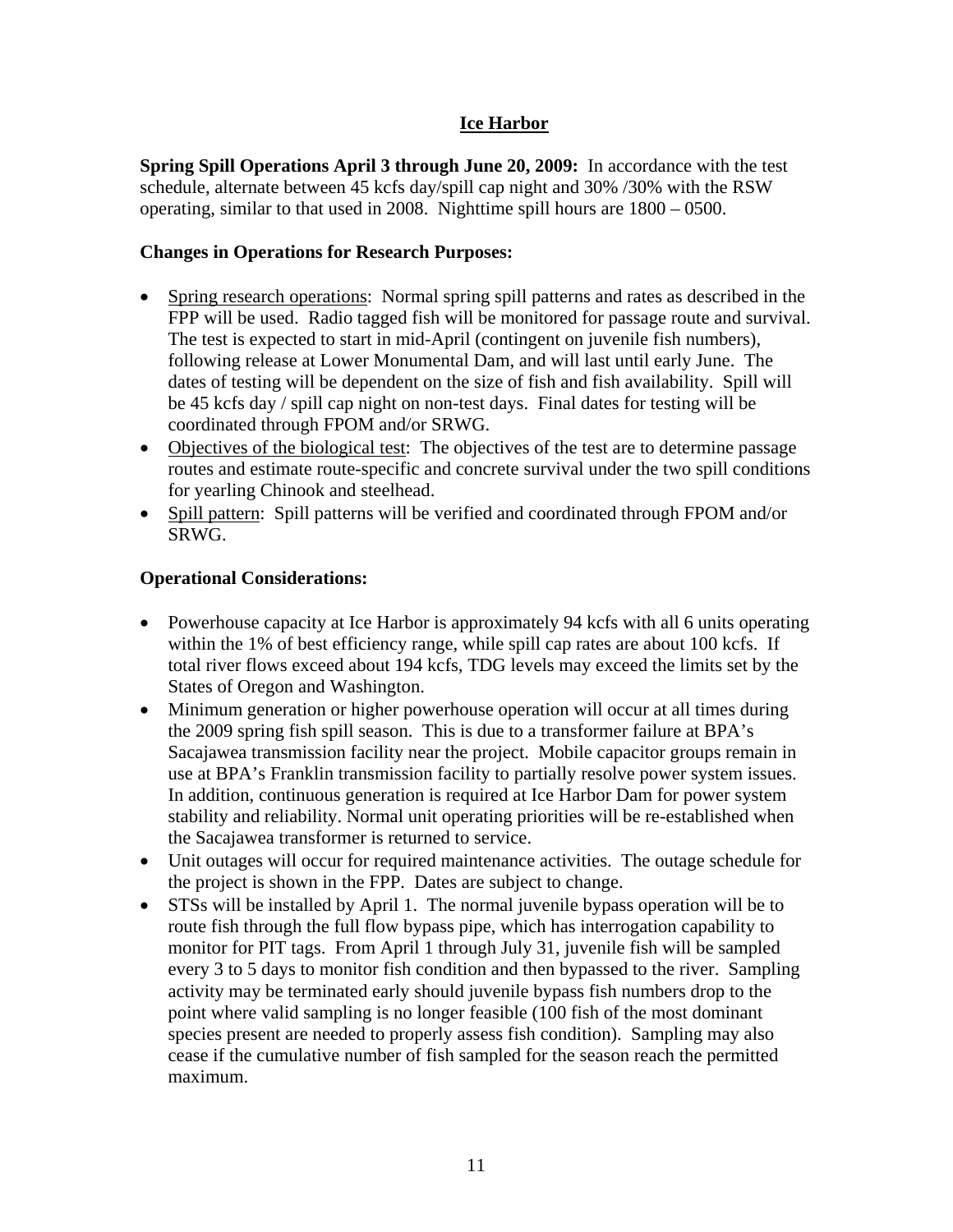• In November 2006, a major transformer failed at the Sacajawea Substation which in turn restricts turbine operations at Ice Harbor Dam. Transformer design, build and replacement are expected to be completed by July 2009. Additionally, powerhouse transformer TW-6 is experiencing gassing during operation due to internal arcing. Because of power distribution restrictions, the turbine unit priority will be 3, 1, 4, 5, 2 and 6 until the transformers are replaced. If unit 3 is not available, unit 4 will become the first priority unit.

# **McNary**

**Spring Spill Operations April 10 – approximately June 30, 2009:** 40% spill 24 hours per day with spillway weirs operating. See Table 1 for operational spill levels.

# **Changes in Operations for Research Purposes:**

- Spill duration for testing: Approximately April 20 to early June (tentative). The dates of testing will be dependent on the size of fish, fish availability, and the number of treatments needed for testing. Final dates for testing will be coordinated through the SRWG.
- Spring research operations: 40% spill 24 hours/day with a single treatment for the third year of spillway weir testing. One project spill configuration will be tested. The same spill level as past years will be used, in order to maximize the power to detect the effect of spillway weir location. Final test conditions will be coordinated through the SRWG.
- Objectives of the biological test:
	- o Primary objective: Determine the effect of spillway weir location on the behavior, passage distribution, and passage efficiencies of yearling Chinook and juvenile steelhead.
	- o Secondary objective: Estimate route specific, dam, and concrete survival of yearling Chinook and juvenile steelhead for the tested configuration and operation.
- Spill pattern: As outlined in an addendum to the FPP. The Corps' Walla Walla District will coordinate with Tribes and regional fishery managers to evaluate modifications to the 2008 spill pattern for the 2009 configuration with ERDC general model observations. Test spill patterns are provided in the FPP.

- Spillway weir 1 (relocated from spill bay 19) is located in spill bay 4. Spillway weir 2 remains in spill bay 20.
- During the periods when total river discharge exceeds approximately 320 kcfs, involuntary spill in excess of the States' TDG limits for fish passage may occur.
- In addition, low power demand may also necessitate involuntary spill during any given spill treatment at total river discharges of less than 320 kcfs.
- Unit outages will occur for required maintenance activities. The outage schedule for the project is shown in the FPP. Dates are subject to change.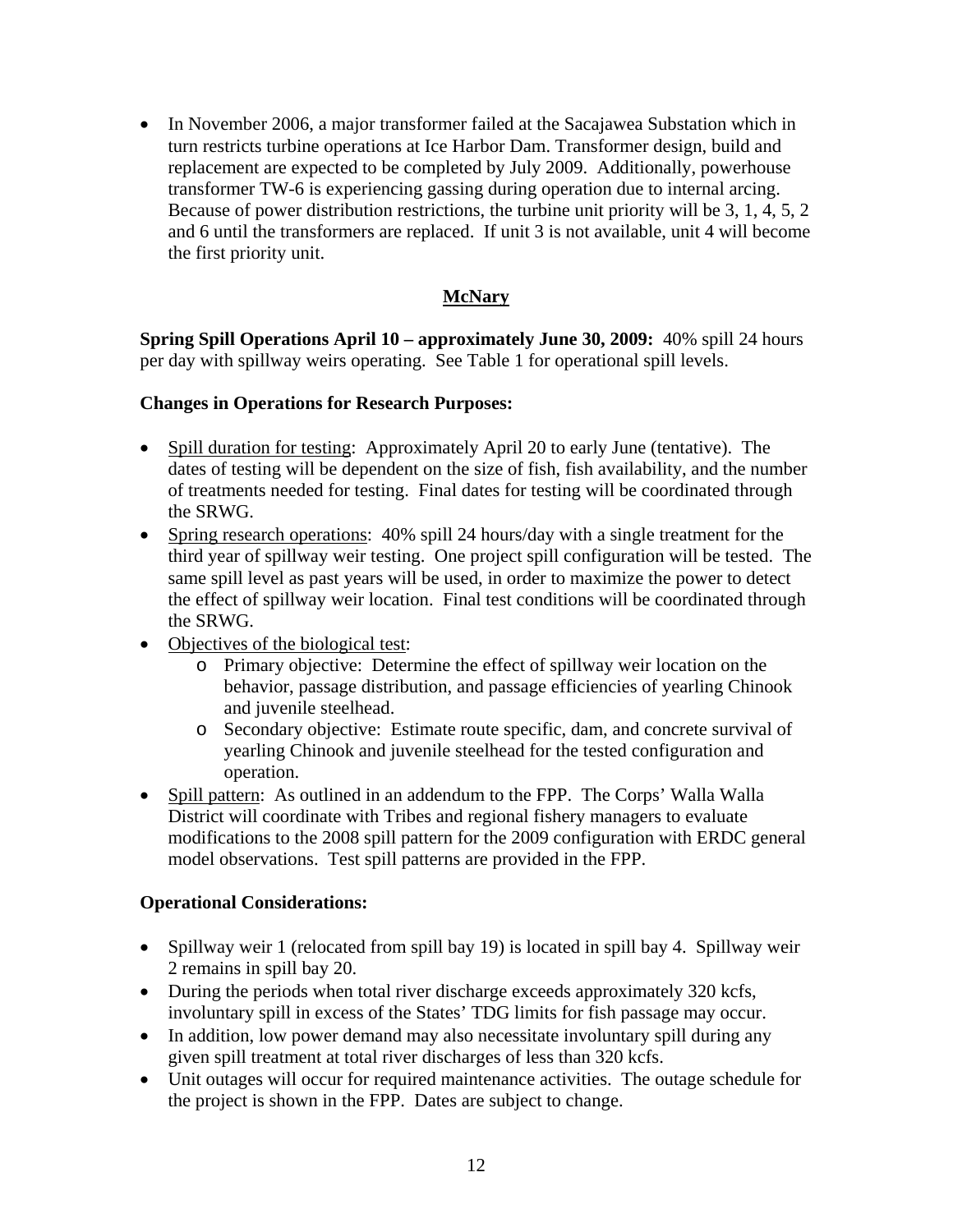# **John Day**

**Spring Spill Operations April 10 – June 30, 2009:** 30% spill 24 hours per day prior to testing, then 30% spill vs. 40% spill 24 hours per day during the test. Spill levels will be alternated every two days. Spill level changes will occur at 0600. See Table 1 for operational spill levels.

## **Changes in Operations for Research Purposes:**

- Spill duration for spillway weir testing: Testing in late April through early June. The dates of testing will be dependent on the size of fish, fish availability, and the number of treatments needed for testing. Final dates for testing will be coordinated through the SRWG.
- Spring research operations: A repeat of the 2008 spillway weir test is presented here for planning purposes, however details such as spill pattern, spill level, and spill duration may change based on 2008 study results. These changes will be coordinated through the SRWG and TMT. Two spillway weirs that pass about 10 kcfs spill each are installed in spill bays 15 and 16. Training spill patterns to support the spillway weir jets and provide good downstream egress for juvenile salmonids have been developed by modeling at ERDC and coordination with regional agencies. These are included in the FPP. Two spill levels will be tested to provide spill / spillway weir efficiency curves. These data will be used to design surface flow outlet and tailrace improvements at John Day Dam.
- Objectives of the biological test: The objectives of the study are to assess passage distribution and efficiency metrics, forebay retention, tailrace egress, and survival for yearling Chinook, and juvenile steelhead for two spill treatments.
- Spill pattern during biological test: Spill bays 15 and 16 have the spillway weirs installed, which are not easily opened and closed. Spill patterns for 30% and 40% spill have been developed at ERDC in coordination with regional agencies. These patterns are included in the FPP. Pending review of 2008 results, pre-test spill in 2009 will utilize the 30% spillway weir spill pattern developed and tested in 2008. From late April through early June, 30% spill versus 40% spill will be evaluated.

- Unit outages will occur for required maintenance activities. The outage schedule for the project is shown in the FPP. Dates are subject to change.
- Unit outages and spillway outages may be required to repair hydrophones and other research equipment. These will be coordinated through FPOM and TMT as needed.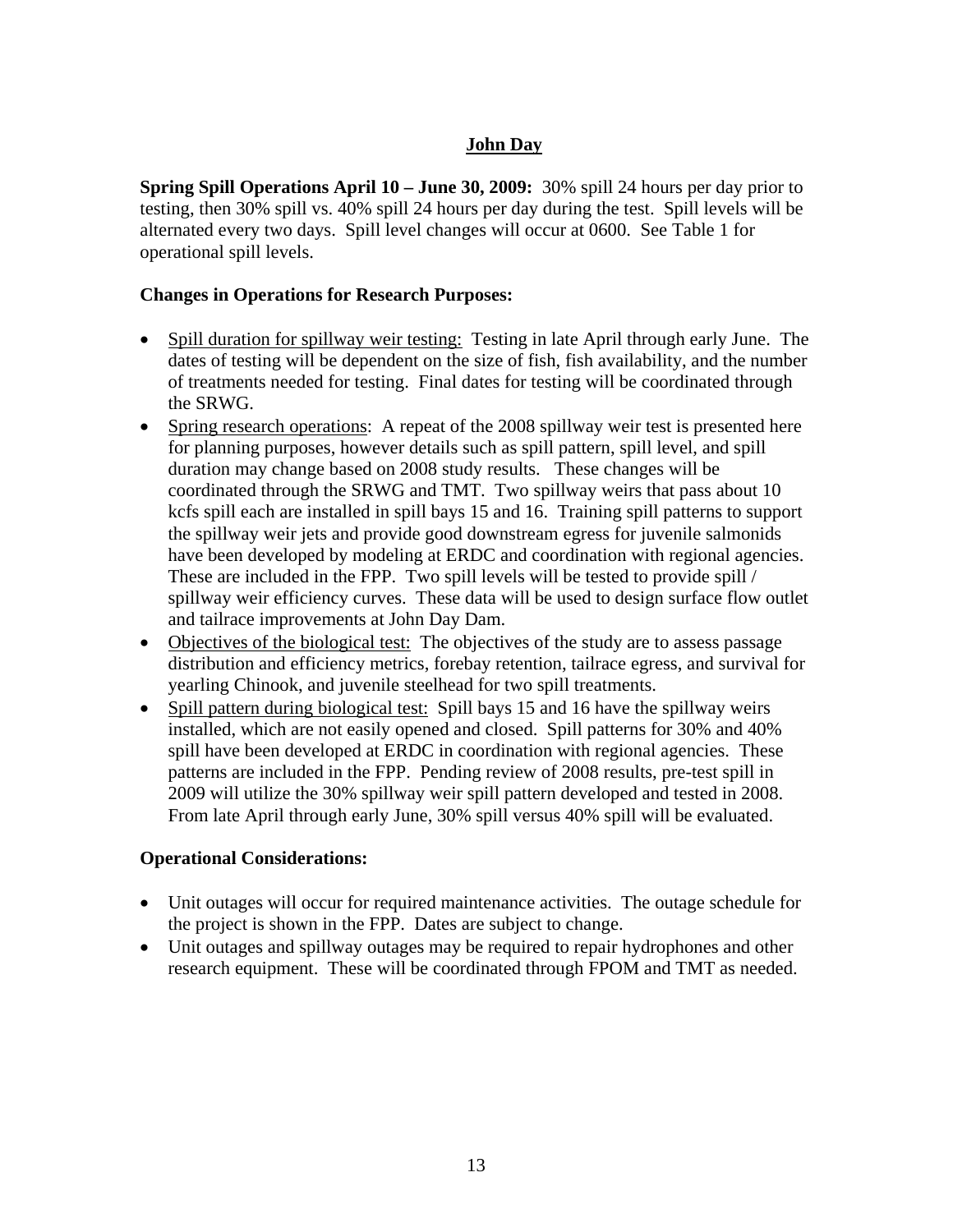# **The Dalles**

**Spring Spill Operations April 10 – June 30, 2009:** 40% spill 24 hours per day. See Table 1 for operational spill levels.

## **Changes in Operations for Research Purposes:**

• Spill pattern during the biological test: No testing is planned for 2009. The spill patterns in the FPP will be used.

### **Operational Considerations:**

- When high river flows are such that available spill bays  $1 9$  cannot maintain 40% spill, FPOM and TMT will discuss the preferred spill pattern and rate. The project may maintain 40% spill of the total river flow and depart from the spill pattern, or spill less than 40% of the total river flow using a pattern other than that shown in the FPP. At no time is spill recommended on the south side of the spillway (Bays 14-22) as this creates a poor tailrace egress condition for spillway-passed fish.
- Spill bays 10, 11, 13, 16, 18, 19, and 23 are not operational due to wire rope, structural, and concrete erosion concerns.
- One or two full spillway outages may be required to conduct hydro surveys during the period June  $10 - 20$ , to assess the condition of the mud leveling slab at the spill wall under construction between spill bays 8 and 9. Each zero spill operation will last  $3 -$ 6 hours to accommodate this work. The hydro surveys will be coordinated through the Fish Facility Design Review Work Group (FFDRWG), FPOM, and RCC.
- The spill pattern in the FPP is based on a nominal Bonneville forebay elevation of 74 feet.
- Unit outages will occur for required maintenance activities. The outage schedule for the project is shown in the FPP. Dates are subject to change.

# **Bonneville**

**Spring Spill Operations April 10 – June 20, 2009:** 100 kcfs spill 24 hours per day. See Table 1 for operational spill levels.

#### **Changes in Operations for Research Purposes:**

- Spill duration for testing: No special spill operations are required for 2009 biological tests. FPP spill patterns and durations will be used.
- Spring research operations: 100 kcfs spill 24 hours/day.
- Objectives of the biological test: Estimate juvenile yearling Chinook and steelhead passage distribution in response to a behavioral guidance structure at the second powerhouse.
- Spill pattern during the biological test: Spill patterns in the FPP will be used.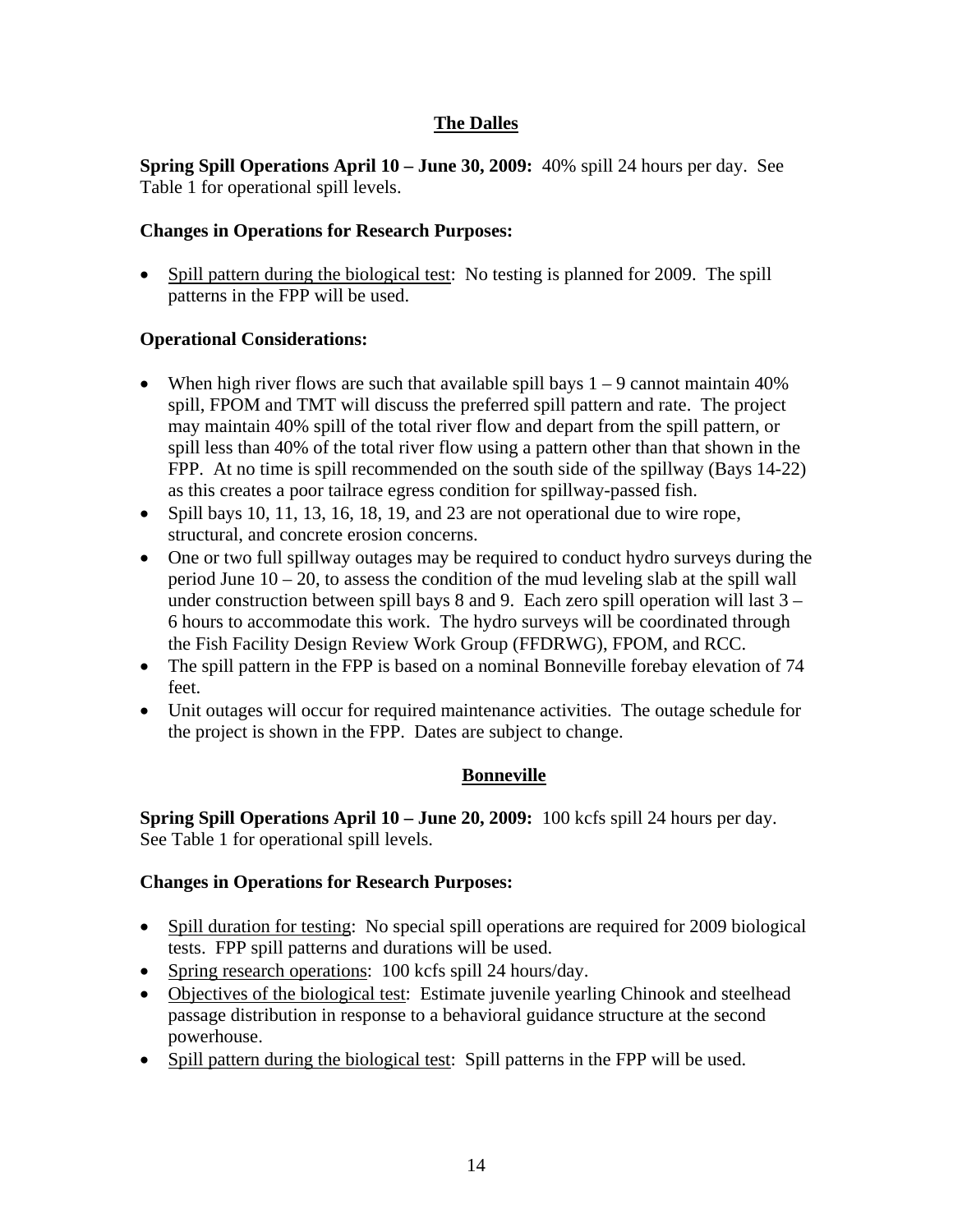# **Operational Considerations:**

- Minimum spill discharge rate is 50 kcfs. This is to provide acceptable juvenile fish egress conditions in the tailrace.
- At total spring flows less than about 135 kcfs, spill will be less than 100 kcfs to maintain minimum powerhouse generation of 30 kcfs plus fish ladder and facility spill (e.g. second powerhouse corner collector).
- TMT will consider the possible effects of TDG on emerging chum salmon downstream of Bonneville Dam. TMT may request special operations such as flow increases or spill reductions to protect ESA-listed fish.
- Unit outages will occur for required maintenance activities. The outage schedule for the project is shown in the FPP. Dates are subject to change.
- Actual spill levels at Bonneville Dam may range from 1 to 3 kcfs lower or higher than specified in Table 1. A number of factors influence this including hydraulic efficiency, exact gate opening calibration, spillway gate hoist cable stretch due to temperature changes, and forebay elevation (a higher forebay results in a greater volume of spill since more water can pass under the spill gate).
- The second powerhouse Corner Collector (5 kcfs discharge) will operate from the morning of April 10 to the afternoon of August 31, 2009.
- A mid-season spillway outage will be required to survey the stilling basin for erosion. Pending the outcome of this survey, the 2009 spill operation may be altered to maintain dam safety. Changes to spill operations may include changing the spill pattern to avoid further erosion or discontinuing spill until repairs can be made. The mid-season survey will take approximately  $\frac{1}{2}$  day to complete. The Corps will coordinate this work through FFDRWG, FPOM, and TMT.
- Fish releases from the Spring Creek National Fish Hatchery in April and May may result in turbine flow reductions at the second powerhouse for safer fish passage, in coordination with TMT.

# **JUVENILE FISH TRANSPORTATION PROGRAM OPERATIONS**

As noted above, the Corps' planned spill operations assume average runoff conditions. The following explains the juvenile fish transportation program under all runoff conditions and is consistent with the 2008 transport operations derived from agreements reached in 2007. The lower Snake River projects are described first, followed by McNary project operations. Detailed descriptions of project and transport facility operations to implement the program are contained in FPP Appendix B.

# **Lower Snake River Dams - Operation and Timing**

If the Snake River projected seasonal average (April 3 – June 20) flow is greater than 70 kcfs, the Corps will initiate transportation at Lower Granite Dam no earlier than April 20 and no later than May 1. The seasonal average flow projection will be based on the Corps' Single Trace Procedure (STP) model and the April final water supply forecast for Lower Granite. The actual start date in 2009 will be determined through coordination with TMT as informed by the in-season river condition (e.g. river flow and temperature)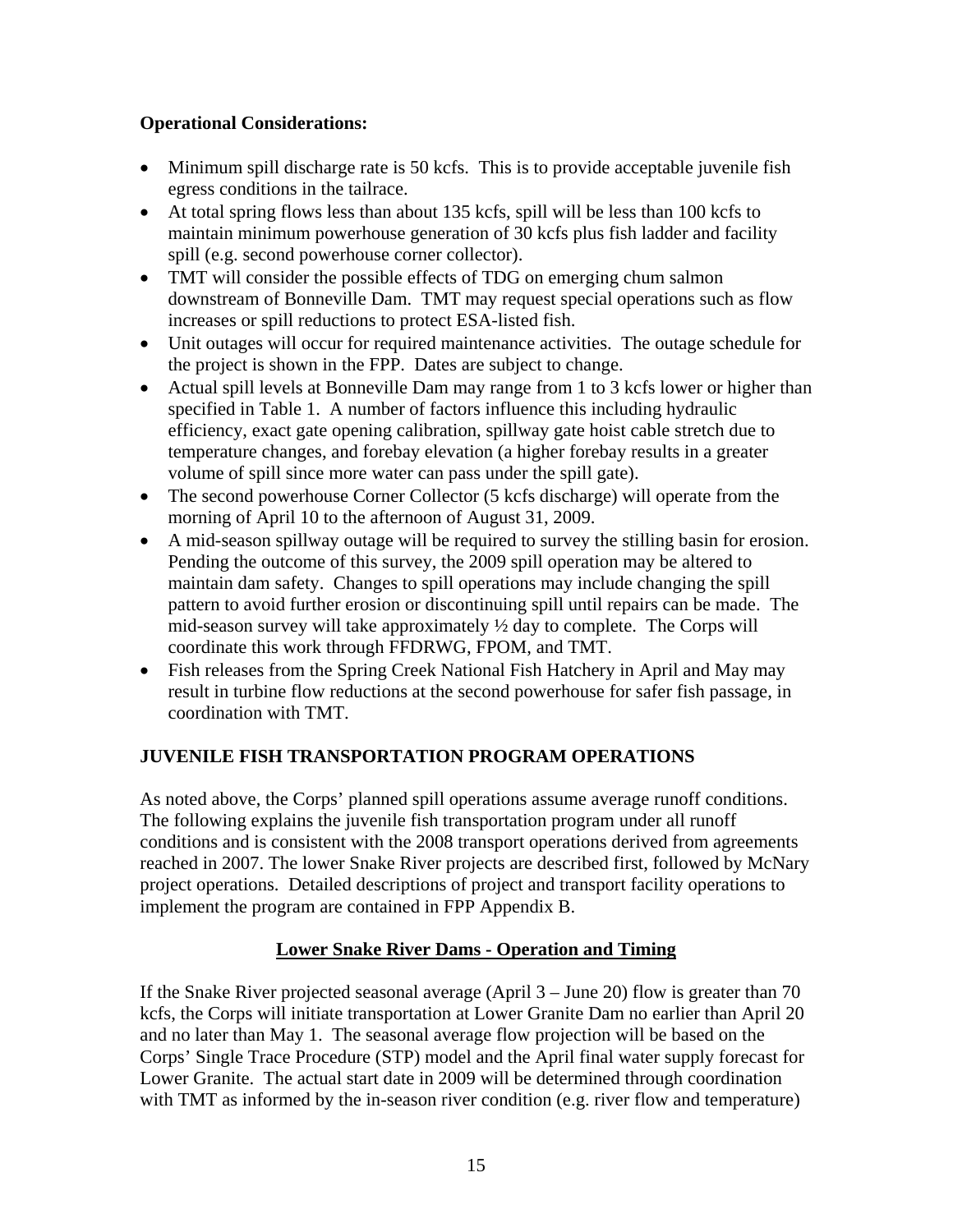and the status of the juvenile Chinook and steelhead runs (e.g. percentage of runs having passed the project). Also if the projected flow is greater than 70 kcfs, transportation will start up to 8 days and up to 11 days after the Lower Granite Dam start date for Little Goose and Lower Monumental dams, respectively. The actual start dates at Little Goose and Lower Monumental dams will be further considered through the TMT process, depending on in-season river conditions and the status of the juvenile Chinook and steelhead runs.

In exceptionally low water years, when the projected seasonal average flow is less than 70 kcfs, the Corps will begin transportation on April 20 at all three Snake collector projects. Spill for fish passage will occur under all flow conditions.

April 20 – June 20: The collection of fish at lower Snake River projects for transportation will commence at 0700 hours on the agreed to start dates. Barging of fish will begin the following day and collected juvenile fish will be barged from each facility on a daily or every-other-day basis (depending on the number of fish) throughout the spring. Transport operations will be carried out concurrent with spill operations at each project and in accordance with all relevant FPP operating criteria.

Transportation operations may be adjusted due to research, conditions at the collection facilities, or through the adaptive management process to better match juvenile outmigration timing or achieve/maintain performance standards.

## **Transportation Considerations:**

Transportation operations will be carried out concurrent with the 2009 FOP spill operations at each project and in accordance with all relevant FPP operating criteria.

- Lower Granite: All ESBSs will be installed by March 30. If projected seasonal average flow is greater than 70 kcfs, juvenile fish will be bypassed via normal separator operations and routed to the mid-river release outfall starting March 30 through April 20. All juvenile fish collected will be interrogated for PIT tags and normal 24-hour sampling for the Smolt Monitoring Program will take place. On April 6, juvenile fish collection will begin for research (Seasonal SAR and Reach Survival Studies), followed by tagging on April 7 and 8. The first research barge will leave on April 9 and every Thursday thereafter, until operational fish transportation begins.
- Little Goose and Lower Monumental: All ESBSs and STSs will be installed by March 31. If the projected seasonal average flow is greater than 70 kcfs, juvenile fish will be interrogated for PIT tags at the full flow PIT tag detector. All juvenile fish will be interrogated for PIT tags and limited sampling may take place every 3 to 5 days to monitor fish condition. A full sample may be taken every other day to monitor species composition to help inform a decision on initiating transportation at these projects. At Lower Monumental, daily smolt monitoring for the avian predation study will occur beginning April 1 and 100 steelhead, each day or total for the test, will be PIT-tagged to assess avian prey selection. Study fish for the Lower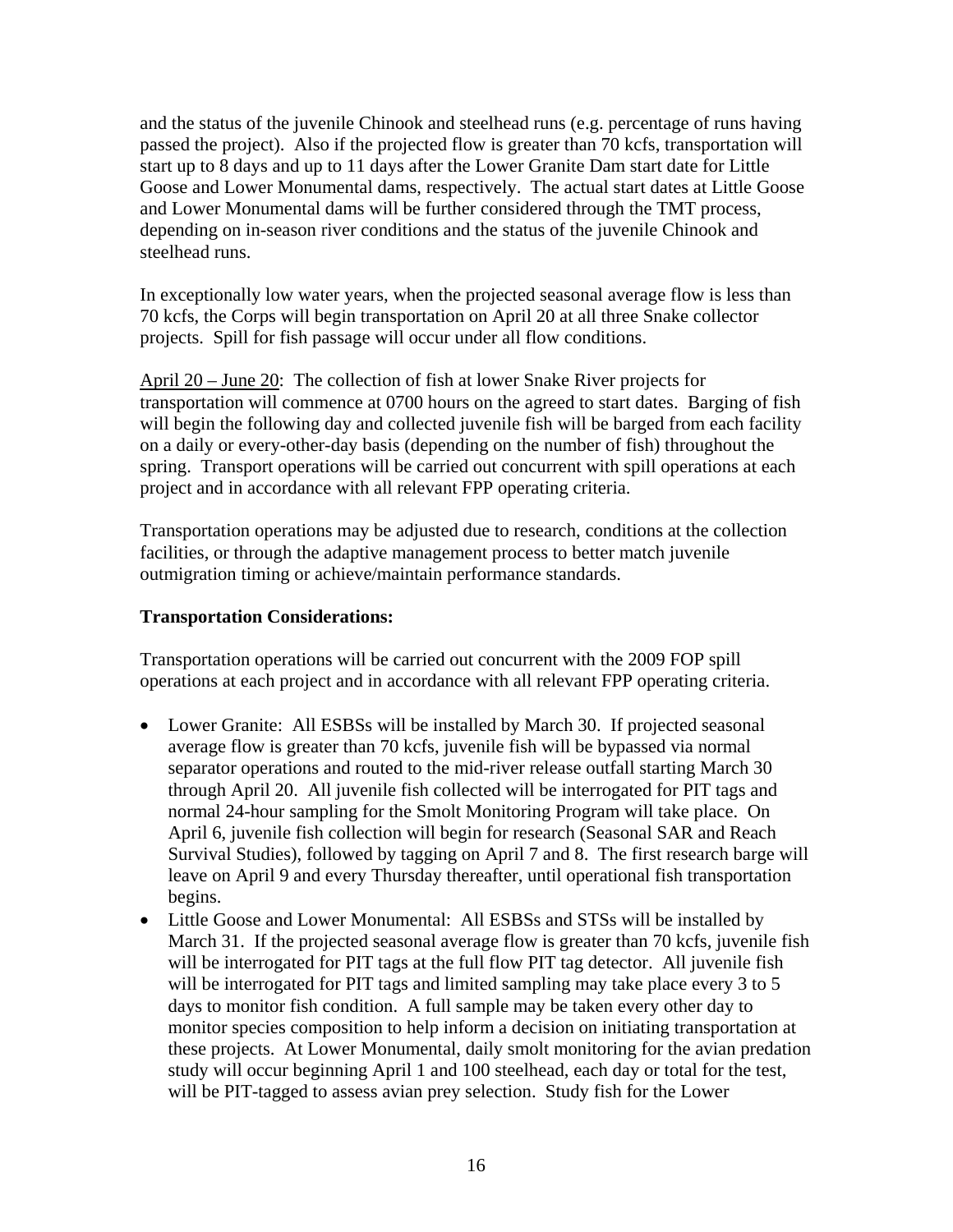Monumental survival study will be collected at Lower Monumental. Study fish for the Little Goose survival study will be collected at Little Goose.

# **McNary Dam - Operation and Timing**

Spring: Juvenile fish collected at McNary during the spring, April 1 through June 20, will be bypassed to the river. The normal operation will be to bypass fish through the full flow bypass pipe, which has interrogation capability to monitor for PIT tags. Every other day, however, in order to sample fish for the Smolt Monitoring Program, fish will be routed through the separator, interrogated for PIT tags, and then bypassed to the river.

Transportation operations may be adjusted for research purposes, due to conditions at the collection facilities, or as a result of the adaptive management process (to better match juvenile outmigration timing and/or to achieve or maintain performance standards). If new information indicates that modifying (or eliminating) transportation operations at McNary Dam is warranted, adaptive management will be used to make appropriate adjustments through the TMT coordination process.

All ESBSs at McNary will be installed by April 17, as agreed to in consultation with the Tribes and NOAA. This is part of the Corps' consideration of lifting (or waiting to install) some turbine intake screens during periods of significant juvenile lamprey passage. Effects to both salmon and lamprey have been considered.

The normal operation will be to bypass fish through the full flow bypass pipe, which has interrogation capability to monitor for PIT tags. However, in order to sample fish for the Smolt Monitoring Program, fish will be routed through the separator on an every other day basis for PIT tag interrogation and then bypassed to the river.

# **TRANSPORT, LATENT MORTALITY, AND AVIAN RESEARCH**

#### **Seasonal Effects of Transport**

A study will be conducted to determine seasonal effects of transporting fish from the Snake River to optimize a transportation strategy. At Lower Granite, fish will be collected for this study starting on April 5, with marking beginning on April 6, 2009. Depending on the number of fish available, fish will be collected 1-2 days with tagging occurring on the day following collection. A barge will leave each Thursday morning with all fish collected during the previous 1-3 days. By barging all fish (minus the inriver group) during 1 to 3 days of collection, barge densities will be maintained at a level similar to what would occur under normal transport operations that time of year. This pattern will occur in the weeks preceding general transportation and will be incorporated into general transportation once that operation begins. The desired transported sample size is 6,000 wild Chinook and 4,000 - 6,000 wild steelhead weekly for approximately eight weeks.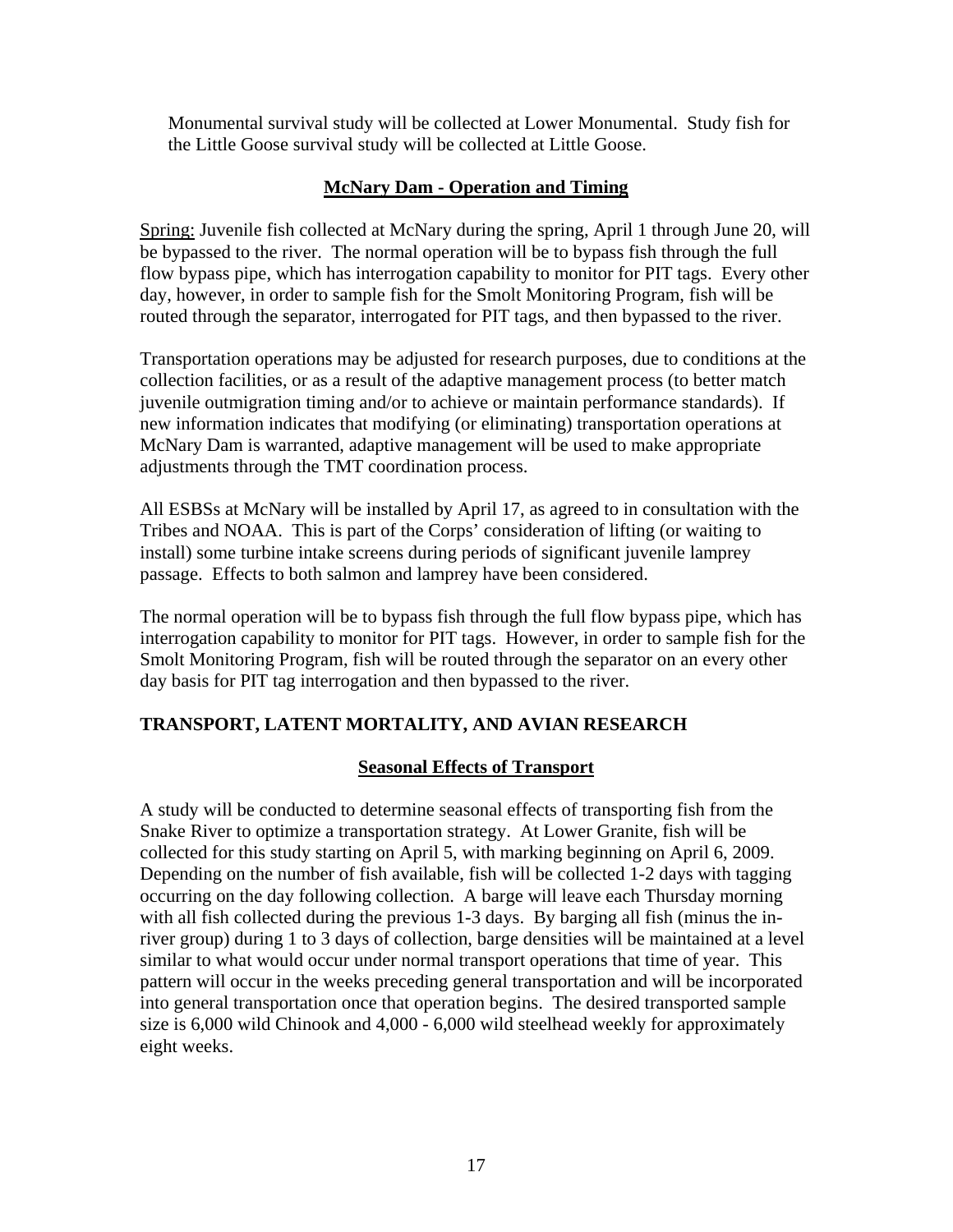# **Latent Mortality**

A study will be conducted to evaluate latent mortality associated with passage through Snake River dams. The goal of this study is to determine whether migration through Snake River dams and reservoirs causes extra mortality in Snake River yearling (spring/summer) Chinook salmon smolts. Specifically, the study will determine if lifecycle survival downstream from McNary Dam is significantly higher for yearling hatchery Chinook salmon released into the Ice Harbor Dam tailrace than for counterparts which must pass three additional dams and reservoirs after release into the Lower Granite Dam tailrace. Fish will be collected at Lower Granite Dam beginning April 20, 2009 with the goal of tagging approximately 120,000 smolts, about 2/3 of which will be released into the tailrace of Lower Granite Dam, and 1/3 transported by truck and released in the tailrace of Ice Harbor Dam.

# **Avian Predation**

A study will be conducted to evaluate the impacts of avian predation on salmonid smolts from the Columbia and Snake rivers. The study will determine how various biotic and abiotic factors are associated with differences in steelhead smolt vulnerability to predation by Crescent Island terns and Foundation Island cormorants. The study requests PIT tagging both hatchery and wild steelhead collected in the smolt monitoring sample at Lower Monumental and Ice Harbor dams, beginning April 1 and continuing through July. The recorded condition of a fish will be attached to a specific tag code and vulnerability to avian predation will be evaluated using PIT tag recovery data collected from the avian bird colonies. The study needs a minimum sample of 100 fish each day that are collected for condition by the smolt monitoring program.

# **EMERGENCY PROTOCOLS**

The Corps and the Bureau of Reclamation will operate the projects in emergency situations in accordance with the WMP Emergency Protocols (WMP Appendix 1). The Protocols define emergency conditions and situations that may arise while operating the FCRPS projects, and the immediate actions that may be taken in the face of the emergency. The most recent version of the Emergency Protocols is located at: <http://www.nwd-wc.usace.army.mil/tmt/documents/wmp/2008/final/emerproto/>

# **COORDINATION**

To make adjustments in response to changes in conditions, the Corps will utilize the existing regional coordination committees. Changes in spill rates when flow conditions are higher or lower than anticipated will be coordinated through the TMT. This could include potential issues and adjustments to the juvenile fish transportation program. Spill patterns and biological testing protocols that have not been coordinated to date will be finalized through the Corps' AFEP subcommittees, which include the SRWG, FFDRWG, and FPOM.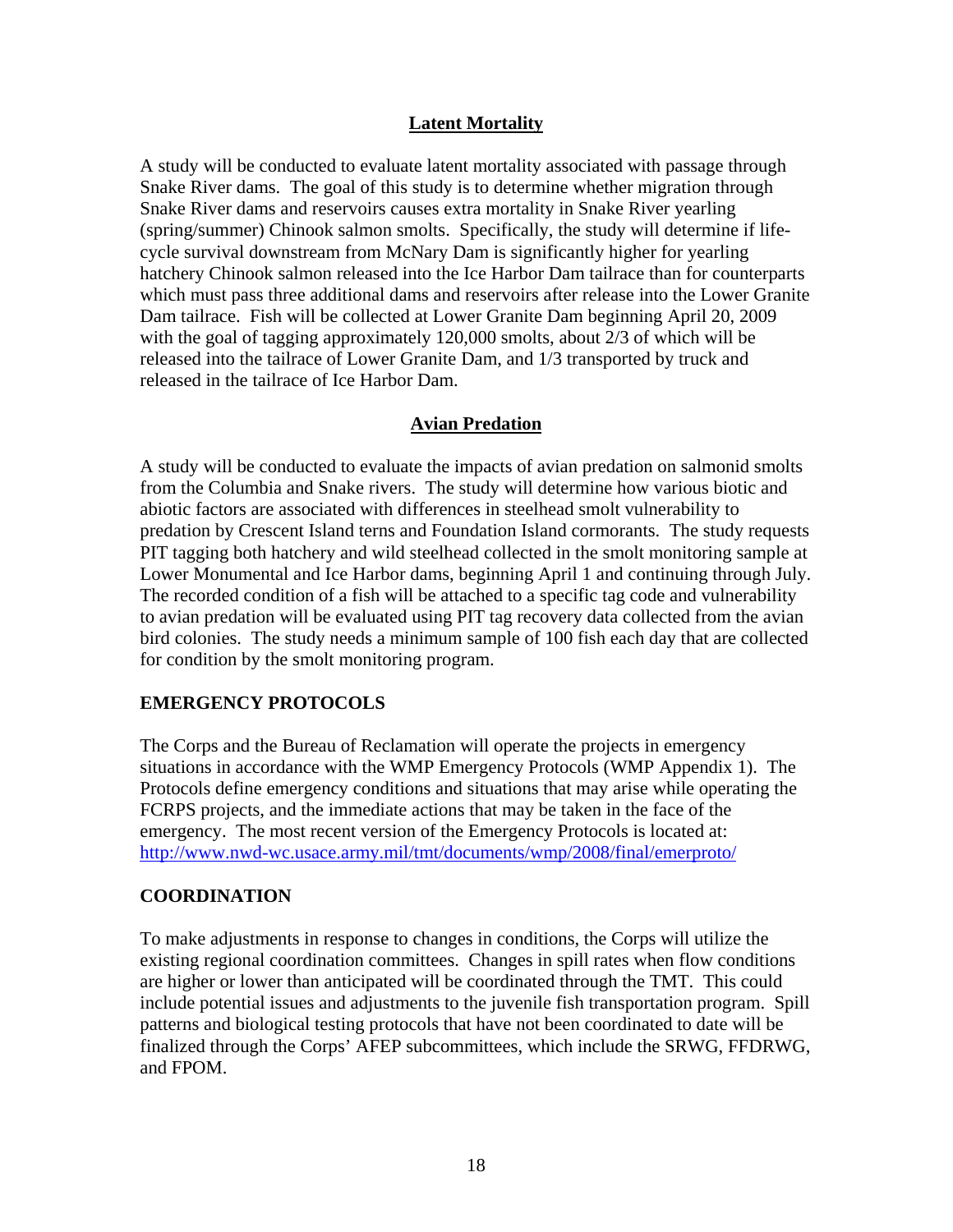# **REPORTING**

The Corps will provide periodic in-season updates to TMT members on the implementation of 2009 fish passage operations. The updates will include the following information:

- the hourly flow through the powerhouse;
- the hourly flow over the spillway compared to the spill target for that hour; and,
- the resultant 12-hour average TDG for the tailwater at each project and for the next project's forebay downstream.

The updates will also provide information on substantial issues that arise as a result of the spill program (e.g. Little Goose adult passage issues in 2005 and 2007), and will address any emergency situations that arise.

The Corps will continue to provide the following data to the public regarding project flow, spill rate, TDG level, and water temperature.

- Flow and spill quantity data for the lower Snake and Columbia River dams are posted to the following website every hour: <http://www.nwd-wc.usace.army.mil/report/projdata.htm>
- Water Quality: TDG and water temperature data are posted to the following website every six hours: <http://www.nwd-wc.usace.army.mil/report/total.html>These data are received via satellite from fixed monitoring sites in the Columbia and Snake rivers every six hours, and placed on a Corps public website upon receipt. Using the hourly TDG readings for each station in the lower Snake and Columbia rivers, the Corps will calculate both the highest and highest consecutive 12-hour average TDG levels daily for each station. These averages are reported at:

[http://www.nwd-wc.usace.army.mil/ftppub/water\\_quality/12hr/html/](http://www.nwd-wc.usace.army.mil/ftppub/water_quality/12hr/html/)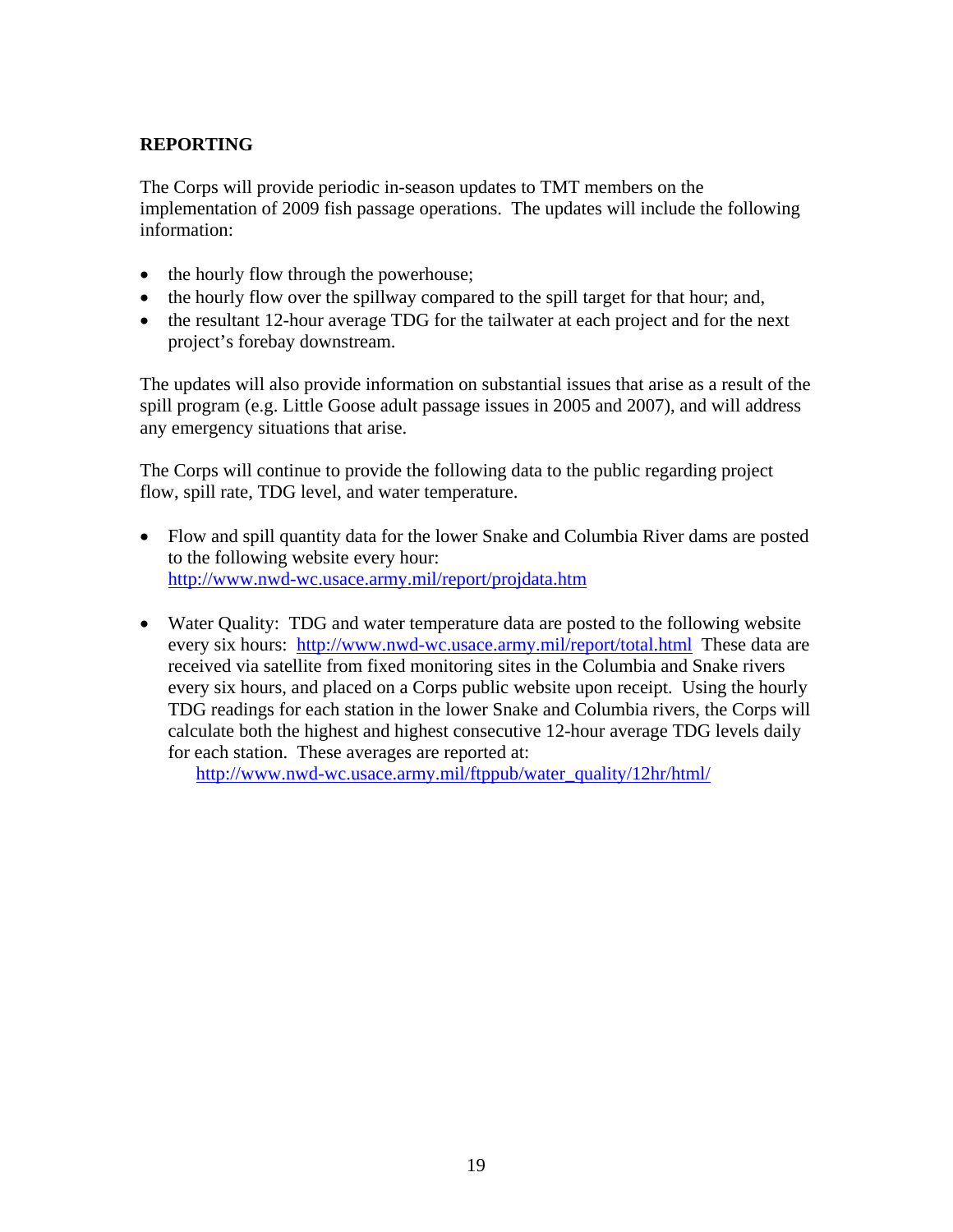# **2009 Summer Fish Operations Plan**

#### **BACKGROUND**

The 2009 Summer Fish Operations Plan (FOP) describes the U.S. Army Corps of Engineers (Corps) planned operations for fish passage at its mainstem Federal Columbia River Power System (FCRPS) dams during the 2009 summer fish migration season. The 2009 Summer FOP is consistent with the adaptive management provisions in the 2008 NOAA Fisheries FCRPS Biological Opinion (2008 BiOp) and the Corps' Record of Consultation and Statement of Decision (ROCASOD) adopting the project operations contained in the 2008 BiOp and the Columbia Basin Fish Accords (Accords).

As in 2008, the 2009 Summer FOP incorporates planned operational adjustments necessary to perform essential research, and to accommodate the adjustment of surface bypass structures or other features for the 2009 summer migration season. The FCRPS water management and project operations not specifically addressed in this 2009 Summer FOP are consistent with the 2008 BiOp and other operative documents including the 2009 Water Management Plan (WMP), seasonal WMP updates, and the 2009 Fish Passage Plan (FPP). As in 2008, operations may be adjusted through coordination with regional sovereigns.

The following sections describe: factors that influence management of fish operations during various runoff conditions, including TDG management, spillway operations, and minimum generation; specific summer operations for fish passage at each mainstem project; the juvenile fish transportation program operations; protocols for emergencies; coordination with the region; and, monthly reporting.

# **GENERAL CONSIDERATIONS FOR FISH OPERATIONS**

For planning purposes, the Corps' 2009 Summer FOP spill levels, summarized in Table A below, assume "average" run-off conditions. However, because actual run-off conditions vary in timing and shape and may be higher or lower than average, adjustments in spill levels (kcfs discharge rates, spill percentages, or spill caps) will be adaptively managed in-season as needed to avoid or minimize poor juvenile or adult fish passage conditions, navigation safety concerns, or to accommodate powerhouse or transmission constraints. Actual spill levels may be adaptively managed from those displayed in the table below for research or other conditions and will be coordinated through the Technical Management Team (TMT) or other appropriate regional forum. Such conditions are discussed in more detail below.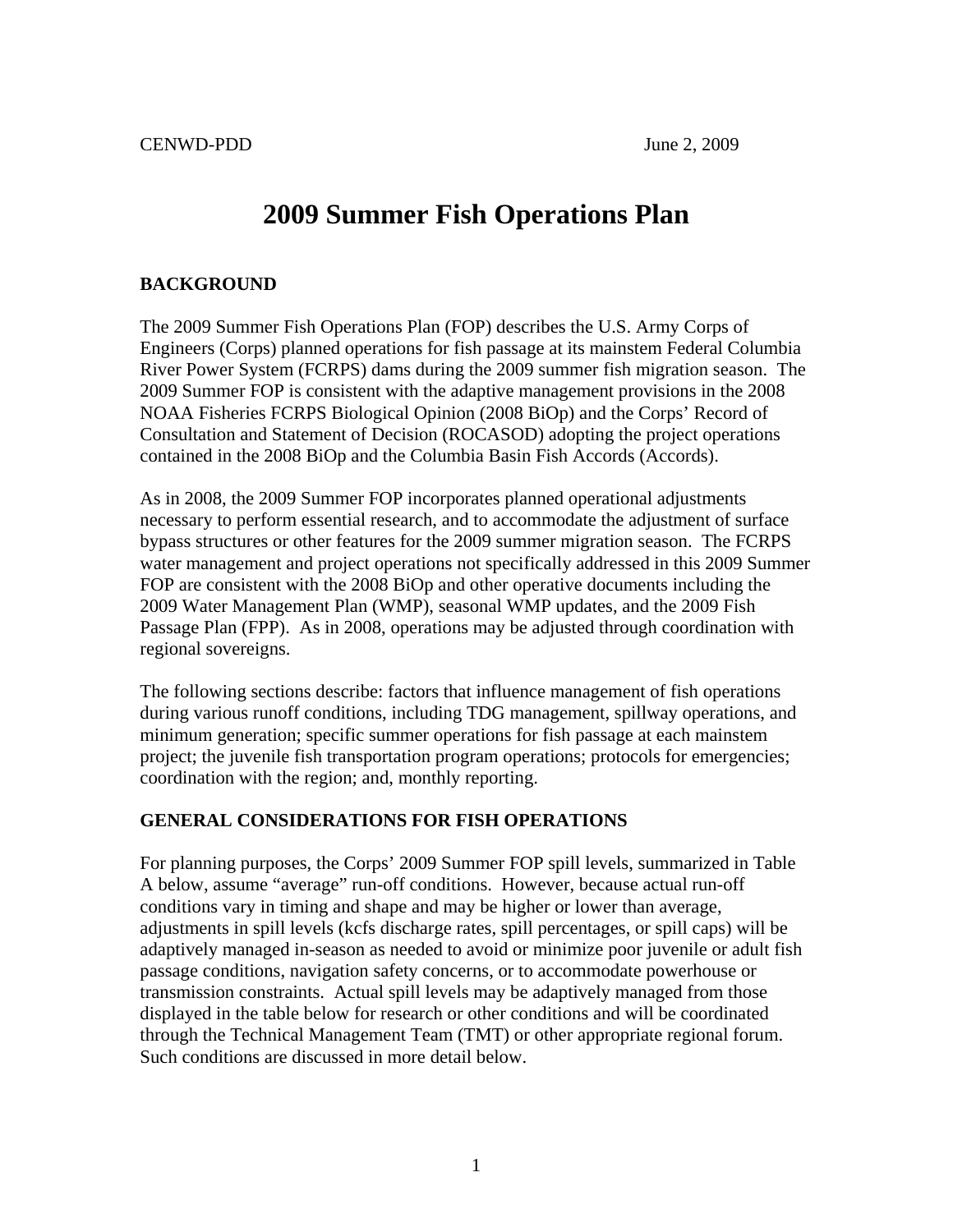### **Management of Spill for Fish Passage**

The Corps will continue to manage spill for fish passage to avoid exceeding 120% in the project tailrace, and 115% in the forebay of the next project downstream consistent with the current State of Washington total dissolved gas ( $\overline{TDG}$ ) saturation upper limits.<sup>[1](#page-21-0)</sup> These levels are referred to as "gas caps." The project maximum flow rate or spill discharge level that meets but does not exceed the gas caps, is referred to as the "spill cap." The gas caps are constant, whereas, spill caps may vary daily depending on flow, temperature, and other environmental conditions.

As noted above, the spill rates presented in Table A are the planned summer spill operations and assume average runoff conditions; however, adjustments to these spill rates may be necessary for the following reasons:

- 1. high runoff conditions where flows exceed the powerhouse hydraulic capacity with the specified spill rates;
- 2. navigation safety concerns;

 $\overline{a}$ 

- 3. generation unit outages that reduce powerhouse capacity;
- 4. power system or other emergencies that reduce powerhouse discharges; and,
- 5. a lack of power demand resulting in an increase in the rate of spill.

Spill below the specified rates could also occur during low runoff conditions when meeting minimum generation levels at a project requires reducing spill rates. This would most likely occur in July and August. Minimum generation and spill rates are included below in the project specific information.

The Corps' Reservoir Control Center (RCC) is responsible for daily management of TDG responsive to changing conditions. In order to manage gas cap spill rates consistent with the States' TDG saturation limits, RCC establishes the spill caps for each project on the lower Columbia and Snake rivers on a daily basis throughout the fish passage season. These spill caps are set so that resultant TDG percent saturation levels are not expected to exceed the 120%/115% TDG limits, measured as the average of the highest 12 hourly readings each day.

Within any given day, some hours of measured TDG levels may be higher or lower than the gas caps due to changing environmental conditions (wind, air temperature, etc.). The process of establishing daily spill caps entails reviewing existing hourly data at each dam (including flow, spill, temperature, and TDG levels) and taking into consideration a number of forecast conditions (including total flow, flow through the powerhouse, wind and temperature forecast, etc.). This information is used as input into the System TDG (SYSTDG) modeling tool. The SYSTDG model estimates TDG levels in the rivers several days into the future, and is a tool integral to daily decision-making when establishing spill caps at individual dams.

<span id="page-21-0"></span> $1$  In February 2009, the State of Oregon modified its waiver for 2009 to remove the 115% forebay TDG limit. However, the Corps will continue to manage to 120% and 115% limits (the Washington TDG standard) in 2009.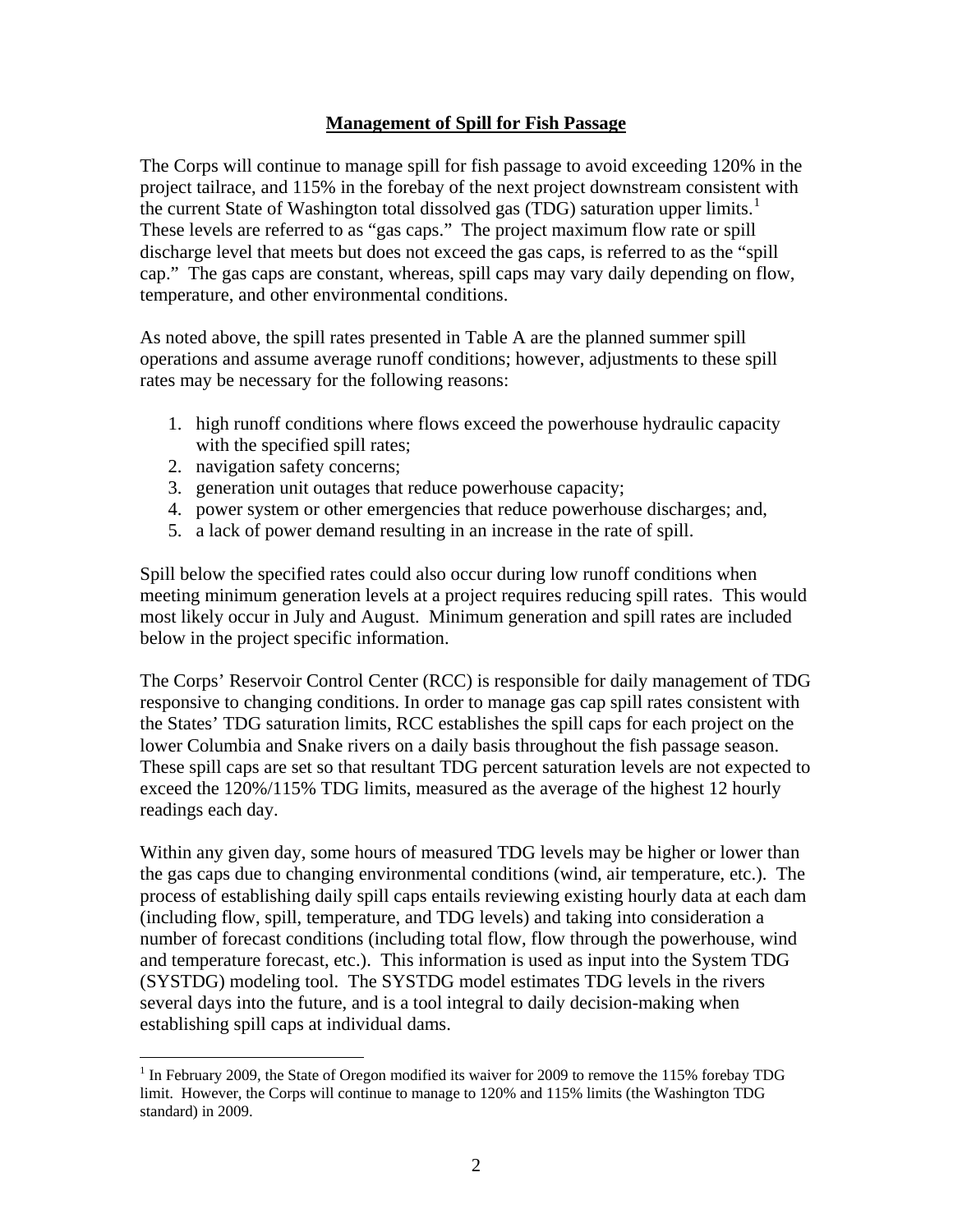Spill caps set by RCC in daily spill priority requests will be met at the projects by using the spill pattern in the appropriate FPP spill table which most closely corresponds to the requested spill (i.e. may be slightly over or under). During the freshet when flows are often expected to be greater than hydraulic capacity with the specified spill rates at the dams, or if a lack of power load results in an increase in the spill rate, the Corps will attempt to minimize TDG on a system-wide basis. In this case, spill caps are also developed for 125%, 130%, or 135% saturation to minimize TDG throughout the system.

In accordance with the 2009 Spring FOP, spring spill operations commenced on April 3 at 0001 hours for the Corps' lower Snake projects and on April 10 at 0001 hours for the lower Columbia projects. Spill caps have been established at the specified amounts and will continue unless conditions require changing to maintain TDG within the upper limits of 120% in the tailwater of a dam and 115% in the forebay of the next project downstream (and at Camas/Washougal). Spill will transition to summer levels at 2359 hours, or shortly before midnight, at each project just prior to the summer start dates specified.

Operations to manage TDG will continue to be coordinated through the TMT.

# **Spillway Operations**

The Action Agencies will meet the specified spill levels to the extent feasible; however, actual hourly spill quantities at dams will be slightly greater or less than specified in Table A below. Actual spill levels depend on the precision of spill gate settings, flow variations in real time, varying project head (the elevation difference between a project's forebay and tailwater), automatic load following, and other factors.

- Spill discharge rates: Due to limits in the precision of spill gates and control devices, short term flow variations, and head changes, it is not possible to discharge exactly the spill rates stated in Table A, or as stated in RCC spill requests (teletypes) to projects that call for specific spill discharges. Therefore, spillway gates are opened to the settings in FPP spill pattern tables, which provide discharges that are the closest to the spill discharge rates. The spill rates in Table A coincide with specific gate settings in the FPP spill tables. Actual spill may be higher or lower than the identified spill rate due to low flow conditions, periods of minimum generation, TDG spill cap limitations on spill amounts, spill curtailment for navigation safety, and other circumstances.
- Spill percentages: Spill percentages are considered target spill levels. The project control room operator and BPA duty scheduler calculate spill rates to attempt to be within  $+/- 1\%$  of the target percentage for the following hour (or  $+/- 1.5\%$  at Little Goose Dam when flows are less than 30 kcfs). These percentages may not be attained due to low flow conditions, periods of minimum generation, TDG spill cap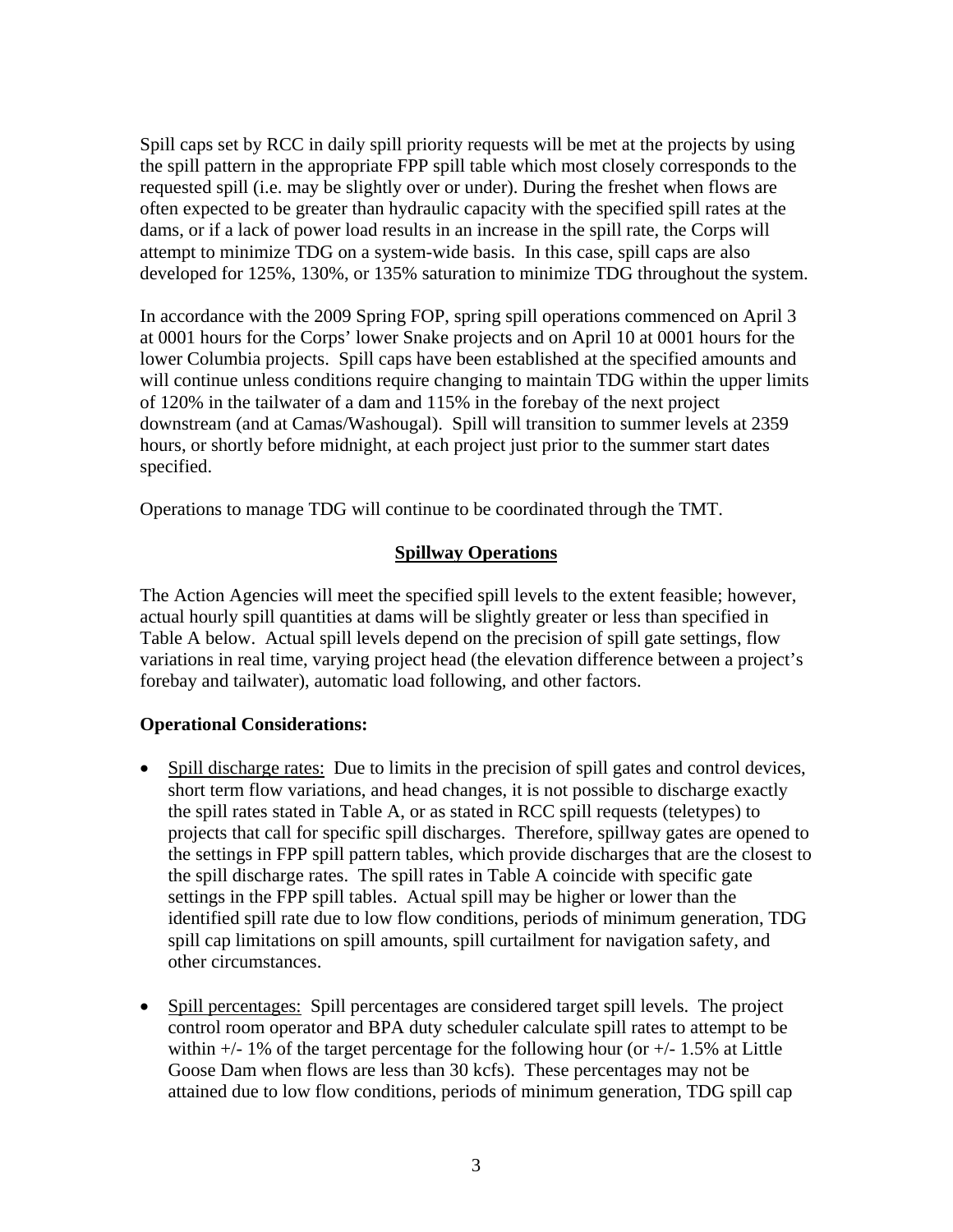limitations on spill amounts, spill curtailment for navigation safety, and other circumstances. Operators and schedulers will review the percentages achieved during the day and adjust spill rates in later hours, with the objective of ending the day with a day average spill that achieves the target.

## **Minimum Generation**

The Corps has identified minimum generation flow values derived from FPP tables which specify turbine operation within the 1% of best efficiency range. These values are approximations and do not account for varying head or other small adjustments that may result in variations in the reported minimum generation flow and spill amount. Conditions that may result in minor variations include:

- 1. Varying pool elevation: as reservoirs fluctuate within the operating range, flow rates through the generating unit change.
- 2. Generating unit governor "dead band": the governor controls the number of megawatts the unit should generate and cannot precisely control a unit; variations can be  $+/- 1\%$  to 2% of generation.
- 3. System disturbances: once the generator is online and connected to the grid, it responds to changes in system voltage and frequency. These changes may cause the unit to increase flow and generation slightly within an hour.
- 4. Individual units may operate slightly differently or have unit specific constraints.
- 5. Generation control systems regulate megawatts (MW) generation only, and not flow through turbines.

All of the lower Snake River powerhouses may be required to keep one generating unit on line at all times for power system reliability, which may result in a reduction of spill at that project. During low flows, one generator runs at the lower end of the 1% of best efficiency range. All of the Snake River plants have two "families" of turbines with slightly different capacities. In most cases one of the smaller units, with somewhat less generation and flow, will be online during these times. The smaller units are generally numbered 1 – 3 and are the first priority for operation during the fish passage season. An exception to this is at Ice Harbor Dam, where the unit priority list has been modified to accommodate the transformer bank outage at Sacajawea. Also, if smaller units are unavailable, one of the larger units may be used. Further, at Lower Monumental, generating unit 1, which is the first priority unit during fish passage, was damaged, then welded in a fixed blade configuration. Consequently the unit cannot operate at the low end of the design range. In addition, Ice Harbor units cannot be operated at the lower end of the 1% of best efficiency range. These units experience cavitation at a generation level somewhat higher than the lower 1% limit, which damages the turbine and can be detrimental to fish. Therefore, Ice Harbor units will operate at their lower cavitation limits. Minimum generation flows are 50 kcfs at McNary, John Day and The Dalles and 30 kcfs at Bonneville.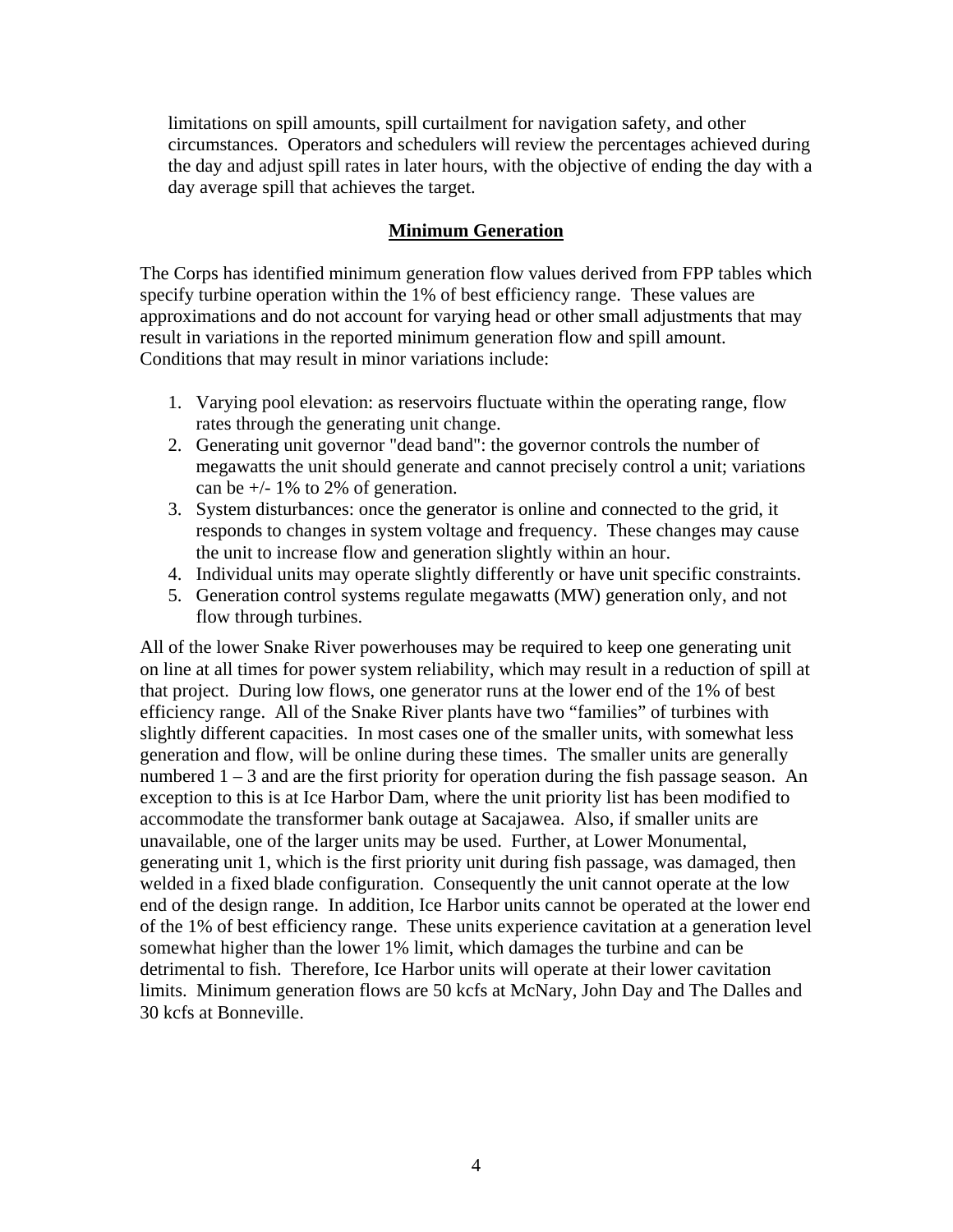#### **Low Flow Operations**

Low flow operations at lower Snake River projects are triggered when inflow is not sufficient to provide for both minimum generation and the planned spill levels. In these situations, the projects will operate one unit at minimum generation and spill the remainder of flow coming into the project. As flows transition from higher flows to lower flows, there may be situations when flows recede at a higher rate than forecasted. In addition, inflows provided by nonfederal projects upstream are variable and uncertain. The combination of these factors may result in instances where unanticipated changes to inflow result in forebay elevations dropping to the low end of the Minimum Operating Pool (MOP). Since these projects have limited operating flexibility, maintaining minimum generation and the target spill may not be possible on every hour.

During low flow conditions, when the navigation lock is being emptied, the total spill remains unchanged but the spill stated as a percent of total flow may be temporarily reduced below the target spill percentage. This occurs because the volume of water needed to empty the navigation lock during periods of low flow is a greater percentage of the total flow than when flows are higher.

At Little Goose Dam, when day average flows in the lower Snake River are below about 40 kcfs, achieving 30% spill requires changing turbine operations between 2 units at the low end of the 1% of best efficiency range and one unit at the high end of the 1% range. This operation is incompatible with the more constant discharge upstream at Lower Granite Dam. It is also difficult to meet the constant FOP spill level downstream at Lower Monumental Dam. The unsteady flow at Little Goose also impacts that project's reservoir operation and can cause inadequate navigation depths at the downstream sill of the Lower Granite navigation lock. In 2008, through coordination with TMT during these low flow periods, Little Goose spill changed from the 30% level in the FOP to a flat spill pattern of approximately 11 kcfs to smooth out Little Goose discharges, meet Lower Monumental spill levels, and maintain the MOP operating range at Little Goose. A similar operation, modified as necessary to consider configuration or operational changes such as spillway weir and turbine unit 1 operations, will be implemented in 2009 if needed during low flow periods, in coordination with TMT.

#### **Operations during Rapid Load Changes**

Project operations during hours in which load and/or intermittent generation changes rapidly may result in not meeting planned hourly spill level because projects must be available to respond to within-hour load variability to satisfy North American Electric Reliability Council (NERC) reserve requirements ("on response"). This usually occurs at McNary, John Day and The Dalles dams. In addition to within-hour load variability, projects on response must be able to respond to within hour changes that result from intermittent generation (such as wind generation). During periods of rapidly changing loads and intermittent generation, projects on response may have significant changes in turbine discharge within the hour while the spill quantity remains the same within the hour. Under normal conditions, within-hour load changes occur mostly on hours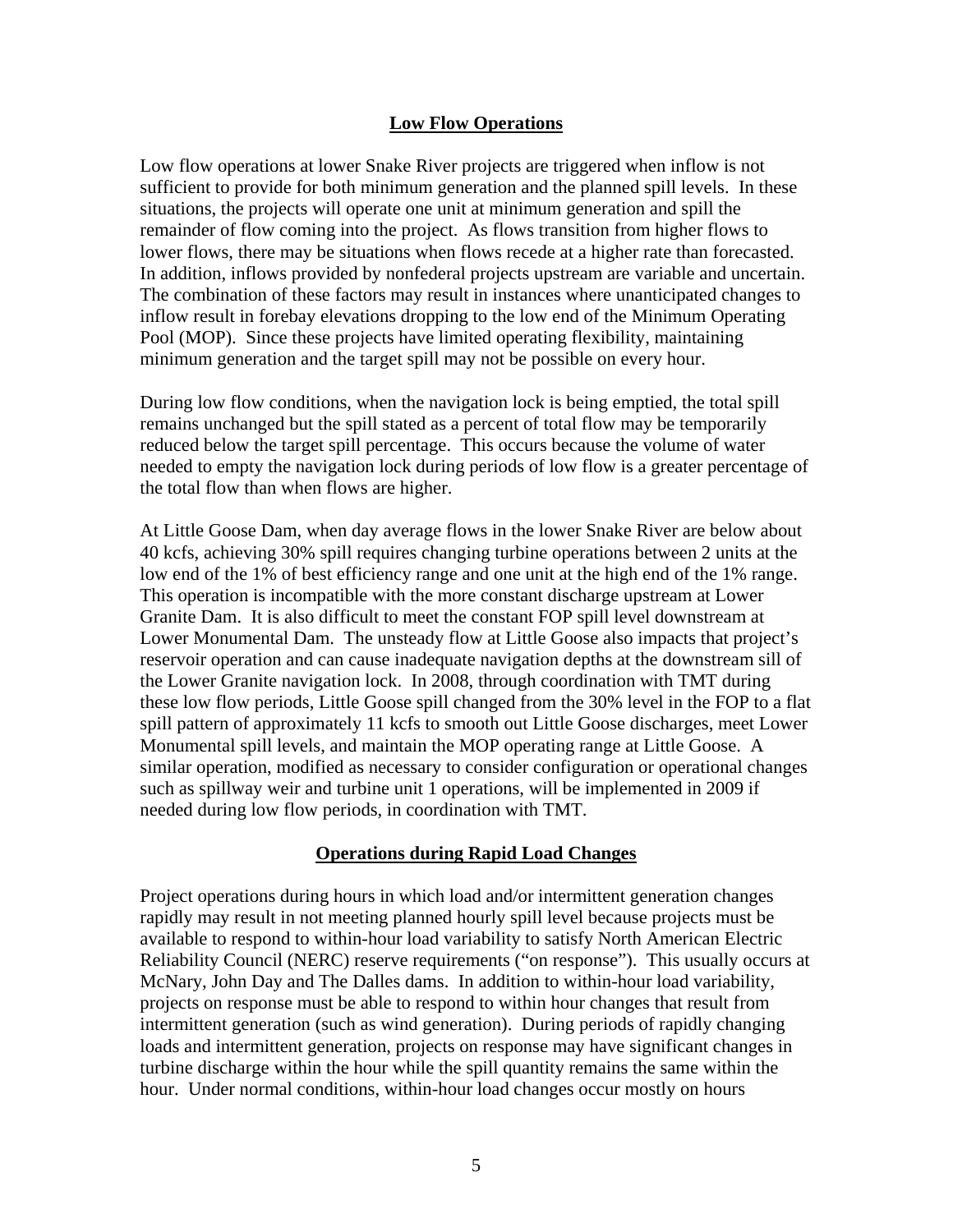immediately preceding and after the peak load hours, however, within-hour changes in intermittent generation can occur at any hour of the day. Due to the high variability of within-hour load and intermittent generation, these load swing hours may have a greater instance of reporting actual spill percentages that vary more than the  $+/-1\%$  requirement than other hours.

#### **Turbine Unit Testing around Maintenance Outages**

Turbine units may be operationally tested for up to 30 minutes by running the unit at speed no load and various loads within the 1% of best efficiency range to allow premaintenance measurements and testing and to allow all fish to move through the unit. Units may be operationally tested after maintenance or repair efforts but before a unit comes out of a maintenance or forced outage status. Operational testing may consist of running the unit for up to 30 minutes before it is returned to operational status. Operational testing of a unit under maintenance is in addition to a unit in run status (e.g. minimum generation) required for power plant reliability. Operational testing may deviate from unit operating priorities and may use water that would otherwise be used for spill if the running unit for reliability is at the bottom of the 1% of best efficiency range. Water will be used from the powerhouse allocation if possible, and water diverted from spill for operational testing will be minimized. The Corps will coordinate this testing with the region through the Fish Passage Operations and Maintenance Coordination Team (FPOM).

#### **Navigation Safety**

Short-term adjustments in spill may be required for navigation safety, primarily at the lower Snake projects but may also be necessary at the lower Columbia projects. This may include changes in spill patterns, reductions in spill discharge rates, or short-term spill stoppages. In addition, adjustments to pool elevation in the Little Goose pool of up to 1.0 foot above the MOP operating range may be necessary to accommodate safe navigation at Lower Granite Dam during periods of low flow (approximately 40 kcfs or less). These adjustments may be necessary for both commercial tows and fish barges.

#### **2009 SUMMER SPILL OPERATIONS**

#### **Lower Snake River Projects**

Summer spill will begin on June 21 at Lower Granite, Little Goose, and Ice Harbor dams. However, at Lower Monumental Dam, fish run timing and research schedules may require transitioning to summer spill earlier than June 21. Such changes will be coordinated through TMT. Summer spill will occur through August 31, 2009 at all four lower Snake River projects. Summer spill levels are shown in Table A.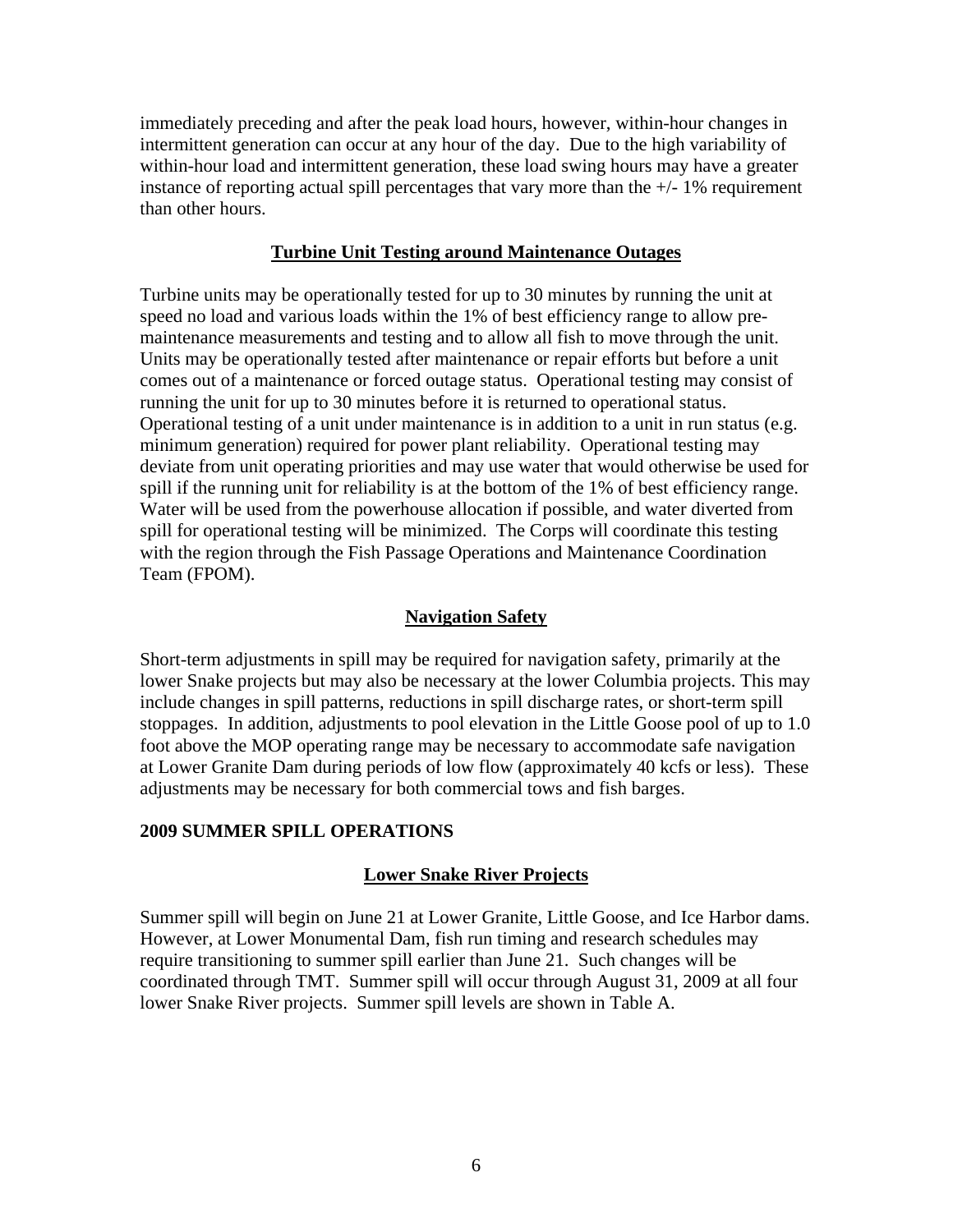# **Lower Columbia River Projects**

Summer spill will begin July 1 at John Day and The Dalles dams, and will begin June 21 at Bonneville Dam. However, at McNary Dam, fish run timing and research schedules may require transitioning to summer spill earlier than July 1. Such changes will be coordinated through TMT. Summer spill will occur through August 31, 2009 at all four projects. Summer spill levels are shown in Table A.

|                | Table A. Summary of 2009 summer spill levels at lower Snake and Columbia River |  |  |
|----------------|--------------------------------------------------------------------------------|--|--|
| projects. $^2$ |                                                                                |  |  |

| <b>Project</b>       | <b>Planned Operations for Summer</b><br>2009<br>(Day / Night)                                             | <b>Comments</b> |
|----------------------|-----------------------------------------------------------------------------------------------------------|-----------------|
| <b>Lower Granite</b> | 18 kcfs / 18 kcfs                                                                                         | Same as 2008    |
| <b>Little Goose</b>  | $30\%$ / $30\%$                                                                                           | Same as 2008    |
| Lower<br>Monumental  | 17 kcfs / 17 kcfs                                                                                         | Same as 2008    |
| Ice Harbor           | 45 kcfs / gas cap on non-test days;<br>$30\%$ / 30% or<br>45 kcfs / gas cap on test days                  | Same as 2008    |
| McNary               | 40\% / 40\% or 60\% / 60\%                                                                                | Same as 2008    |
| John Day             | 30% / 30% on non-test days;<br>30% / 30% or<br>$40\%$ / $40\%$ on test days                               | Same as 2008    |
| The Dalles           | $40\%$ / $40\%$                                                                                           | Same as 2008    |
| Bonneville           | 85 or 75 kcfs day / gas cap night<br>(85 kcfs day through July 20, then 75 kcfs day<br>through August 31) | Same as 2008    |

# **SUMMER FISH OPERATIONS BY PROJECT**

The following describes the 2009 summer spill operations for each project. Included in the description are planned research activities identified in the 2008 BiOp.The Corps, regional agencies, and Tribes are interested in the continuation of project research studies under the Corps' Anadromous Fish Evaluation Program (AFEP). The 2009 studies have been through the annual AFEP review process with the regional agencies and Tribes, with the study designs being finalized in an interagency meeting held on January 15, 2009. The studies are intended to provide further information on project survival and

<span id="page-26-0"></span><sup>&</sup>lt;sup>2</sup> Table A displays in summary form the planned summer spill operations. More specific detail governing project operations is in the section entitled "Summer Fish Operations By Project."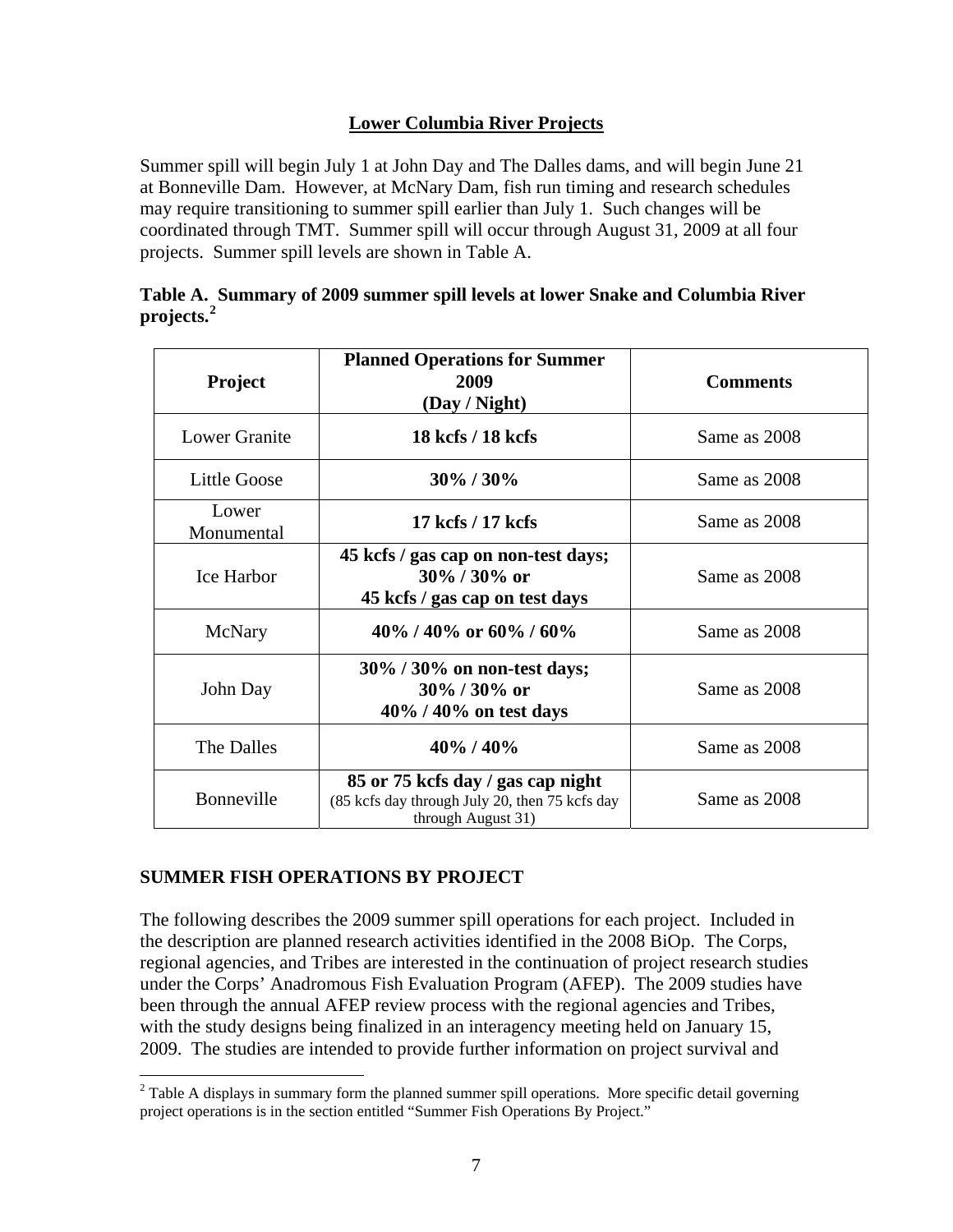assist the region in making decisions on future operations and configuration actions to improve fish passage and survival at the lower Snake and Columbia River dams.

# **Lower Granite**

**Summer Spill Operations June 21 through August 31, 2009:** 18 kcfs (including approximately 6 kcfs from the RSW and 12 kcfs from training spill) 24 hours per day. See Table A for operational spill levels.

## **Changes in Operations for Research Purposes:**

 Summer research operations: Normal summer spill patterns and rates as described in the FPP will be used. An alternate (bulk) spill pattern may be used at Lower Granite in summer, as discussed and recommended at the April 2009 FFDRWG meeting. This pattern was evaluated in 2006 and 2007 and will have the same spill level as the FPP spill pattern. There will be no specific spill level variations for testing.

- Lack of power load or unexpected unit outages could cause involuntary spill at higher total river discharges that could result in exceeding the gas cap limits.
- During high flow periods when involuntary spill occurs, there may be periods where certain spill levels create hydraulic conditions that are unsafe for fish barges crossing the tailrace and/or while moored at fish loading facilities. If such runoff conditions occur, spill may be reduced temporarily when fish transport barges approach or leave the barge dock or are moored at loading facilities. If conditions warrant a spill reduction, the MOP elevation range at Lower Granite will be exceeded temporarily to enable the barge to exit the tailrace safely.
- Minimum spill: During periods of low flow before the spring freshet and during the summer period, there may be periods where spill quantities are limited so that tailrace conditions are not advantageous to fish passage. If such low runoff conditions occur, alternative spill operations at the dam will be coordinated through the TMT.
- Minimum generation: The minimum generation amount represents the operation of one unit at the lower end of its 1% of best efficiency range and is needed for power system reliability. This operation will result in individual turbine flows of approximately 11.3 kcfs – 13.1 kcfs at units  $1 - 3$  and 13.5 kcfs - 14.5 kcfs at units 4 -6. There may be slight variations in the generation due to power system fluctuations. Also, the outflow will fluctuate because of changing head at the dam. This condition may occur in early spring before the freshet and during the late summer period with low flow conditions.
- Unit outages will occur for required maintenance activities. The outage schedule for the project is shown in the FPP. Dates are subject to change in coordination with FPOM or TMT.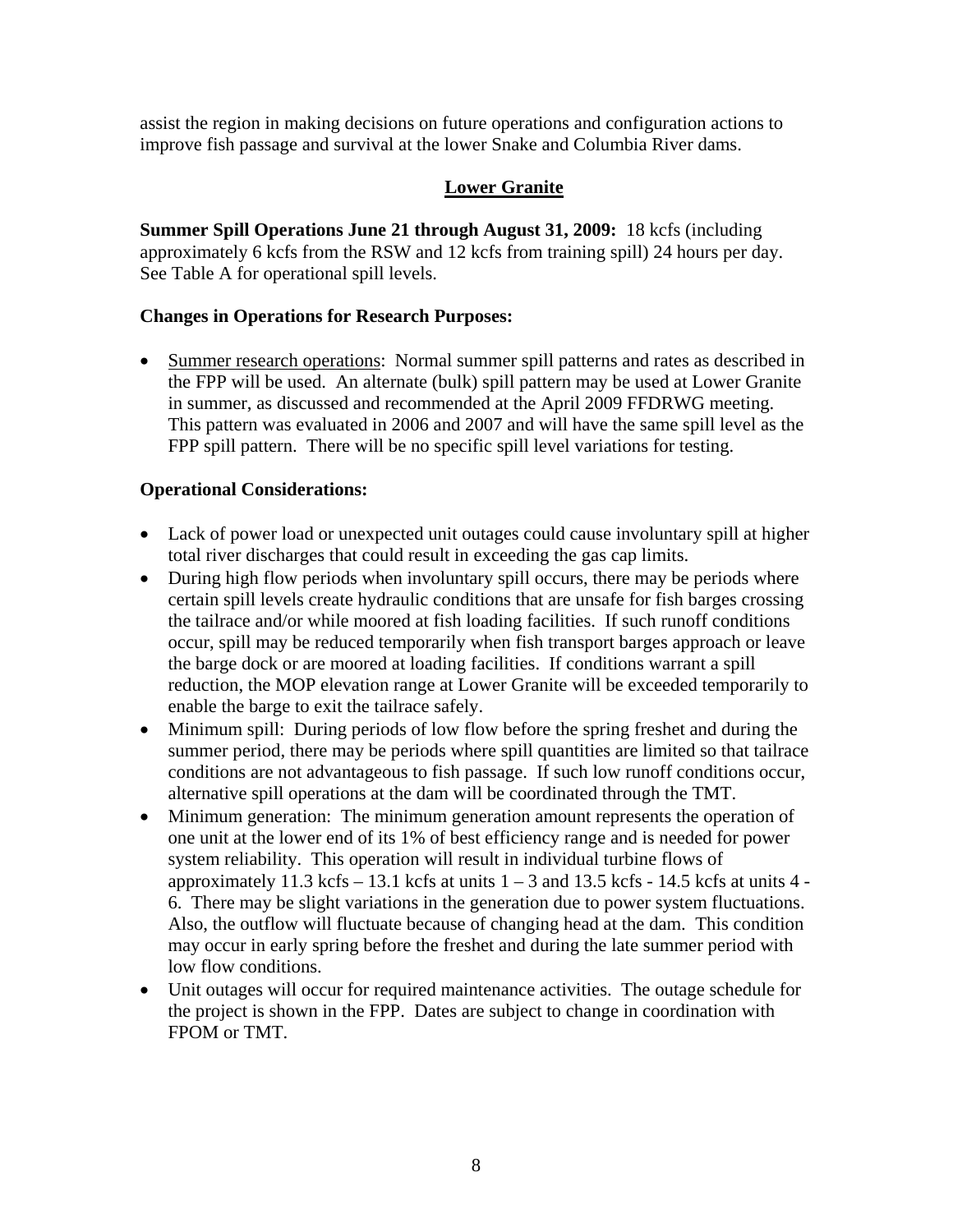# **Little Goose**

**Summer Spill Operations June 21 – August 31, 2009:** 30% spill 24 hours per day. See Table A for operational spill levels.

# **Changes in Operations for Research Purposes:**

- Spill duration for testing: Juvenile passage will be studied throughout the summer spill period.
- Summer research operations: 30% spill 24 hour/day. The spill pattern used in the spring will be continued in the summer. Final test conditions will be coordinated through FPOM and/or Studies Review Work Group (SRWG).
- Objectives of the biological test: The goals of this study include: (1) Determine the timing and route of passage for subyearling Chinook salmon relative to spillway weir spill and powerhouse operations; (2) Estimate route-specific and overall concrete survival of sub-yearling Chinook; (3) Determine the effects of spillway weir operation and associated training spill, as well as powerhouse operations, on smolt approach paths in the forebay of Little Goose Dam; (4) Estimate survival (concrete) as the first year to determine if BiOp performance standards are being met with the tested configuration and operation.
- Spill pattern during the biological test: The test spill patterns have been developed through ERDC modeling and in coordination with FPOM and/or SRWG.

- Day average flows in the lower Snake River below about 40 kcfs can result in incompatible operations with Lower Monumental Dam and cause spill quantity fluctuations. Little Goose operations to resolve this issue are described in the Low Flow Operations section above (page 5).
- Unit outages will occur for required maintenance activities. The outage schedule for the project is shown in the FPP. Dates are subject to change in coordination with FPOM or TMT.
- Turbine Unit 1 Operation: For 2009, a new more limited operating range is set within the GDACS program for Little Goose Dam to restrict Turbine Unit 1 operation to approximately the upper 25% of the 1% of best efficiency range (about 16 kcfs). This will ensure a strong flow along the south shore to counter the strong eddy that forms during certain spill conditions. A strong south shore current is important for both adult fish passage and juvenile fish egress. Special turbine operations are expected to continue through the spring and summer spill periods until river flow can support only one operating turbine unit. Once low flow conditions occur, the full 1% of best efficiency range will be restored, to minimize impacts on spill levels.
- Minimum spill: During periods of low flow before the spring freshet and during the late summer period, there may be periods where spill quantities are so low that it creates tailrace conditions not advantageous to fish passage. If such flow conditions occur, alternative operations at the dam will be coordinated through the TMT.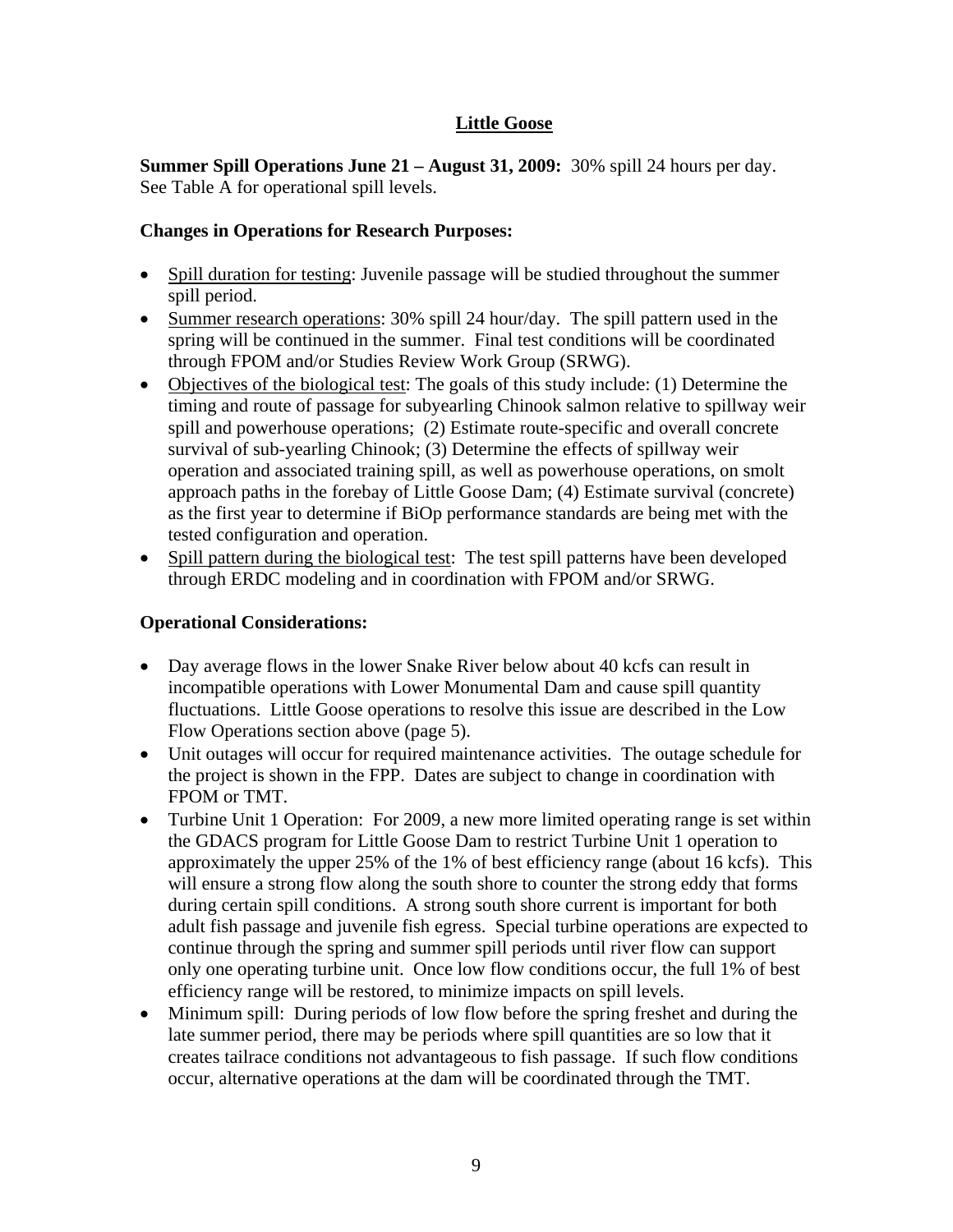Minimum generation: The minimum generation amount represents the operation of one unit at the lower end of its 1% efficiency range and is needed for power system reliability. This should result in individual turbine flows of 11.3 kcfs – 13.1 kcfs at units  $1 - 3$  and  $11.5$  kcfs – 14.5 kcfs at units  $4 - 6$ . There may be slight variations in the generation due to power system fluctuations. Also, the outflow will fluctuate because of changing head at the dam. This situation may occur in early spring before the freshet and during the late summer period with low flow conditions.

# **Lower Monumental**

**Summer Spill Operations Approximately June 21 – August 31, 2009:** Spill 17 kcfs 24 hours per day (subject to 120%/115% TDG spill cap limits) with the RSW operating. See Table A for operational spill levels.

### **Changes in Operations for Research Purposes:**

- Spill duration for testing: Summer testing will begin approximately June 21 or earlier, and lasting until mid-July. The dates of testing will be dependent on the availability of subyearling fall Chinook of sufficient size for tagging. Final dates for testing will be coordinated through FPOM and/or SRWG.
- Summer research operations: 17 kcfs 24 hours per day with one spill pattern treatment. The spill pattern will be the pattern used in 2008 and coordinated through FPOM and/or SRWG.
- Objectives of the biological test: Estimate passage distribution, survival, forebay retention, tailrace egress, and vertical distribution of fish passing over the RSW for subyearling fall Chinook under one spill pattern. Estimate survival (concrete) to determine if BiOp performance standards are being met with the tested configuration and operation.
- Spill pattern during the biological test: The 2008 FPP spill pattern will be used for summer testing.

- Daily average flows near 30 kcfs results in incompatible operations with Little Goose Dam and results in spill quantity fluctuation.
- As in the spring, the amount of water spilled in the summer at Little Goose may affect the Lower Monumental spill volume (due to elevated TDG levels).
- Transit of the juvenile fish barge across the Lower Monumental tailrace, then docking at and disembarking from the fish collection facility, may require the level of spill to be reduced due to safety concerns. The towboat captain may request that spill be reduced or eliminated during transit. During juvenile fish loading operations, spill is typically reduced to 15 kcfs, but can be reduced further if needed for safety reasons. Loading periods can take up to 3.5 hours. Because of the time needed to complete loading at Lower Monumental, the Little Goose Project personnel will notify the Lower Monumental personnel when the fish barge departs from Little Goose. This ensures that BPA scheduling is provided advance notice for spill control at Lower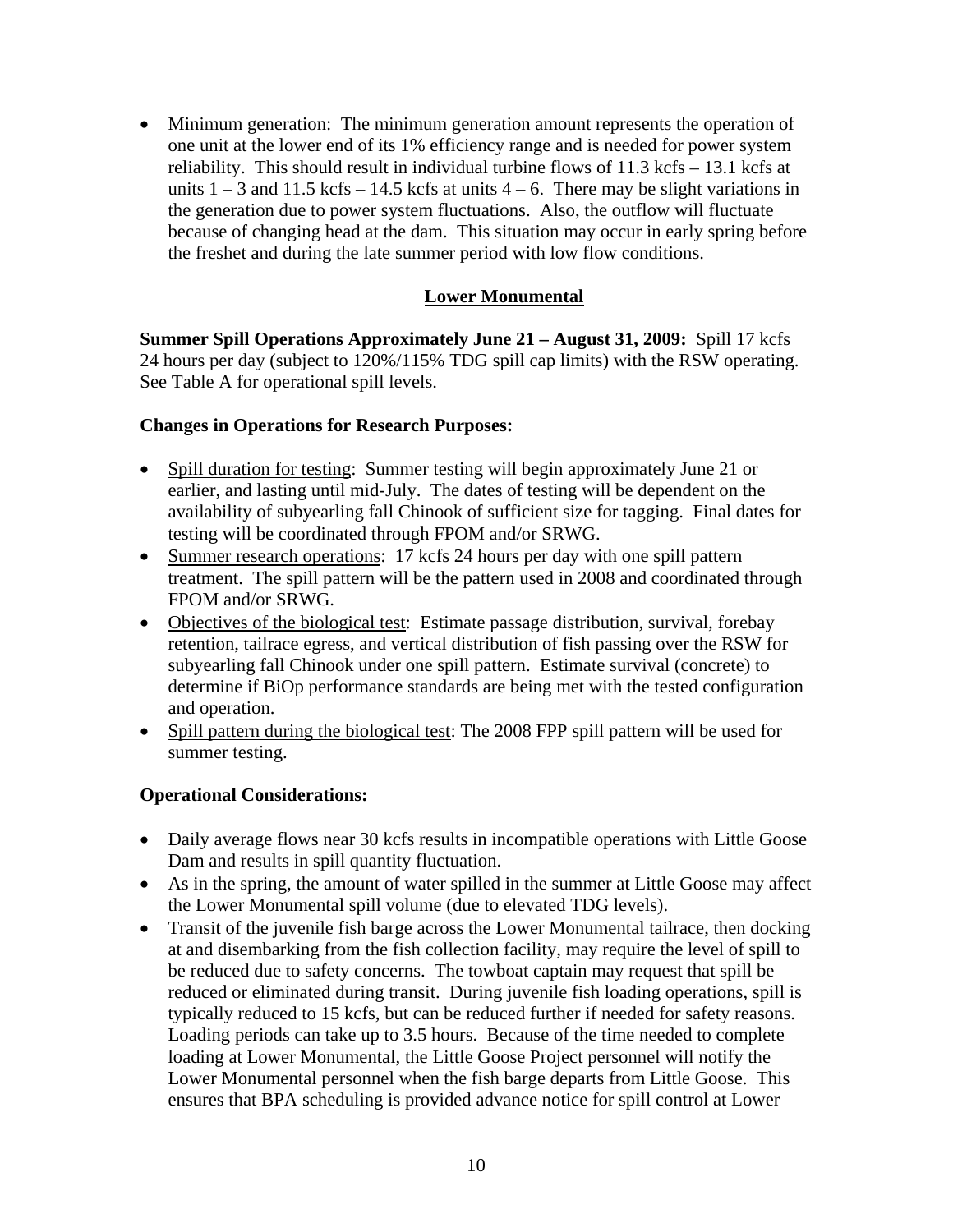Monumental Dam. Reducing spill may cause Lower Monumental to briefly operate outside of MOP conditions.

- Minimum spill: During periods of low flow before the spring freshet and during the summer period, there may be periods when spill quantities are limited so that tailrace conditions are not advantageous to fish passage. This condition is interpreted to be a minimum spill level provided through the spillway weir only (approximately 6.8 kcfs with the reservoir operating at MOP). If such a low flow condition occurs, alternative operations at the dam will be coordinated through the TMT.
- Minimum generation: The minimum generation amount represents the operation of one unit at the lower end of its 1% of best efficiency range and is needed for power system reliability. This will result in individual turbine flows of approximately 11.3 kcfs – 13.1 kcfs for units 2 and 3 and 13.5 kcfs – 14.5 kcfs for units  $4 - 6$  and 16.5 kcfs – 19.5 kcfs for unit 1. There may be slight variations in the generation due to power system fluctuations. Also, the outflow will fluctuate because of changing head at the dam. This limit may occur in early spring before the freshet and during the late summer period with low flow conditions.
- Unit outages will occur for required maintenance activities. The outage schedule for the project is shown in the FPP. Dates are subject to change in coordination with FPOM or TMT.

# **Ice Harbor**

**Summer Spill Operations June 21 – August 31, 2009:** Spill 30% 24 hours per day or 45 kcfs day / spill cap night; then 45 kcfs day / spill cap night after the end of the test, with the RSW operating. See Table A for operational spill levels.

# **Changes in Operations for Research Purposes:**

- Summer research operations: Spill patterns will be verified and coordinated through FPOM and/or SRWG. Radio tagged fish will be monitored for passage route and survival.
- Objectives of the biological test: The objectives of the test are to determine passage routes and estimate route-specific and concrete survival under the two spill conditions for subyearling Chinook.
- Spill pattern during the biological test:Spill patterns will be verified and coordinated through FPOM and/or SRWG.

# **Operational Considerations:**

• Minimum generation or higher powerhouse operation will occur at all times during the 2009 summer fish spill season, until repairs are complete at BPA's Sacajawea transmission facility near the project. Mobile capacitor groups remain in use at BPA's Franklin transmission facility to partially resolve power system issues. In addition, continuous generation is required at Ice Harbor Dam for power system stability and reliability. Normal unit operating priorities will be re-established when the Sacajawea transformer is returned to service, expected in July 2009.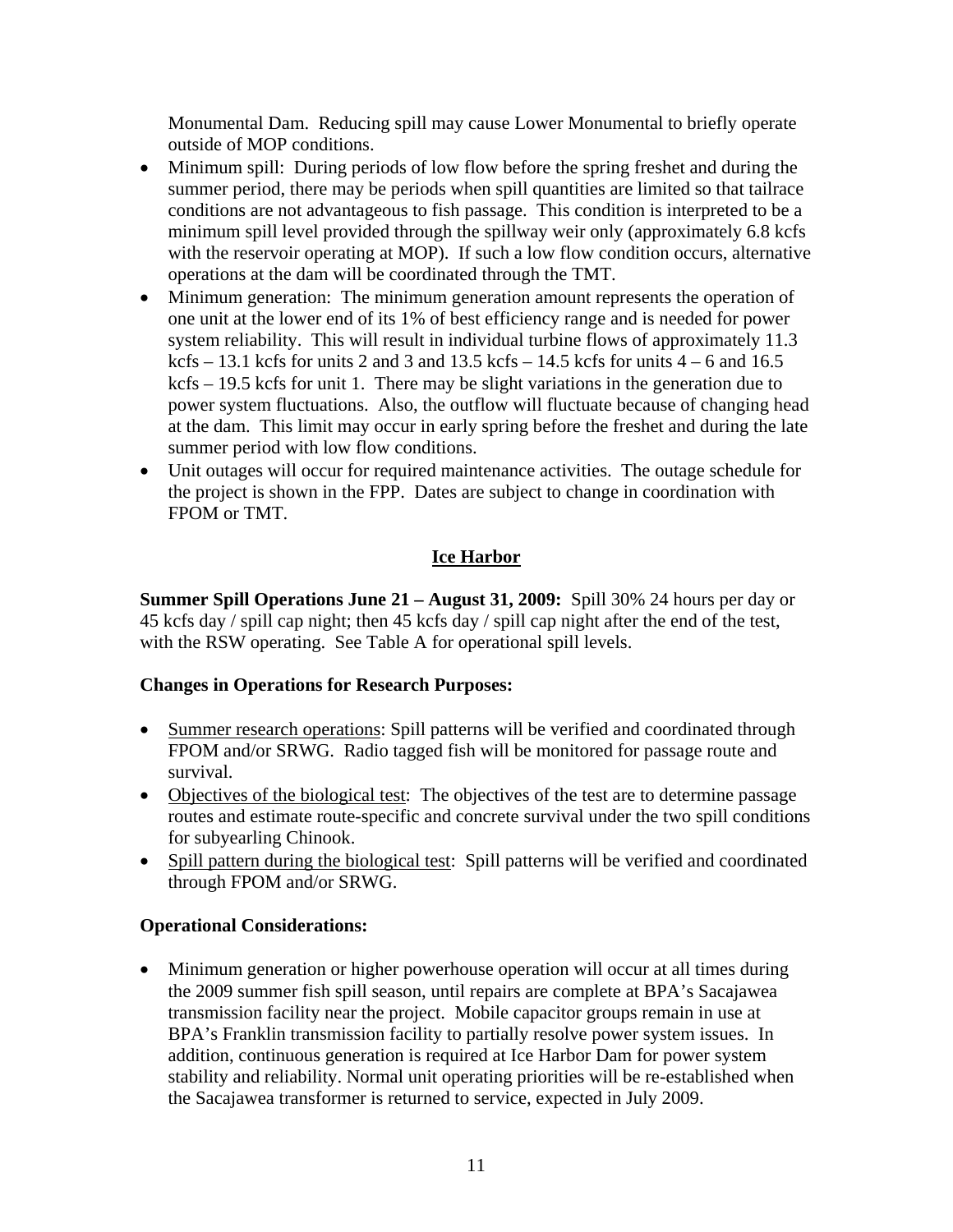- Minimum spill: During periods of low flow before the spring freshet and during the summer period, there may be periods where spill quantities are limited so that tailrace conditions are not advantageous to fish passage. The minimum spill for Ice Harbor Dam is 15.2 kcfs, which includes providing spill through the RSW and training spill to ensure good tailrace egress conditions. If such a low flow condition occurs, alternative operations at the dam will be coordinated through the TMT.
- Minimum generation: The minimum generation amount represents the operation of one unit at the lower cavitation limit. The cavitation limit is within the 1% of best efficiency range. This will result in individual turbine flows of approximately 8.5 kcfs – 11.5 kcfs at units  $1 - 3$  and  $10.8$  kcfs – 13.8 kcfs at units  $4 - 6$ . Unit 2 has been modified by fixing the blades in a single position to eliminate an oil leak. As a result, its MW output and kcfs discharge at the low end of 1% will be higher than the other 5 units. There may be slight variations in the generation due to power system fluctuations. Also, the outflow will fluctuate because of changing head at the dam. This limit may occur in early spring before the freshet and during the late summer period with low flow conditions.
- Unit outages will occur for required maintenance activities. The outage schedule for the project is shown in the FPP. Dates are subject to change in coordination with FPOM or TMT.

# **McNary**

**Summer Spill Operations Approximately July 1 through August 31, 2009:** 40% or 60% spill 24 hours per day, in two day blocks throughout the summer spill period. See Table A for operational spill levels.

# **Changes in Operations for Research Purposes:**

- Spill duration for testing: Approximately early June through August 3. The dates of testing will be dependent on the size of fish, fish availability, and the number of treatments needed for testing. Final dates for testing will be coordinated through the SRWG.
- Summer research operations: 40% or 60% spill 24 hours per day. Continue to evaluate spillway weir performance by changing the configuration to optimize the spillway and reduce navigation issues. Each test spill level will occur for two days in a randomized block test design, throughout the period. Two spillway weirs will be in place during the test, located at spill bays 4 and 20.
- Objectives of the biological test:
	- o Estimate passage and survival rates of subyearling fall Chinook salmon under two treatments.
	- o Characterize subyearling fall Chinook behavior in the forebay of McNary Dam under two treatments.
- Spill pattern during the biological test: Spill patterns have been identified using the general model at ERDC by USACE Walla Walla District staff and representatives of the regional fisheries agencies and tribes. Test spill patterns are modifications of the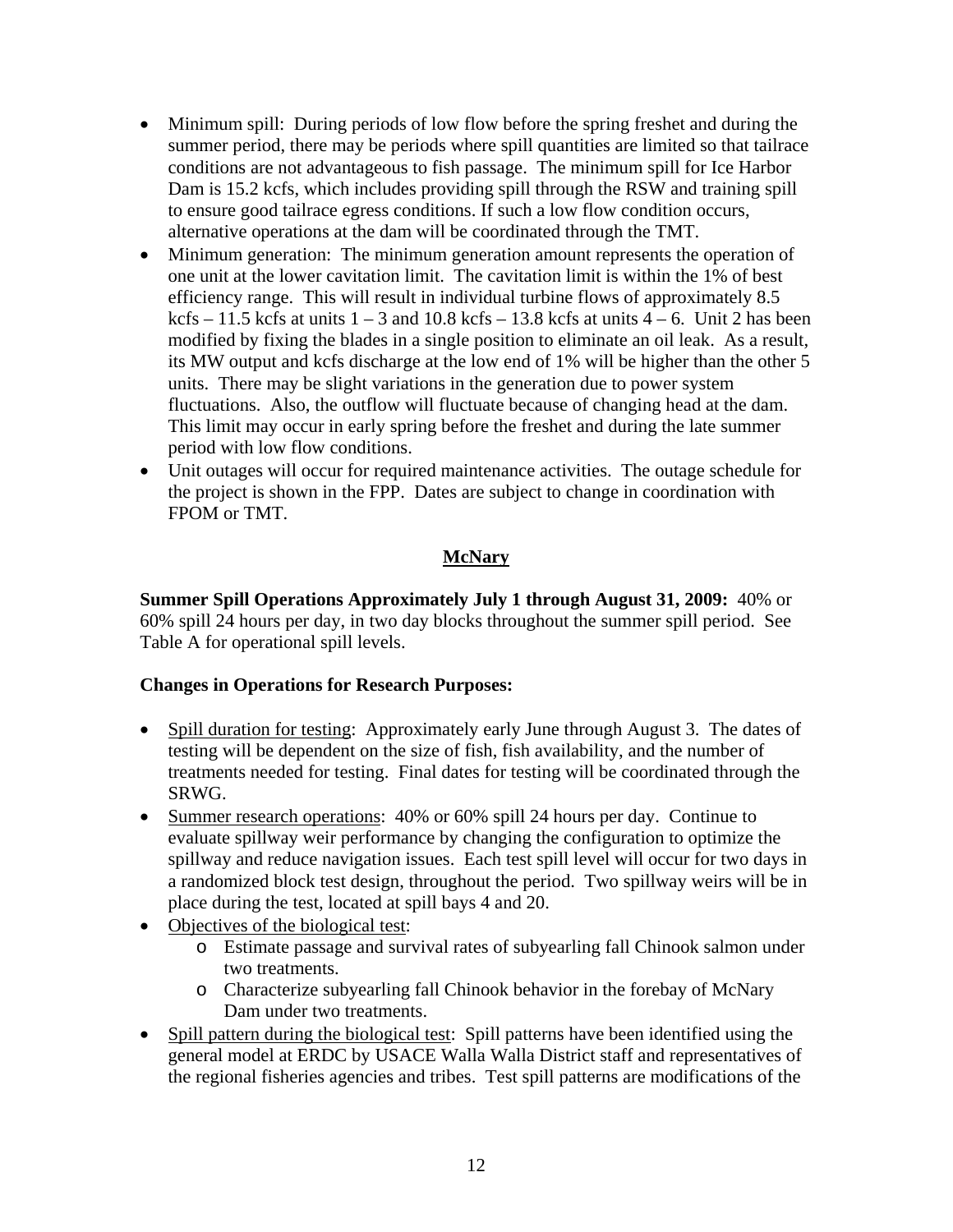2003-2005 flat pattern and the 2008 test pattern to accommodate the new placement of the spillway weirs.

 After the study is complete, about August 3, the spillway weir in spill bay 4 will be removed. The spillway weir in spill bay 20 will remain in place. The project will return to the 2008 summer spill pattern. Spill schedule and configuration will be determined in coordination with FFDRWG and TMT. The spill schedule will consider fish passage, power system needs, and changing flow conditions.

# **Operational Considerations:**

- Spillway weir 1 (relocated from spill bay 19) is located in spill bay 4. Spillway weir 2 remains in spill bay 20.
- During the periods when total river discharge exceeds approximately 320 kcfs, involuntary spill in excess of the States' TDG limits for fish passage may occur.
- In addition, low power demand may also necessitate involuntary spill during any given spill treatment.
- Spill will be curtailed as needed to allow safe operation of fish transportation barges near collection facilities downstream of the project. Spill changes will be minimized in order to reduce effects on spill research. Specifically, the spillway, including spillway weirs in spill bays 4 and 20, will be closed while barges are crossing the tailrace  $(15 - 30$  minutes per crossing). Gate hoists at spill bays 4 and 20 are modified to allow closure with spillway weirs in place.
- Minimum generation: A minimum powerhouse discharge of 50 kcfs is required at all times to meet minimum generation requirements. The lower Columbia River dams provide some of the required generation capacity reserves for the power system. Due to this requirement and the constant fluctuations in power demands throughout the day, the 50 kcfs flow cannot be maintained precisely on an hourly basis. The flow may increase by as much as 10 kcfs for short periods. Therefore, the minimum generation flow should meet or exceed 50 kcfs for all hours.
- If total river discharge drops below about 90 kcfs, 40% spill treatments may be reduced to maintain 50 kcfs powerhouse discharge for minimum generation. Similarly, if total river discharge drops below about 135 kcfs, 60% spill treatments may be reduced to maintain a 50 kcfs powerhouse discharge.
- Minimum spill: During periods of low flow before the spring freshet and during the summer period, there may be periods where spill quantities are limited so that tailrace conditions are not advantageous to fish passage. If such a low flow condition occurs, alternative operations at the dam will be coordinated through the TMT.
- Unit outages will occur for required maintenance activities. The outage schedule for the project is shown in the FPP. Dates are subject to change in coordination with FPOM or TMT.

# **John Day**

**Summer Spill Operations July 1 – August 31, 2009:** 30% or 40% spill 24 hours per day, then 30% spill 24 hours per day after the summer test. See Table A for operational spill levels.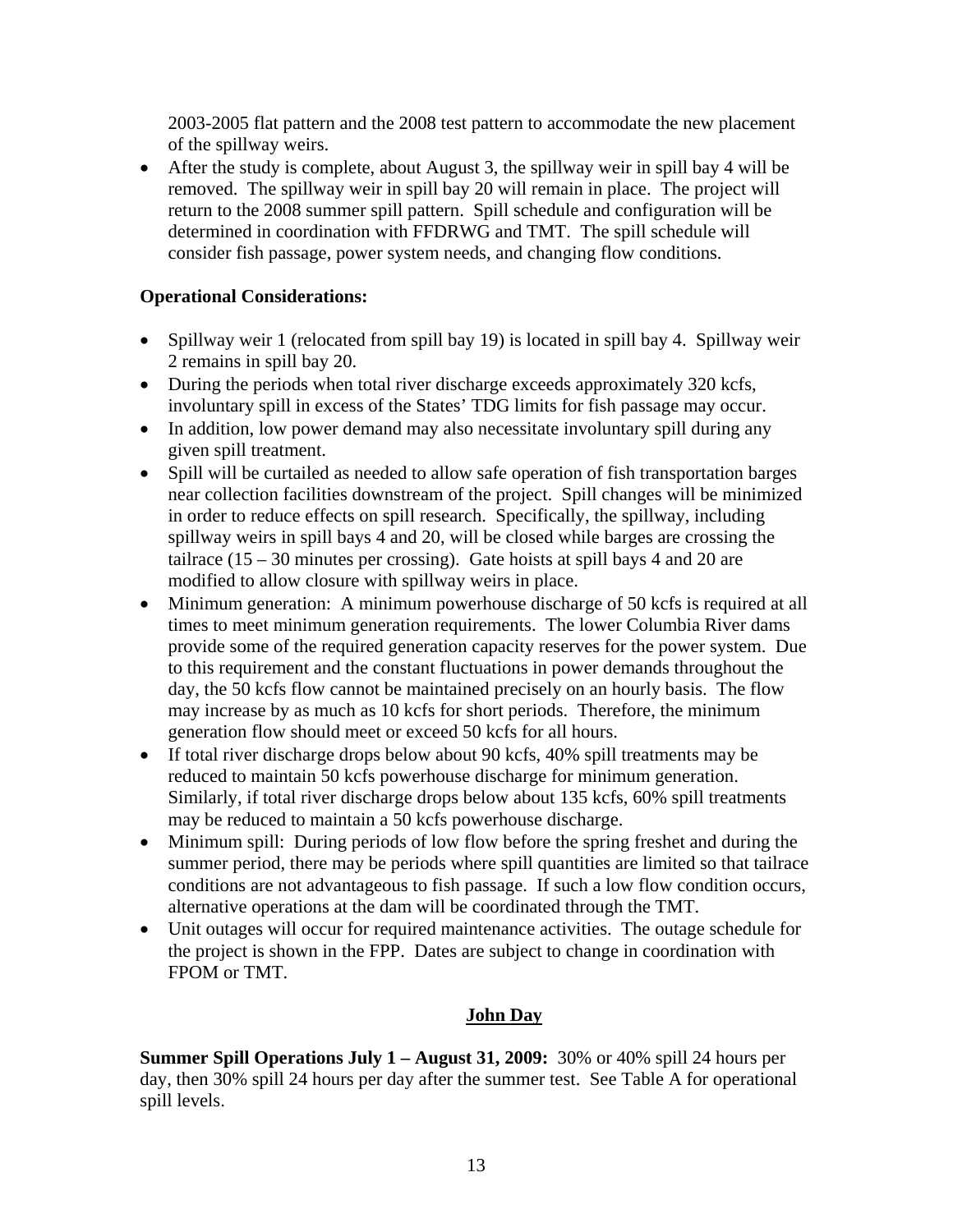## **Changes in Operations for Research Purposes:**

- Spill duration for testing: Approximately early June to July 20. The dates of testing will be dependent on the size of fish, fish availability, and the number of treatments needed for testing. Final dates for testing will be coordinated through the SRWG.
- Summer research operations: If planned abatement measures are successful at reducing avian predation in the tailrace of John Day Dam, a repeat of the 2008 spillway weir test will be conducted. Two training spill percentages, 30% and 40% 24 hours per day, will be tested. If avian predation in the tailrace is at an unacceptably high level, to be determined during a May 21 SRWG meeting, spill will revert to the 2008 FPP summer pattern which is 30%, 24 hours per day. The two spillway weirs will be shut off to accommodate this, and a north bulked pattern will use spill bays 1-14.
- Objectives of the biological test: The objectives of the study are to assess passage distribution and efficiency metrics, forebay retention, tailrace egress, and survival for subyearling fall Chinook.
- Spill pattern during the biological test: Spill patterns for 30% and 40% spill have been developed at ERDC in coordination with regional agencies. These patterns are included in the FPP. From approximately early June to July 20, 30% spill versus 40% spill will be evaluated. Pending the outcome of the May 21 SRWG meeting, either spill patterns described in the 2008 FPP or the 30% spillway weir pattern will be used from the conclusion of the spillway weir test to the end of spill (approximately July 20 – August 31).

- Wire lines in the avian wire array across the tailrace need to be replaced. A full spillway outage is required to accomplish the work. The Corps is coordinating with the region to stop spill during daylight hours for one or more days to repair the array. The outage is being considered for early June between spring and summer fish outmigration periods, and prior to the start of the summer spillway weir test.
- Minimum spill: During periods of low flow before the spring freshet and during the summer period, there may be periods where spill quantities are limited so that tailrace conditions are not advantageous to fish passage. If such a low flow condition occurs, alternative operations at the dam will be coordinated through the TMT.
- Minimum generation: A minimum powerhouse discharge of 50 kcfs is required at all times to meet minimum generation requirements. The lower Columbia River dams provide some of the required generation capacity reserves for the power system. Due to this requirement and the constant fluctuations in power demands throughout the day, the 50 kcfs flow cannot be maintained precisely on an hourly basis. The flow may increase by as much as 10 kcfs for short periods. Therefore, the minimum generation flow should meet or exceed 50 kcfs for all hours.
- Unit outages will occur for required maintenance activities. The outage schedule for the project is shown in the FPP. Dates are subject to change in coordination with FPOM or TMT.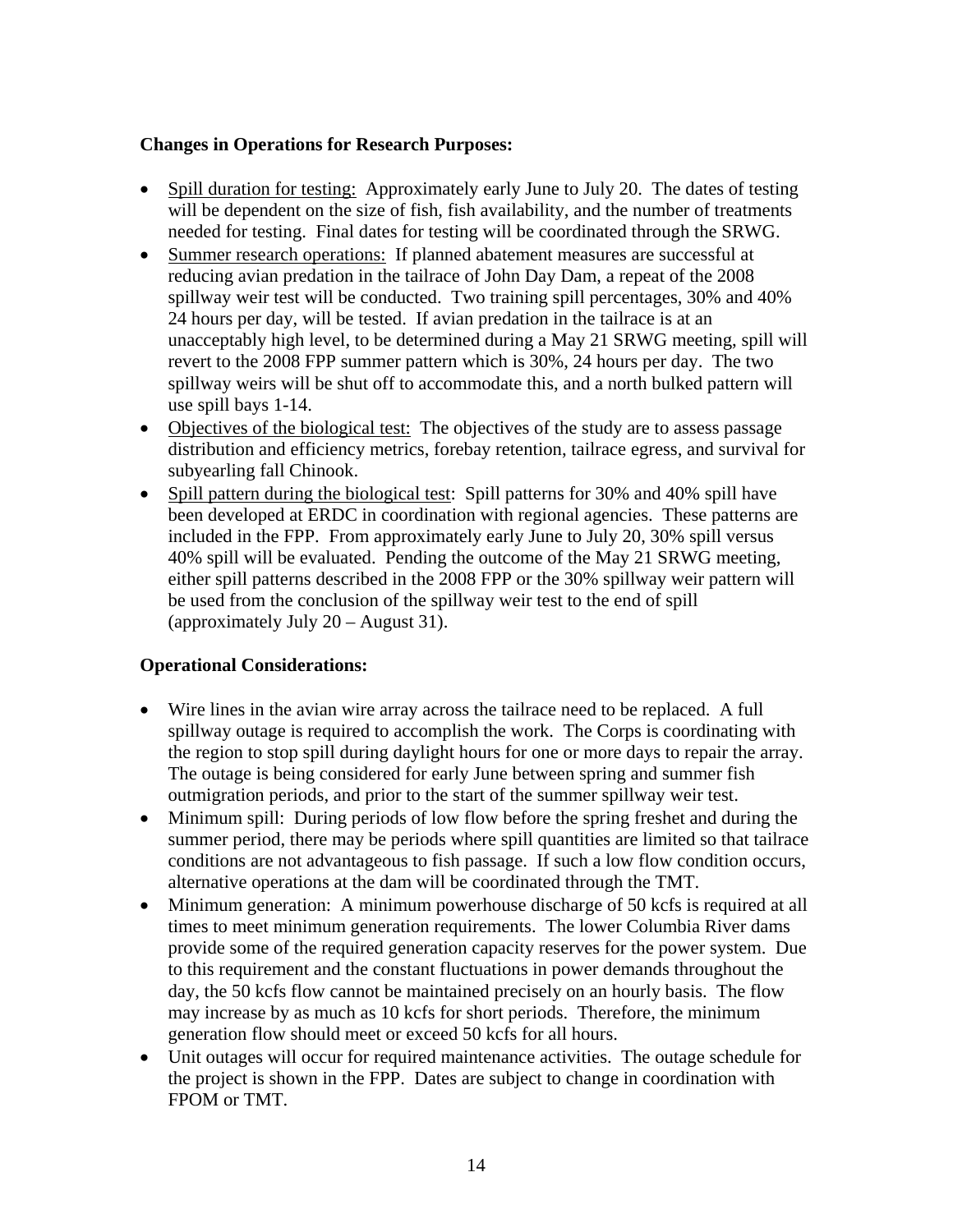- Unit outages and spill outages may be required to repair research equipment. These will be coordinated through FPOM and TMT.
- If river flows drop below about 75 kcfs then spill may need to drop below 30% spill in order to maintain station service and power system needs.

# **The Dalles**

**Summer Spill Operations July 1 – August 31, 2009:** 40% spill 24 hours per day. See Table A for operational spill levels.

### **Changes in Operations for Research Purposes:**

• Spill pattern during the biological test: No research is planned for 2009. The FPP spill patterns will be used.

# **Operational Considerations:**

- When high river flows are such that available spill bays  $1 6$  cannot maintain 40% spill (when spill exceeds 162 kcfs), FPOM and TMT will discuss the preferred spill pattern and rate. The project may maintain 40% spill of the total river flow and depart from the spill pattern, or spill less than 40% of the total river flow using a pattern other than that shown in the FPP.
- Spill bays 10, 11, 13, 16, 18, and 19 are not operational due to wire rope and structural concerns. Spill bay 23 has undercutting issues but may be used during high flows.
- The spill pattern in the FPP is based on a nominal Bonneville forebay elevation of 74 feet.
- Minimum generation: A minimum powerhouse discharge of 50 kcfs is required at all times to meet minimum generation requirements. The lower Columbia River dams provide some of the required generation capacity reserves for the power system. Due to this requirement and the constant fluctuations in power demands throughout the day, the 50 kcfs flow cannot be maintained precisely on an hourly basis. The flow may increase by as much as 10 kcfs for short periods. Therefore, the minimum generation flow should meet or exceed 50 kcfs for all hours.
- Unit outages will occur for required maintenance activities. The outage schedule for the project is shown in the FPP. Dates are subject to change in coordination with FPOM or TMT.
- If river flows drop below about 90 kcfs then spill may need to drop below 40% spill in order to maintain station service and power system needs.

# **Bonneville**

**Summer Spill Operations June 21 through August 31, 2009:** Spill 85 kcfs during daytime hours from June 21 through July 20, then spill 75 kcfs during daytime hours from July 21 through August 31. Spill to the 120%/115% TDG spill cap at night. Daytime spill hours change periodically and are defined in FPP Table BON-6. It takes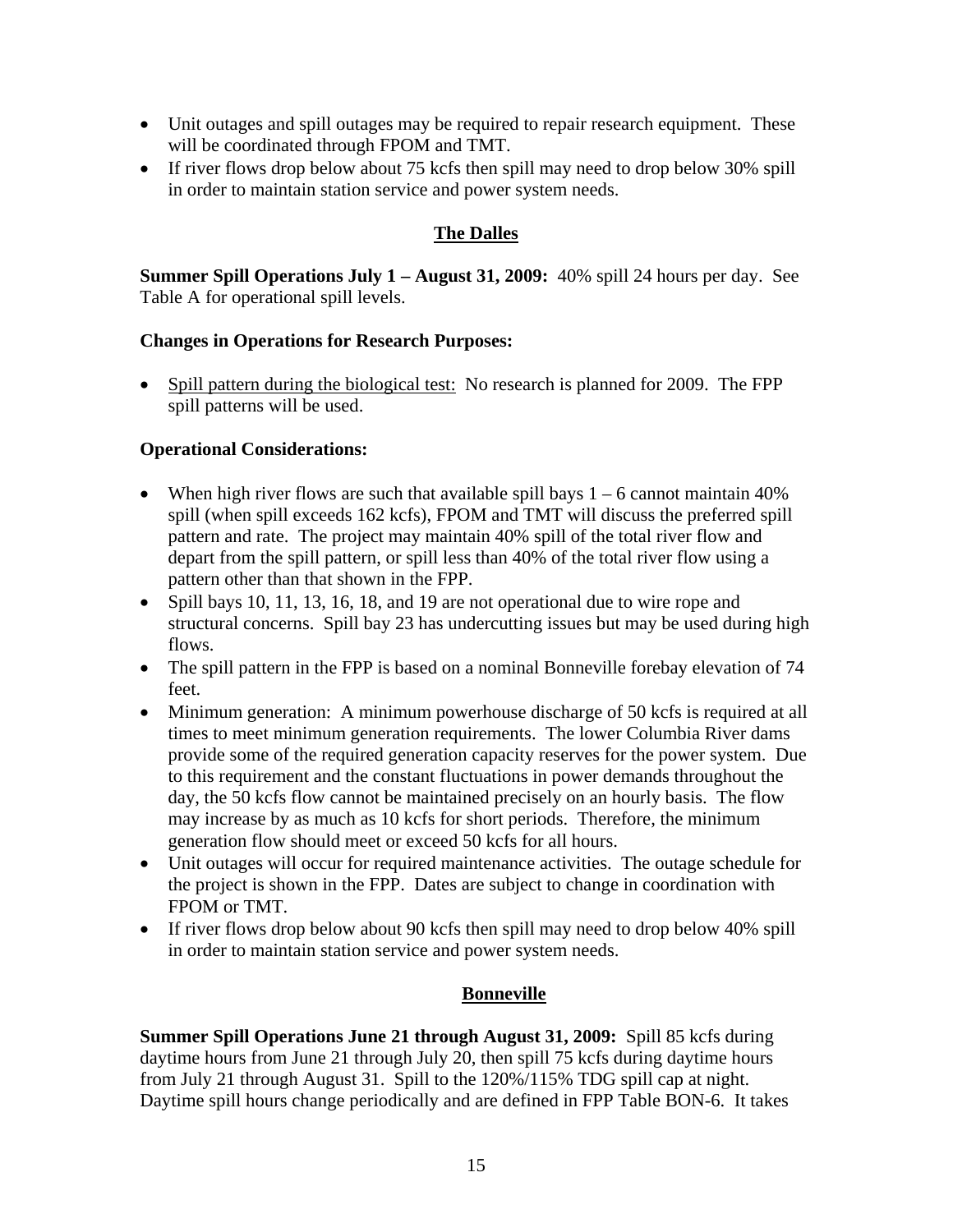approximately 10 minutes to change between day and night summer spill levels. See Table A for operational spill levels.

# **Changes in Operations for Research Purposes:**

- Spill duration for testing: No special spill operations are required in 2009. Spill patterns and durations from the FPP will be used.
- Summer research operations: No special spill operations are required for 2009 biological tests.
- Objectives of the biological test: Estimate juvenile subvearling Chinook passage distribution in response to a behavioral guidance structure at Powerhouse 2.
- Spill Patterns for summer operations: Spill patterns in the FPP will be used.

- Minimum generation: A minimum powerhouse discharge of 30 kcfs is required at all times to meet minimum generation requirements. The lower Columbia River dams provide some of the required generation capacity reserves for the power system. Due to this requirement and the constant fluctuations in power demands throughout the day, the 30 kcfs flow cannot be maintained precisely on an hourly basis. The flow may increase by as much as 10 kcfs for short periods. Therefore, the minimum generation flow should meet or exceed 30 kcfs for all hours.
- Unit outages will occur for required maintenance activities. The outage schedule for the project is shown in the FPP. Dates are subject to change in coordination with FPOM or TMT.
- Turbine unit and corner collector outages may be required to repair hydrophones and other research equipment. These will be coordinated through FPOM.
- Minimum spill discharge level is 50 kcfs. This is to provide acceptable juvenile fish egress conditions in the tailrace.
- Actual spill levels at Bonneville Dam may range from 1 to 3 kcfs lower or higher than specified Table A. A number of factors influence this including hydraulic efficiency, exact gate opening calibration, spillway gate hoist cable stretch due to temperature changes, and forebay elevation (a higher forebay results in a greater volume of spill since more water can pass under the spill gate).
- The second powerhouse corner collector (5 kcfs discharge) will operate until the afternoon of August 31, 2009.
- A mid-season spillway outage will be required to survey the stilling basin for erosion. Pending the outcome of this survey, the 2009 spill operation may be altered to maintain dam safety. Changes to spill operations may include changing the spill pattern to avoid further erosion or discontinuing spill until repairs can be made. The mid-season survey will take approximately  $\frac{1}{2}$  day to complete. The Corps will coordinate this work through the Fish Facility Design Review Work Group (FFDRWG), FPOM, and TMT.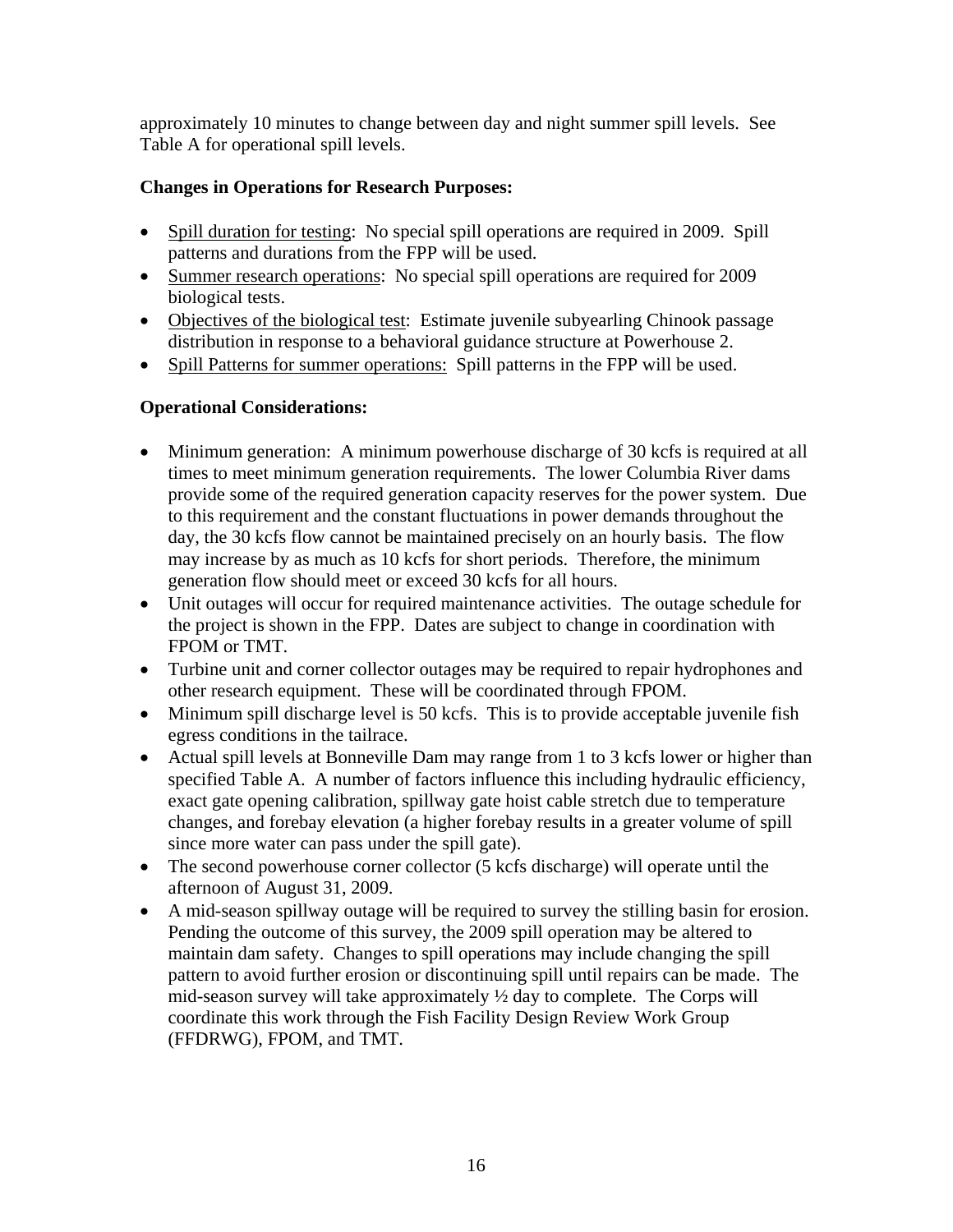# **JUVENILE FISH TRANSPORTATION PROGRAM OPERATIONS**

As noted above, the Corps' planned spill operations assume average runoff conditions. The following explains the juvenile fish transportation program under all runoff conditions and is consistent with the 2008 transport operations. The lower Snake River projects are described first, followed by McNary project operations. Detailed descriptions of project and transport facility operations to implement the program, including the transition from barges to trucks when fish numbers decrease in the summer, and the end dates for transport, are contained in FPP Appendix B.

# **Lower Snake River Dams - Operation and Timing**

The 2009 Spring FOP provides information about the initiation of transport at the lower Snake River collector projects; however, the Snake River projected seasonal average (April 3 – June 20) flows were greater than 70 kcfs and the Corps initiated transportation on a staggered start basis. Dates to begin transport at the lower Snake River collector projects were coordinated through TMT.

The collection of fish for transport began at Lower Granite Dam on May 1 at 0700 hours. It began 4 days later at Little Goose Dam, on May 5 at 0700 hours; and began 3 days after that at Lower Monumental, on May 8 at 0800 hours. Barging of fish began the following day and will continue with collected juvenile fish barged from each facility on a daily or every-other-day basis (depending on the number of fish) throughout the spring and into the summer. Starting on or about August 15, fish will be transported by truck, pending numbers of subyearling Chinook collected. Transport operations will be carried out concurrent with FOP spill operations at each project and in accordance with all relevant FPP operating criteria. Fish transportation operations for the lower Snake River collector projects are described in FPP Appendix B.

Fish transportation operations are expected to continue through approximately October 31 at Lower Granite and Little Goose dams, and through September 30 at Lower Monumental Dam. Transportation operations may be adjusted due to research, conditions at the collection facilities, or through the adaptive management process to better match juvenile outmigration timing or achieve/maintain performance standards.

# **McNary Dam - Operation and Timing**

Juvenile fish collected at McNary between April and the start of transport will be bypassed to the river. The normal operation is to bypass fish through the full flow bypass pipe, which has interrogation capability to monitor for PIT tags. Every other day, however, in order to sample fish for the Smolt Monitoring Program, fish are routed through the separator, interrogated for PIT tags, and then bypassed to the river.

Transportation will be initiated at McNary Dam during July  $15 - 30$ , 2009 as per the 2008 BiOp (RPA 30, Table 4) and in coordination with NOAA Fisheries and TMT. Fish will be transported from McNary Dam by barge through August 16, then transported by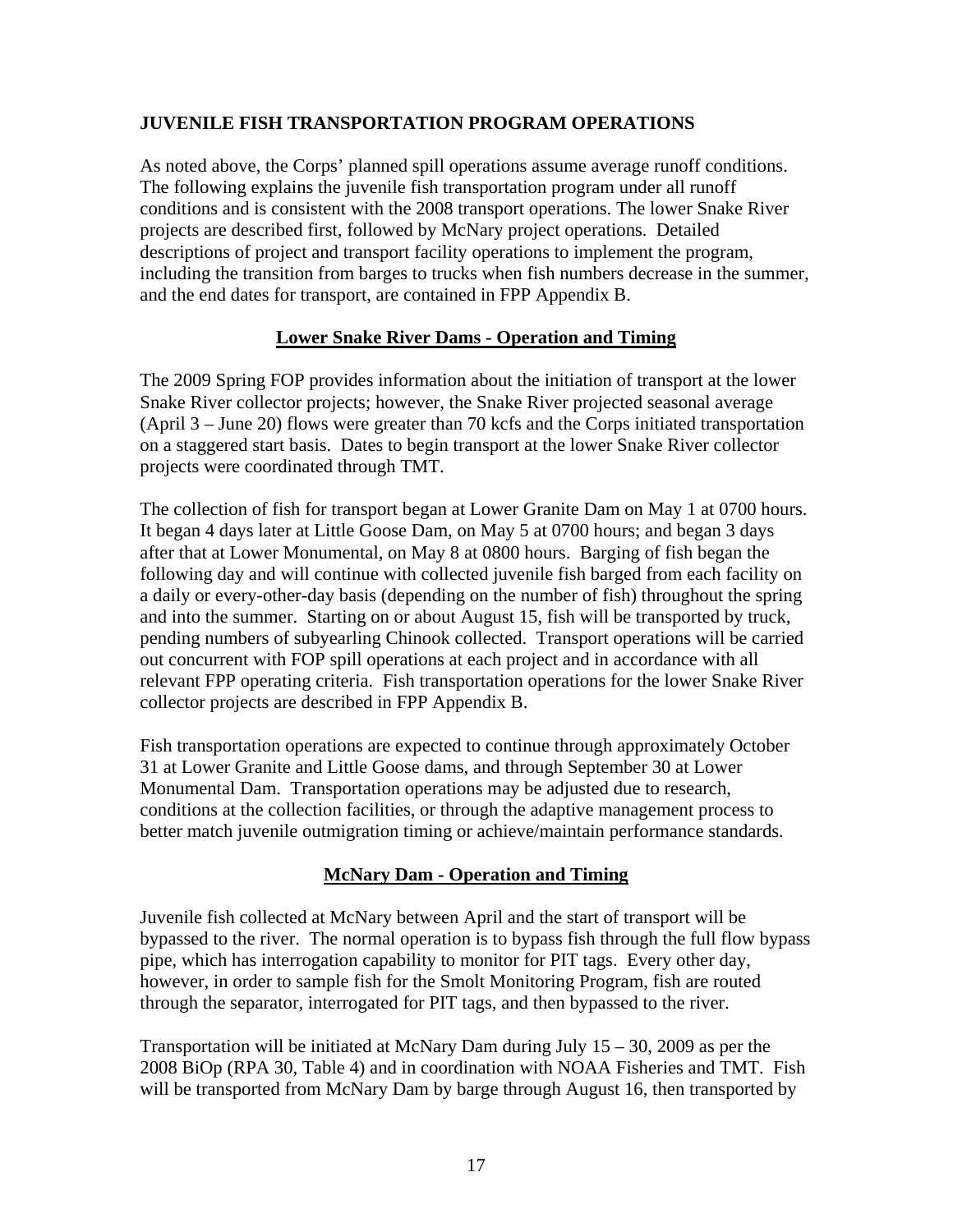truck every other day. All fish collected will be transported except those marked for inriver studies. Fish are expected to be transported through September 30, 2009. The presence of factors such as excess shad, algae or bryozoans that can clog screens and flumes may result in discontinuing transport operations at McNary Dam before September 30. Detailed criteria for McNary transport are contained in the FPP, Appendix B.

Transportation operations may be adjusted for research purposes, due to conditions at the collection facilities, or as a result of the adaptive management process (to better match juvenile outmigration timing and/or to achieve or maintain performance standards). If new information indicates that modifying (or eliminating) transportation operations at McNary Dam is warranted, adaptive management will be used to make appropriate adjustments through the TMT coordination process.

# **TRANSPORT, LATENT MORTALITY, AND AVIAN RESEARCH**

Spring operations to conduct research on the seasonal effects of transport and latent mortality are described in the 2009 Spring FOP. The avian predation study continues into the summer and is described below.

# **Avian Predation**

A study is being conducted to evaluate the impacts of avian predation on salmonid smolts from the Columbia and Snake rivers. The study will determine how various biotic and abiotic factors are associated with differences in steelhead smolt vulnerability to predation by Crescent Island terns and Foundation Island cormorants. The study requests PIT tagging both hatchery and wild steelhead collected in the smolt monitoring sample at Lower Monumental and Ice Harbor dams, beginning April 1 and continuing through July. The recorded condition of a fish will be attached to a specific tag code and vulnerability to avian predation will be evaluated using PIT tag recovery data collected from the avian bird colonies. The study needs a minimum sample of 100 fish each day that are collected for condition by the smolt monitoring program.

# **EMERGENCY PROTOCOLS**

The Corps and the Bureau of Reclamation will operate the projects in emergency situations in accordance with the WMP Emergency Protocols (WMP Appendix 1). The Protocols define emergency conditions and situations that may arise while operating the FCRPS projects, and the immediate actions that may be taken in the face of the emergency. The most recent version of the Emergency Protocols is located at: <http://www.nwd-wc.usace.army.mil/tmt/documents/wmp/2009/final/emerproto/>